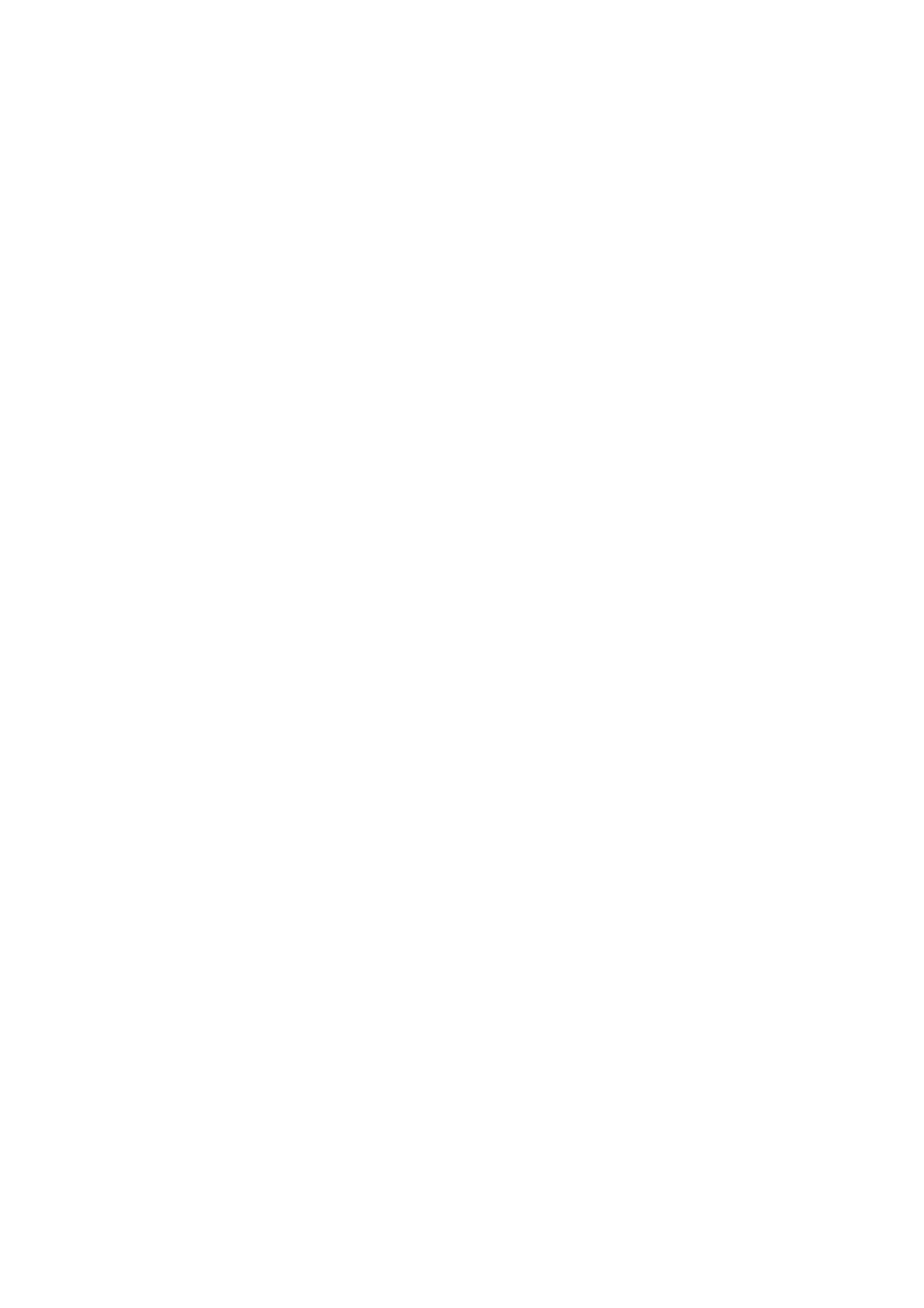

**Office for Standards** in Education

# The education of six year olds in England, Denmark and Finland

An international comparative study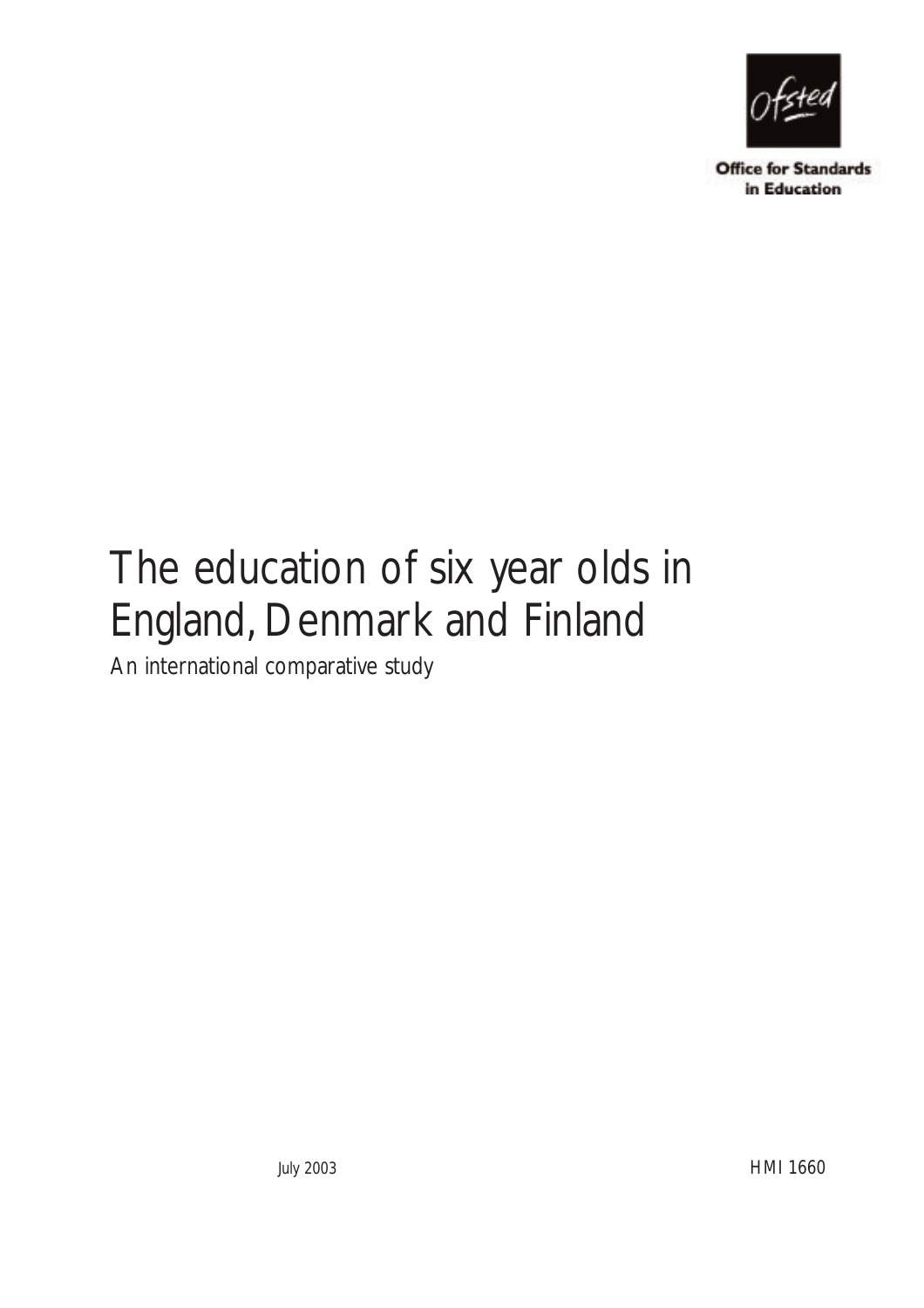© Crown copyright 2003

Document reference number: HMI 1660

To obtain a copy please contact:

Ofsted Publications Centre

Telephone: 07002 637833

Fax: 07002 693274

E-mail: freepublications@ofsted.gov.uk

Web site: www.ofsted.gov.uk

This document may be reproduced in whole or in part for non-commercial educational purposes, provided that the information quoted is reproduced without adaptation and the source and date of publication are stated.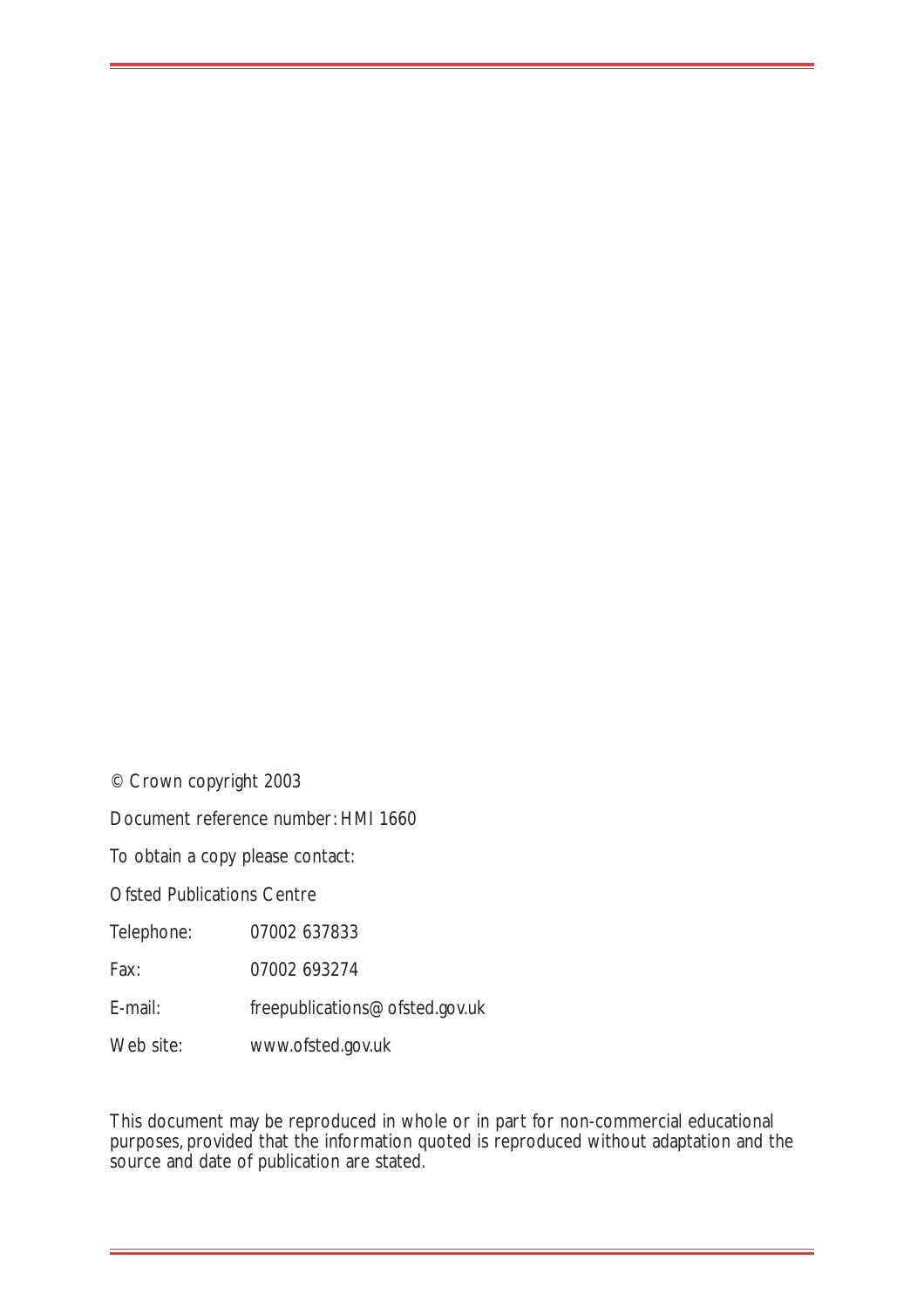# **Contents**

| Introduction and international context       | 1              |
|----------------------------------------------|----------------|
| Main findings                                | 5              |
| Settings and the teachers                    | 7              |
| Settings                                     | 7              |
| Role of the headteacher                      | $\overline{7}$ |
| Teaching and adult support roles             | 9              |
| Professional development                     | 11             |
| <b>Curriculum and assessment</b>             | 13             |
| Curriculum control and intentions            | 13             |
| Curriculum continuity and coherence          | 15             |
| Involvement of teachers in curriculum reform | 17             |
| Parents and their children's education       | 18             |
| Assessment, recording and reporting          | 19             |
| Teaching and learning                        | 21             |
| Learning environment                         | 21             |
| Classes and groups                           | 24             |
| Planning for teaching and learning           | 24             |
| Curriculum in practice                       | 25             |
| Structure of teaching sessions               | 27             |
| Learning tasks and activities                | 28             |
| Time and pace                                | 31             |
| Interaction                                  | 32             |
| Children's engagement                        | 34             |
| Points for discussion                        | 37             |
| Conclusion                                   | 43             |
| <b>Annexes</b>                               | 44             |
| A. Three national systems                    | 45             |
| B. Methodology                               | 52             |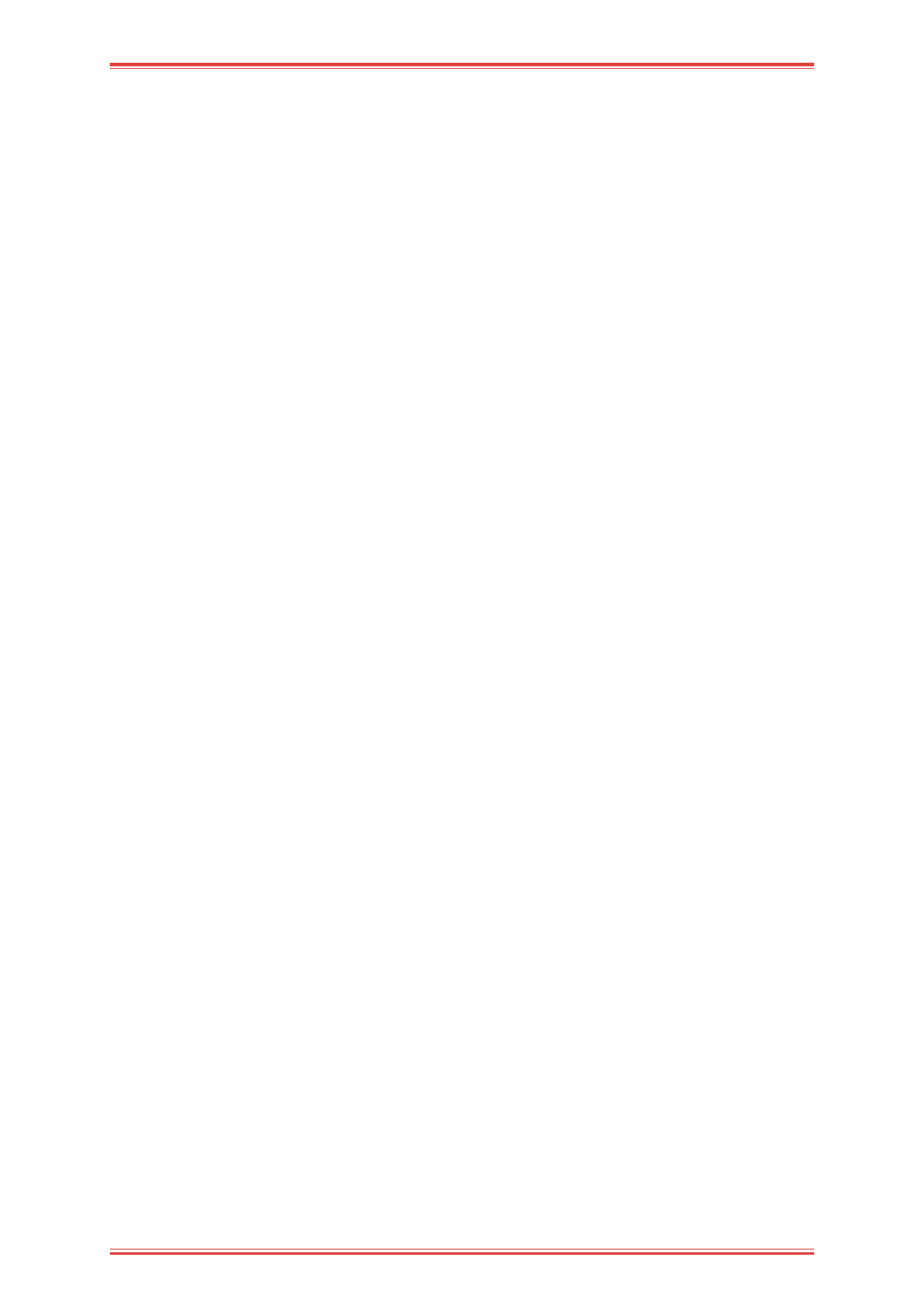# Introduction and international context

**1** This report compares and contrasts the educational experiences of six year olds and the provision that is made for them in a small sample of settings in England, Denmark and Finland, in order to contribute to the national debate about early education in England.Two particular aspects of that debate have informed the timing and focus of this study.

**2** First, the recent announcement of a Primary National Strategy for England has prompted fresh debate about the primary curriculum and the extent to which teachers should be able to determine what they teach and how they teach it. The Danish and Finnish education systems provide us with the opportunity to examine devolved and de-regulated approaches to the curriculum and pupils' assessment which are more akin to those which existed in England before the introduction of the National Curriculum. Both countries have virtually no national testing or performance targets and their teachers have a high degree of autonomy in planning the curriculum.

**3** Second, the effect of different starting ages on pupils' achievement, during and at the end of compulsory education, is also the subject of lively discussion in England.The discussion has intensified following the publication of a number of international studies comparing the attainment of pupils in different countries. In England, children are required to attend school in the term after their fifth birthday. By contrast, Finland and Denmark and a small number of other countries delay compulsory education until the beginning of the academic year in which children reach seven.This report does not comment directly on the effect of the different starting ages, nor does it provide definitive explanations for the differences in the performance of children in the three countries which have emerged from international surveys. It does, however, shed light on some of the circumstances that give rise to those differences.

**4** Among the various international surveys carried out in recent years one, which included pupils in the three countries visited for this study, is worthy of particular attention. The results of the first Programme for International Student Assessment, PISA, 2000 provided evidence of the performance of pupils in England, Denmark and Finland, among others.<sup>1</sup> Whereas previous surveys, such as the Third International Mathematics and Science Survey (TIMSS), have focused on pupils' knowledge and understanding of mathematics and science, PISA assessed 15 year olds' capability to use their knowledge and skills in reading, mathematics and science in order to meet real-life challenges.2 Pupils in England performed better in all three areas of achievement than those in most of the other 31 participating countries, but the Finnish students outperformed those in all the countries that took part. Denmark was ranked some way below both England and Finland.Among the countries with high average scores, Finland had the smallest variation in students' scores in reading literacy, considerably narrower than the range of scores in England and Denmark, which was relatively wide.

<sup>&</sup>lt;sup>1</sup> Programme for International Student Assessment, OECD, 2000.

<sup>2</sup> Third International Mathematics and Science Survey, http://timss.bc.edu/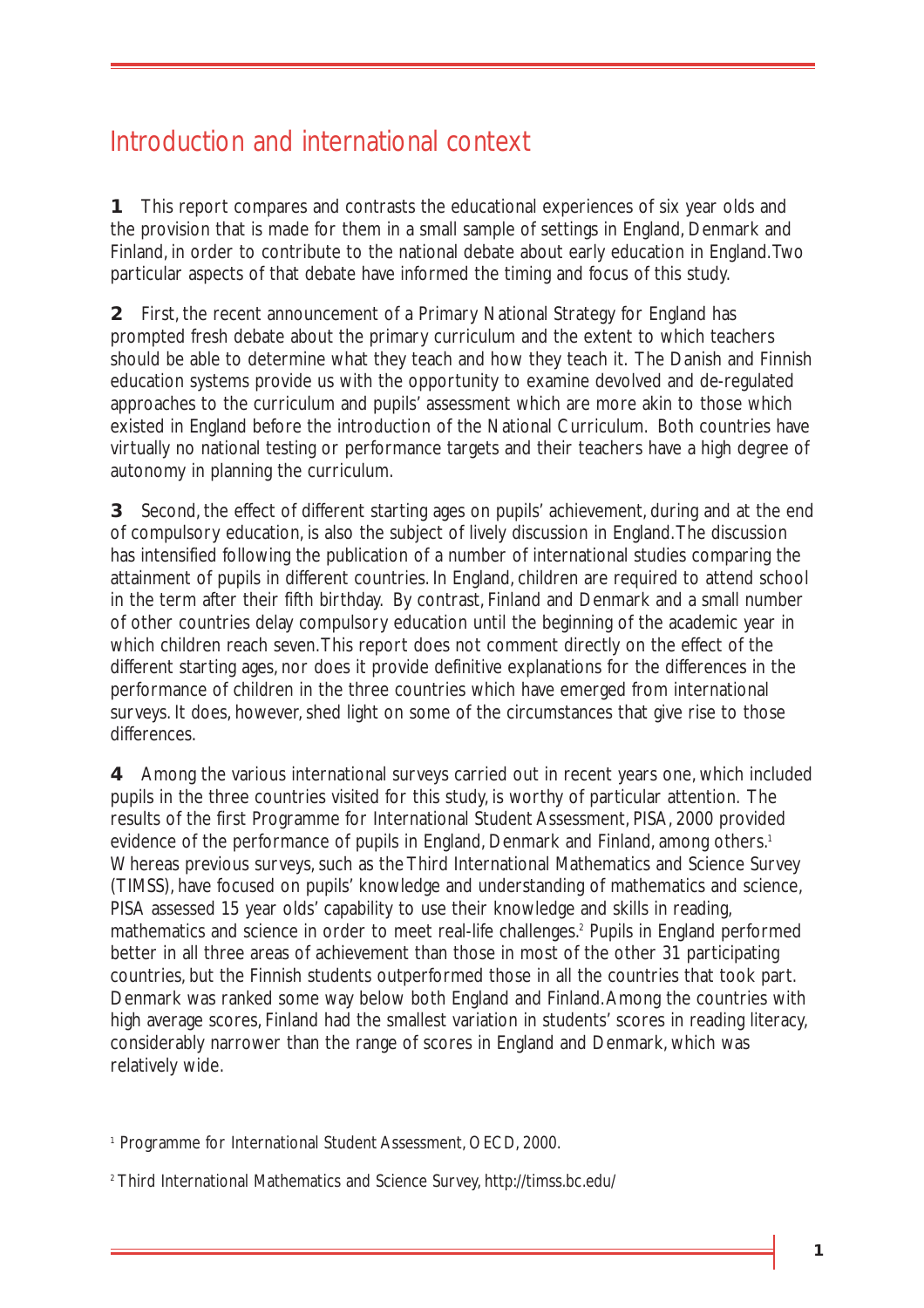**5** Explaining such differences is complex.A Finnish analysis undertaken for OECD argues that 'there is no single explanation for the successful performance of Finnish students in PISA' and goes on to highlight a number of apparent correlates of their success.<sup>3</sup> These include exceptionally high levels of student interest and engagement in reading outside school, a unified schooling system based on the principle of equity and which minimises low achievement, and a curriculum which stresses basic literacy skills but which is also flexible and in the design of which teachers play a central part. In offering its own insights into such matters, this study has taken into account the difficulty of disentangling the relative effect of a range of non-educational influences on the attainment of pupils: social, cultural, economic and familial factors.This difficulty was confirmed by a review of international surveys of educational achievement, commissioned by Ofsted in 1996 from David Reynolds and Shaun Farrell.<sup>4</sup>

**6** As well as the later start to compulsory education and greater curriculum autonomy for schools and teachers, Denmark and Finland share other similarities. In both countries there is a stronger emphasis in the education of six year olds on personal and social education, learning to learn and preparation for school. There is also close agreement between home and school about the purposes of pre-school education. In spite of these similarities in the Danish and Finnish systems, however, they produce different results in terms of achievement by the age of 15, according to the PISA study.This illustrates the difficulty of isolating the effect of any of the factors which have an influence on standards in education in other countries and highlights the danger of attempting to implant them anywhere else in the belief that it will lead to something better.

**7** These difficulties notwithstanding, the debate about the extent to which differences in early education may have influenced the outcomes of international comparative surveys such as PISA is an important one.This report is intended to contribute to that debate through analysis and questions for discussion. For example, the Danish and Finnish pre-school teachers placed less emphasis on reading and writing than the Year 1 teachers in England; yet, by the time they are 15, Finnish pupils are outperforming their English counterparts in the PISA tests by a considerable margin in reading literacy and by smaller margins in mathematical and scientific literacy. How much does the Finnish approach to pre-school education influence the subsequent progress that children make in compulsory education? How much influence do the regularity of the Finnish sound/spelling system and the strong national culture of reading have on children's progress in reading? Is it possible that the greater emphasis in Finnish early education on social, moral and physical development, mutual support and positive attitudes produces not only well-adjusted, sociable, altruistic and civically minded adults but also more highly motivated and successful readers? The point is not entirely speculative, since the English inspection evidence since 1978, the year of the issue of the findings from the HMI National Primary Survey, consistently shows primary children achieving the highest standards of literacy and numeracy in the context of a broad and balanced curriculum.<sup>5</sup>

<sup>3</sup> Lyytinen HK,'Why are Finnish students doing so well in PISA?', Paris: OECD, 2002.

<sup>4</sup> Reynolds D and Farrell S *Worlds apart? A review of international surveys of educational achievement involving England*, HMSO, 1996.

<sup>5</sup> *Primary education in England*, HMSO, 1978.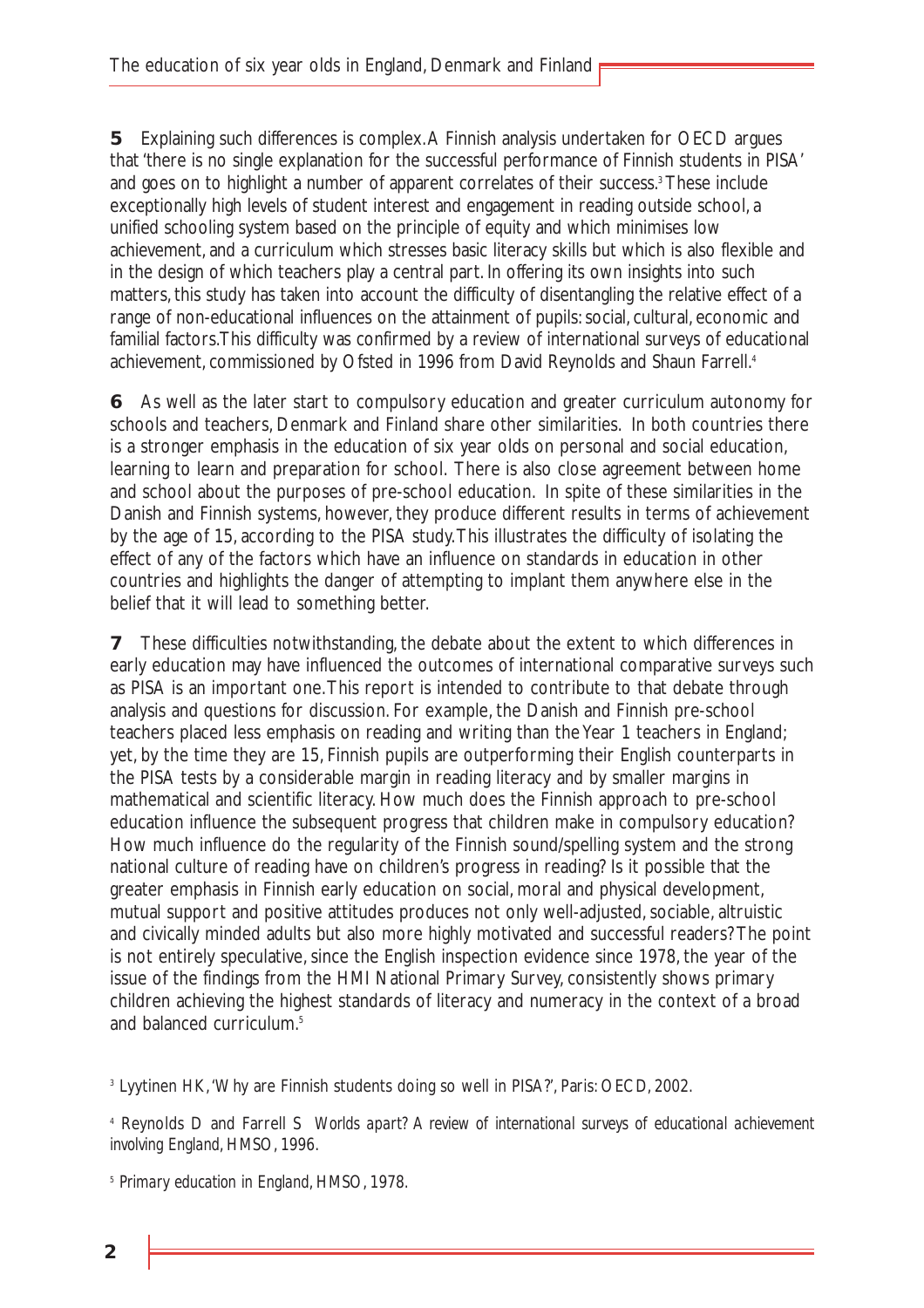- **8** It was against this background that the study set out to answer the following key questions.
	- ❏ How do the pre-school settings in which the majority of six year olds in Finland and Denmark are cared for and educated compare with the Year 1 classes of their counterparts in England in terms of the learning environment and teaching and learning?
	- ❏ What are the similarities and differences in the expectations of parents, teachers and national and local governments in the three countries by the time children reach the age of six?
	- ❏ How do these expectations, and the values that underpin them, influence the curriculum and pedagogy in the three countries?
	- ❏ What are the differences in the curriculum that is provided for six year olds?
	- ❏ How do the settings meet pupils' individual needs?
	- ❏ How are teachers involved in curriculum development and how does this influence their professional autonomy and job satisfaction?
	- ❏ What differences are there in the way teachers assess and record children's progress, and how do they use this information?
	- ❏ What are the roles of teaching assistants in the three countries and how do they make a difference to children's learning and teachers' workload?

**9** The study involved a team of seven of Her Majesty's Inspectors (HMI), the early years adviser for the local education authority (LEA) where the English six-year-old classes were studied, and Professor Robin Alexander of the University of Cambridge, an education consultant with extensive experience of international research in primary education and membership of various national advisory bodies and enquiries. Professor Alexander made a substantial contribution to the design and implementation of the study and to this report. Education advisers in Denmark and Finland were also involved in the study during the visits in their own countries and translators were employed to accompany members of the team in the classrooms. The interview and observation procedures were piloted during the autumn term 2002 and were subsequently refined. The fieldwork itself was carried out during March 2003 (see annex B for details of the school sample and the study's methodology).

**10** Although the samples of schools in the three countries are small – twelve in England, seven in Denmark and eight in Finland – they provide enough illustrative material for insights to be gained into the educational values of the three countries and the ways in which these influence their approaches to the education of six-year-old children. This report describes the findings from the visits and raises questions for discussion about what England might learn from Denmark and Finland.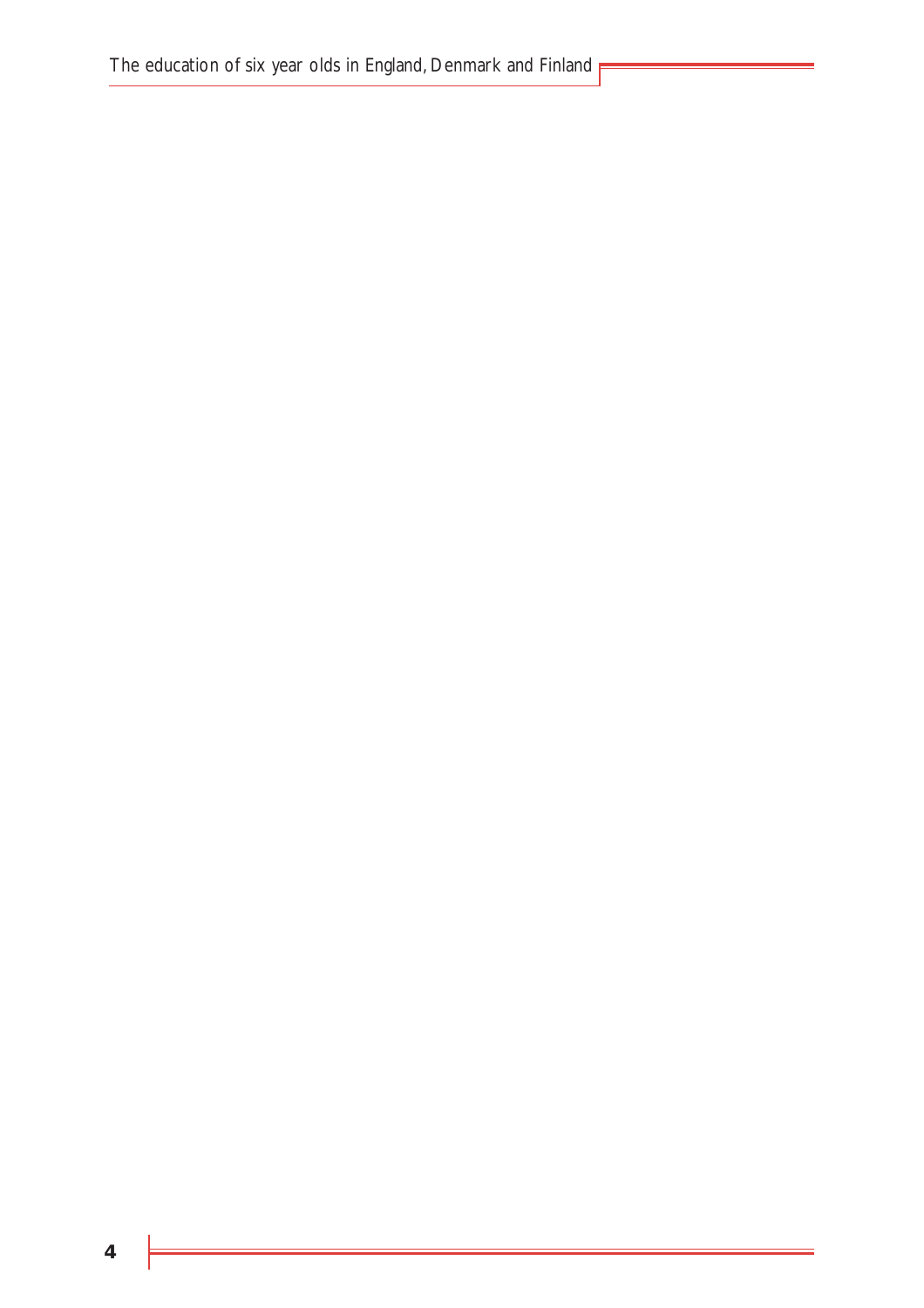# Main findings

- ❏ The curriculum is much more centralised and closely defined in England than in the other two countries. In both Denmark and Finland, schools work within a more permissive curriculum framework in which professional autonomy and self-regulation are highly prized. The result is that approaches to planning and teaching are much more varied in Denmark and Finland than in England.
- ❏ Many of the teachers in the English schools were less secure than their Finnish or Danish counterparts about the nature and purpose of the curriculum in Year 1. Several of them felt they were caught between the expectations of the Foundation Stage on the one hand and the impact of the National Curriculum testing system in Year 2 on the other. The teachers in Finland and Denmark, confident in their role to prepare children for compulsory schooling, had no such difficulties.
- ❏ Much more importance is attached in Finland and Denmark to the way six year olds develop as people, rather than what they should know and be able to do. Although literacy and numeracy and other areas of learning are important in the Danish and Finnish programmes, personal and social development, learning to learn, developing selfcontrol, and preparation for school are given a higher priority.
- ❏ Much more is expected of English six year olds in reading, writing and mathematics, although the greater degree of professional autonomy in Denmark and Finland made for considerable variation in this regard and some literacy/numeracy teaching in Finland was as challenging as that in England. In these areas of learning, however, the achievement of six year olds in the English schools visited was generally in advance of their counterparts in Denmark and Finland, although the evidence base was not a large or necessarily representative one.
- ❏ By comparison with those in Denmark and Finland, the English primary classrooms were well resourced but cramped, and excessively complex layouts sometimes added to their relative inflexibility. In Finland, the quality of design, furniture and equipment was exceptional, as was the amount of space.
- ❏ Class sizes for six year olds in England were comparable with those in Denmark, but considerably larger than in Finland. More challenging in their teaching implications than class size, however, were the classes in the small and medium-sized English schools where the six year olds were mixed with other year groups, especially when these crossed the Foundation/Key Stage 1 boundary.
- ❏ Learning tasks in the lessons for six year olds in England had a greater emphasis on knowledge and skill than those in Denmark and Finland, where acquiring positive attitudes to learning and awareness of the feelings and needs of other people had much greater prominence. The Danish and Finnish teachers also made much greater use of oral and collaborative tasks and activities.
- ❏ While in the English classrooms children's work was sometimes differentiated by perceived ability and task, differentiation in the other two countries was largely by outcome only.The emphasis instead, especially in Denmark, was on inclusion, co-operation and bringing children along together.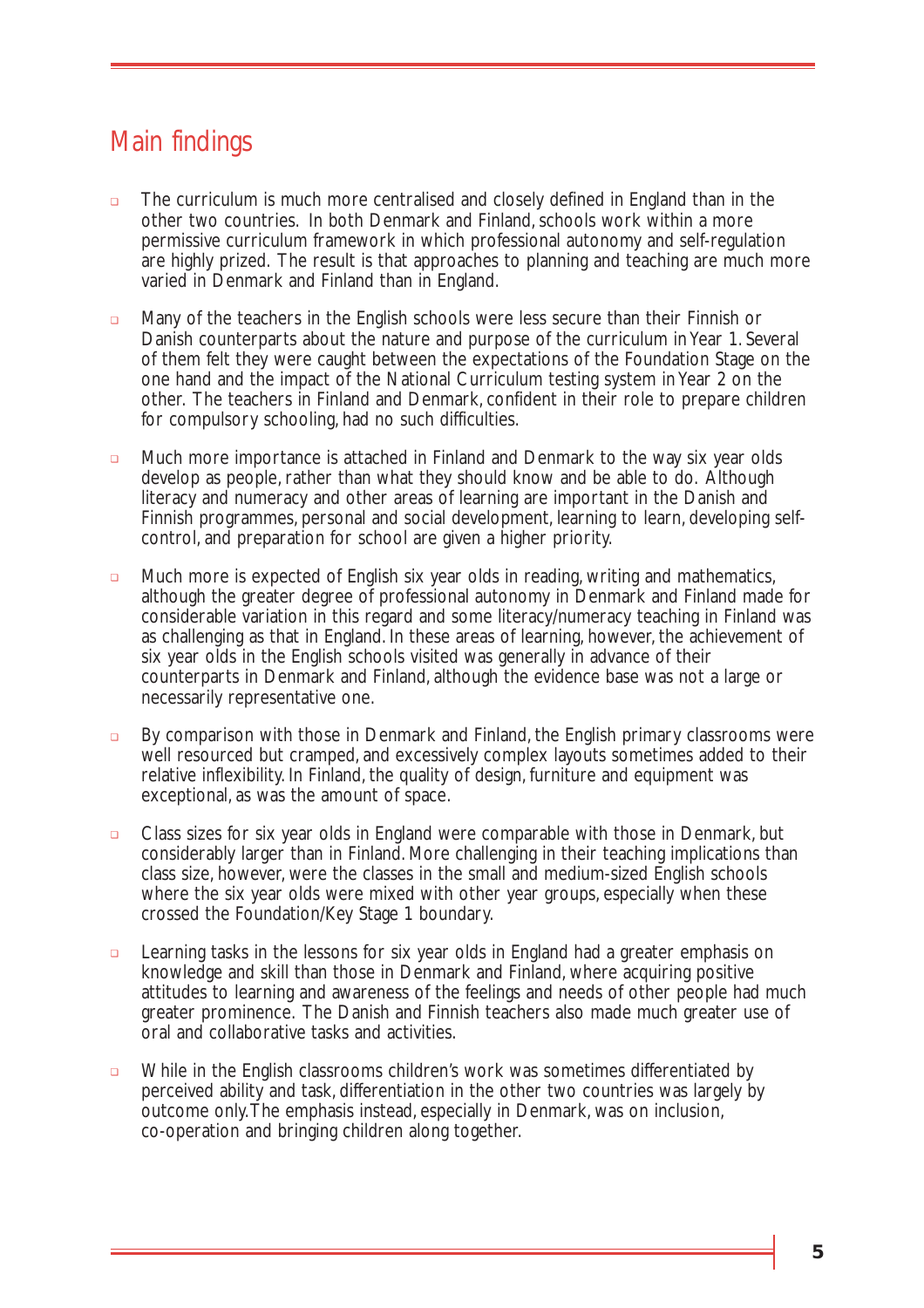- ❏ Whole-class teaching in England was dominated by closed questions, brief answers and relatively little extended interaction. In Denmark and Finland, whole-class interaction was less tightly structured and more open and speculative. The English children were less confident speaking in whole-class settings, while in Denmark especially the strongly collective ethos encouraged rather than inhibited their contributions.
- ❏ There was no equivalent of baseline assessment or Foundation Stage profiling in Denmark or Finland, where the emphasis was on close consultation with parents, often involving the children themselves.
- ❏ Assessment for learning in the classrooms of all three countries was too often limited by teachers' concern that day-to-day feedback to pupils should, at all costs, be positive. The most effective teachers were those who maintained an encouraging ambience, but used classroom dialogue to engage constructively with pupils' thinking and ideas.
- ❏ Parents in all three countries, of course, wanted their children to be happy in school and relate well to others, but there was greater agreement in Finland and Denmark about the kind of education their six year olds should receive. There were more diverse views among the parents in England and more concerns about the Year 1 curriculum that some regarded as too abrupt a change after the Foundation Stage curriculum of the Reception year (Year R).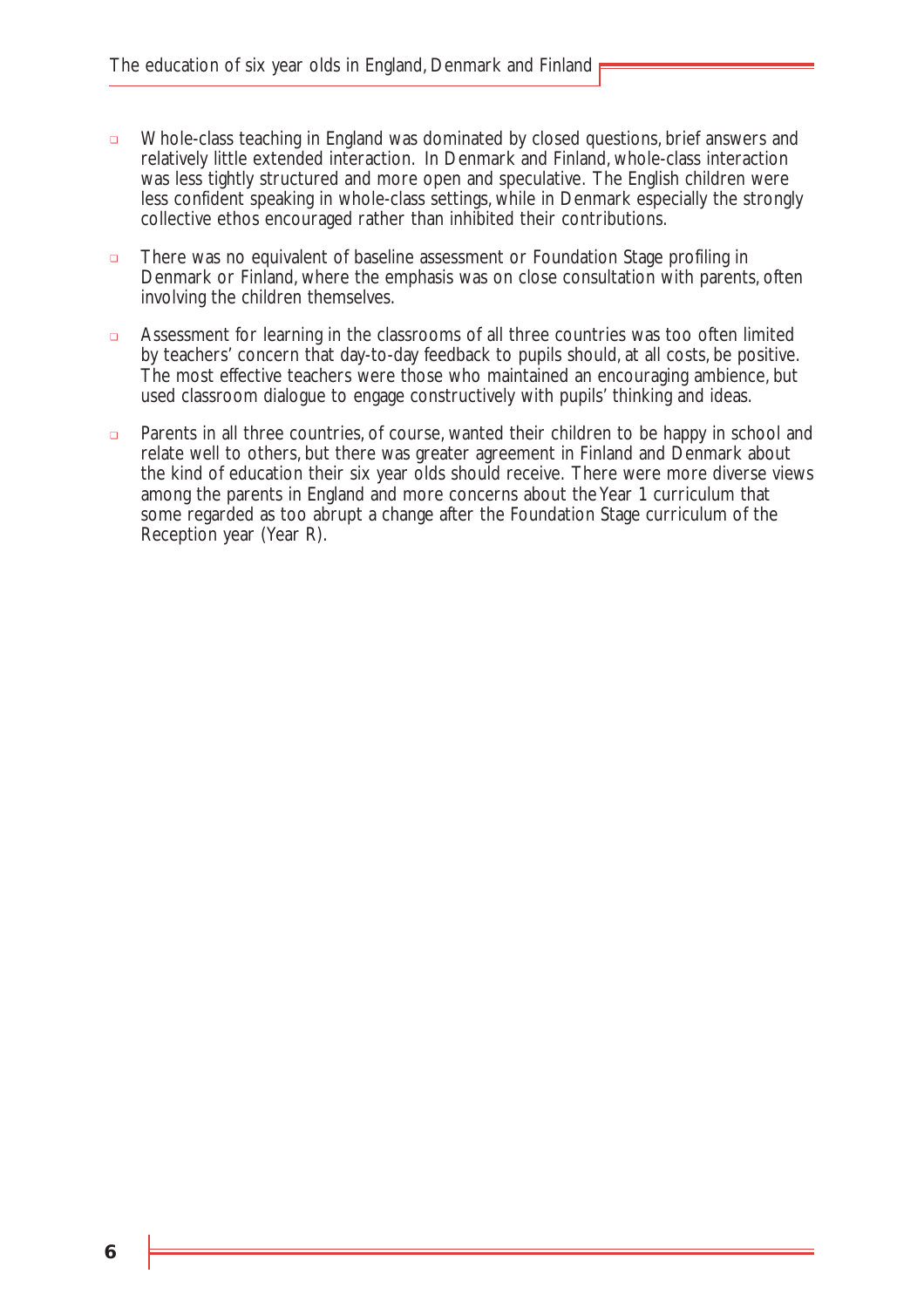# Settings and the teachers

### **Settings**

**11** The six-year-old children were being educated in very different settings in the three countries. In the English settings, the six year olds were all in school. The only differences were in the size and type of school – infant, first or primary schools – and the age range of the children in the classes with six year olds. In four of the twelve English schools, the classes comprised only children who would have their sixth birthday during that school year. In half the schools, there was a mixed-year class of six and seven year olds, and in the rest, a mixed-year class of five and six year olds.The number of children in the classes varied between ten in a mixed-year class in a small school and thirty in a mixed-year class in a school with just over 200 on roll. The average size of the classes was 22.6, similar to the Danish classes, but almost twice as large as the classes in Finland.

**12** In Finland, in all but two of the settings visited, the six year olds were in pre-school classes in kindergartens. In the remainder, they were in pre-school classes attached to 'comprehensive schools' catering for children from seven to sixteen. Class sizes ranged from seven to twenty-two, the latter being one of the classes attached to a comprehensive school. The average size of the classes was 12.5. All the pre-school classes consisted of children who were six in that academic year, although the teaching groups were more fluid on some occasions when, for example, younger children would join a session or both age groups would have a rest period or play out of doors. All the kindergartens provided an extended day for children who needed it, in some cases operating from as early as 6.30 in the morning until late in the evening.

**13** The settings visited in Denmark were all pre-school classes within *folkeskoler*, that is, schools catering for pupils from the ages of six to sixteen.The schools ranged in size from a developing new school with only 150 pupils at the time of the visit, to a school with 850 pupils.The pre-school classes ranged in size from 16 to 25 children with an average of 21. All the classes seen had two *pædagoger,* staff trained to work with young children. In addition to the pre-school classes within the *folkeskoler*, there was also extensive after-school provision (known as *Skolefritidsordning* or *SFO*), until around 5.30pm: children were likely to attend the pre-school class in the morning and then move directly into day-care provision for the afternoon.

# Role of the headteacher

**14** The heads in all three countries spoke confidently about their responsibility to ensure a sense of purpose and direction for their schools.They did not, however, have equal degrees of freedom to determine the direction to be taken, nor did they feel equally in control of the means of getting there.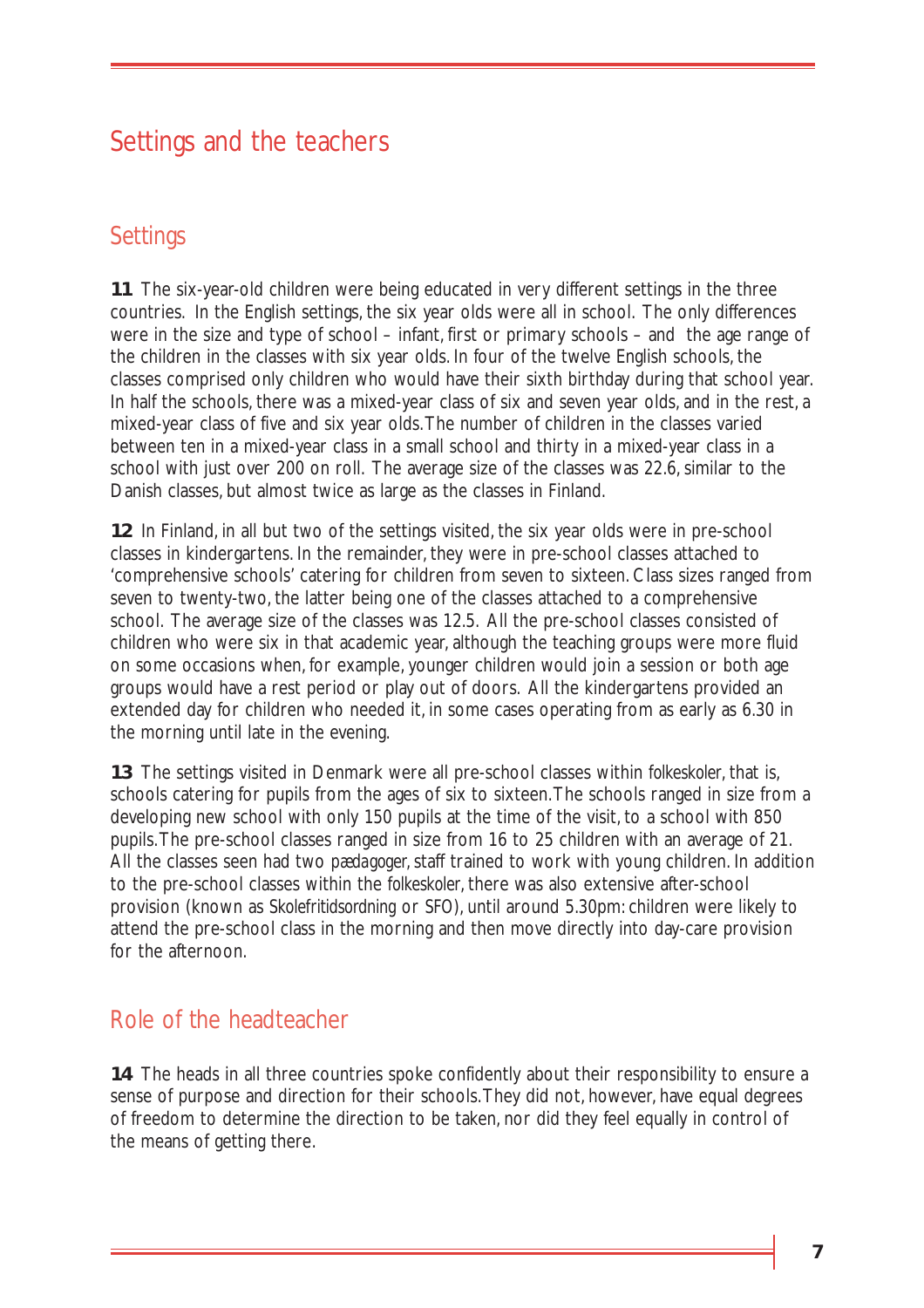**15** In **England**, all the heads took an interest in the curriculum, but it was clear that some felt able to exercise more control over its organisation than others. Several, for example, described the things they would like to change, such as introducing more integration of subjects in curriculum planning, or including more play-based learning in Year 1, but felt unable to do so because of anxiety that this might jeopardise hard-won gains in standards in the core subjects. Others, however, were more prepared to follow their ideals and had the confidence to do what they believed was right. One head, for example, described how the school had made educational use of a heavy snowfall, encouraging the teachers to follow the children's interests and capitalise on the stimulus that, over an extended period, the snow provided.

**16** In **Finland**, the majority of the heads regarded the educational aspects of the role as the most important part of their work, and one had overall responsibility for the curriculum and pedagogy in seven day-care settings and pre-school classes in the area. Only one head saw the role as purely administrative, with no involvement with the teaching and no responsibility for the curriculum. By contrast, the other heads had a clear vision for their schools and provided professional leadership through discussion with staff about their work with the children, leading staff meetings and consulting staff on proposals for change. There was a strong sense in the majority of the Finnish schools that the head had a key role in setting goals, developing the school's ethos and ensuring that everyone shared the same values and put them into practice in the classroom.

**17** In **Denmark**, the significant degree of autonomy that the schools enjoyed showed itself in the heads' clear and confident expression of their vision and philosophy for their own schools. In the newest school visited, its vision had been formulated before the building had been planned; the architecture of the school realised this through the use of space and the way in which the three main buildings were organised.The head of the school wanted cooperation, for example, between the main school and the after-school provision; it was therefore planned that these should use the same buildings.To support this, his responsibilities included overall management of the person in charge of the after-school provision.The head believed strongly in allowing teachers to use a variety of working methods and expressed this belief by quoting a Chinese proverb:'If you want to fly your kite high, you must have a long string'.

**18** In another Danish school in an inner-city area with a large proportion of minority ethnic children, the head believed in the vital importance of socialisation, not just for the minority ethnic pupils but for all. He wanted children to learn how to be part of a group, feeling that they were often too self-centred. He expressed his vision for his school and its role in a metaphor of a house: the walls and the roof were life skills which everyone needs; the plumbing and electricity were social skills which made life comfortable for everyone; furniture – which could be old, new or replaced when fashions changed – symbolised the subjects of the curriculum.

**19** Some aspects of the roles and responsibilities of the heads were common to all three countries. All had some responsibility for financial management, although the English heads had the greatest autonomy and freedom to deploy their resources in line with the needs and circumstances of the school.They had had a high proportion of the school's available funding devolved to them, while in Denmark some aspects of funding, especially for staffing,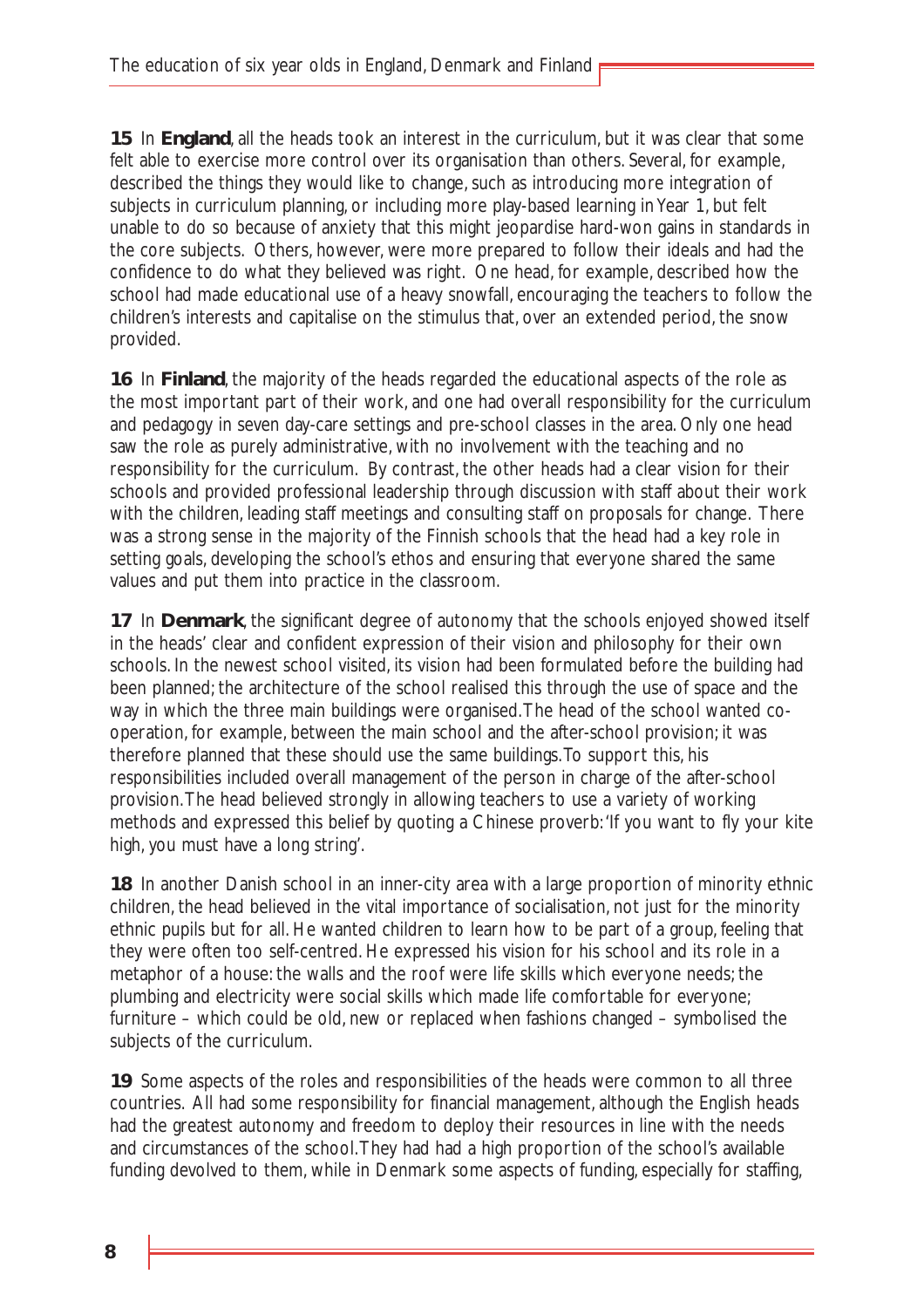remained the responsibility of the municipalities.All the heads were responsible for the general administration of the school, including liaison with parents, the deployment and development of staff, and the management of the buildings, materials and other resources.

**20** The biggest differences were in the extent to which the heads were involved with monitoring and evaluating the effectiveness of teaching and learning. In the English schools, these activities were well-established features of the head's role, making a significant contribution to school improvement and teachers' professional development.The monitoring of teachers' planning, the observation of teaching in all classes, followed by feedback and discussion with individual teachers, and the scrutiny of pupils' work, were ways in which schools reflected on their own progress and achievements and took action to improve areas of weakness.

**21** These roles were not common to the heads in Finland or Denmark. In the Finnish settings, there was a strong culture of professional self-regulation. As a result, the heads trusted their teachers to do the job well and they enjoyed high levels of autonomy in the classroom.As one Finnish teacher said,'The door is open, but nobody comes'. Trust was also the principal reason for the lack of monitoring of teaching by the head in the majority of the settings, although there were a few exceptions. In three settings, the heads occasionally observed teachers in the classroom and used this as the basis for a review of their work and development needs. In two others, the heads regularly taught alongside staff; this was helpful to them when discussing pedagogical matters with the staff.They did not, however, use this as the basis for giving feedback to their colleagues in any formal way. In one setting, the head believed that self-evaluation by teachers was more important than their being observed by her, and that teachers' attention could be given more usefully to monitoring the learning of the children and supporting the professional development of their colleagues.

**22** In Denmark, the heads had the title of *'Skoleinspektor'*, literally 'school inspector', but this did not carry with it any expectation that the head would be the 'resident inspector' in the school.As in Finland, heads talked in terms of the trust they had in their teachers. In fact, the formal monitoring and evaluation of teaching were not part of the head's role in any of the Danish settings visited. Instead, evidence of the effect of teaching on children's learning was gathered in other ways. Some heads taught for some of the time themselves, gaining useful information about children's progress. Others monitored the children's work and spent time in staff meetings listening to staff discussions about planning, teaching and the children. In one school, where the staff were used to observing each other and there was a strong culture of openness, the teachers actually wanted the head to observe them teaching more than he did, but he felt there was insufficient time for this; among all the other things for which he was responsible, it was not a priority for him.

### Teaching and adult support roles

**23** All of the teachers in the three countries had responsibility for their own class of children.Teaching assistants worked alongside teachers in all the English classrooms and similar assistance was also provided in the Danish and Finnish classrooms. One important distinction, however, needs to be made. In both England and Finland there was a clear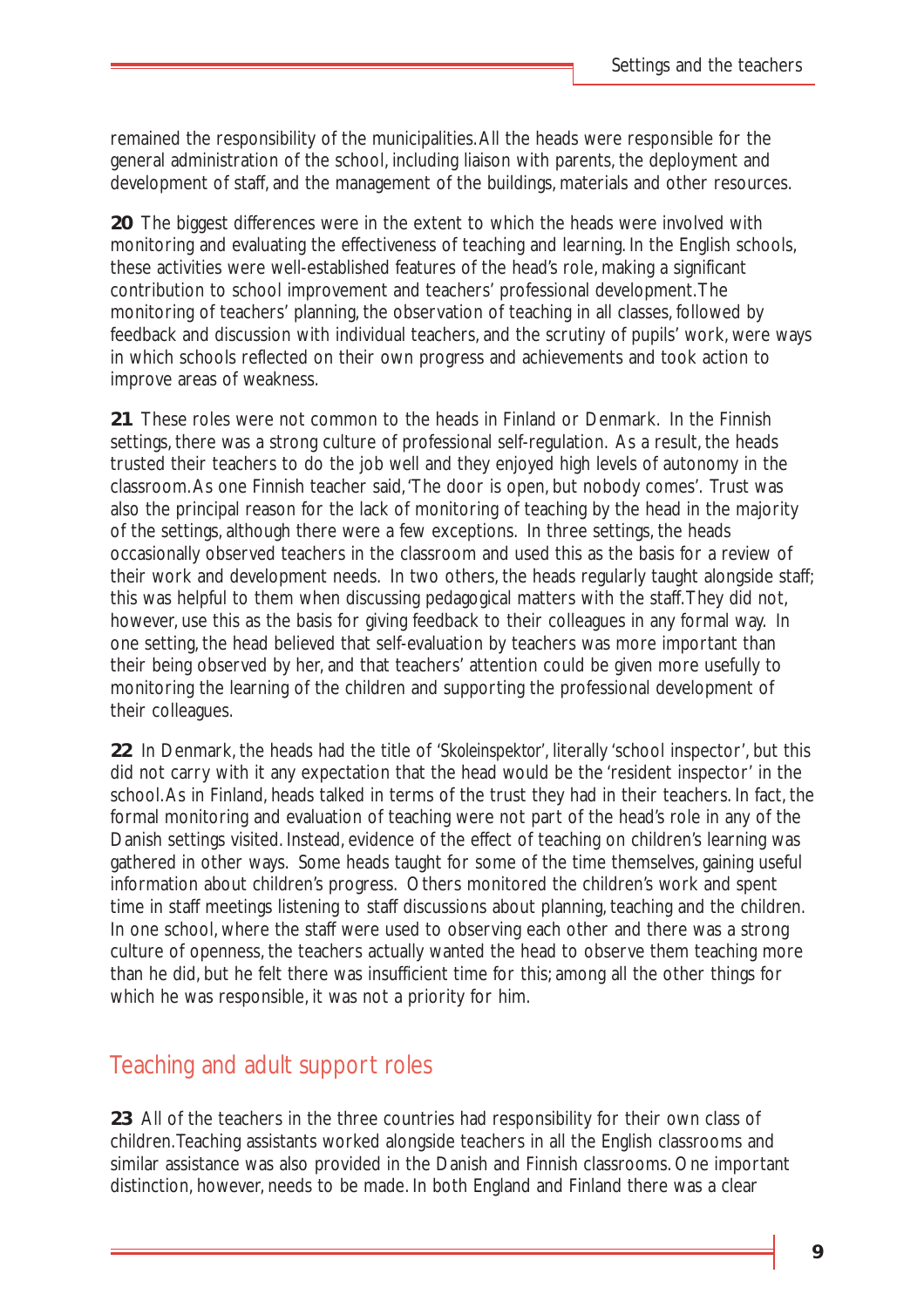professional difference in terms of qualifications (and, usually, responsibilities) between the qualified teacher on the one hand and the unqualified – although trained – teaching assistant on the other. In Denmark, however, both parties were trained as pre-school class teachers. Their training takes place in specialist institutions of higher education (*pædogogseminarium*) and lasts three and a half years – almost as long as the four-year training undertaken by the *folkeskole* teachers.The Finnish teachers had usually undertaken the kindergarten diploma course lasting three years or its more recent graduate equivalent, the early childhood degree.

**24** In England, the teachers' role was confined largely to teaching their own class, although they usually also had special responsibility for the co-ordination and management of a subject or group of subjects across the school.

**25** The teachers in the pre-school classes in Finland also worked with the younger children in the kindergartens at certain times during the day. In a few cases, the age composition of the teaching groups was fairly fluid, with four and five year olds mixing with six year olds from the pre-school class for music, play and physical education.

**26** In Denmark, the pre-school class teachers generally stayed with their own classes, although a few of the schools reported that there was some shared teaching across the preschool classes and the first two grades of the *folkeskole*. Because the classes were larger than 20 pupils, each class had two pre-school teachers. Despite their equality in terms of training and qualifications, the Danish teachers had unequal responsibilities: usually one took the lead in both planning and teaching while the other worked to the other's instructions, although there were occasions when they alternated roles.

**27** The English teaching assistants undertook various roles. Some provided general assistance as directed, while others worked with a greater degree of autonomy with specific groups on an age or curricular basis (for example, with the younger reception children or a mixed age group doing art) or with individual children with a range of learning needs, including those with a statement of special educational need (SEN).

**28** In Finland, teaching assistants were also allocated to meet the learning needs of specific children as well as, by right, to every class with more than 12 children. In Denmark, however, the allocation of the work tended to relate to the curriculum rather than to specific children.

**29** Systematic tracking of all the adults present during sessions in all three countries frequently showed teaching assistants doing little more than watching.This was most notable during whole-class teaching, for example, in the literacy and mathematics lessons in England, but also in equivalent teaching in the other two countries. Overall, however, inspection evidence in England shows that the role of teaching assistants during whole-class teaching has become more active since the introduction of the two national strategies. Sometimes the teaching assistants fulfilled housekeeping or caretaking roles: setting out equipment, tidying up or keeping an eye on the class while the teacher worked with a group.The teaching assistants' support had more effect where they worked with specific children or took responsibility for particular curriculum activities with a group, although it was also highly variable. Some teaching assistants engaged directly with their groups, asking questions, following up interesting lines of enquiry and providing feedback, while others merely supervised.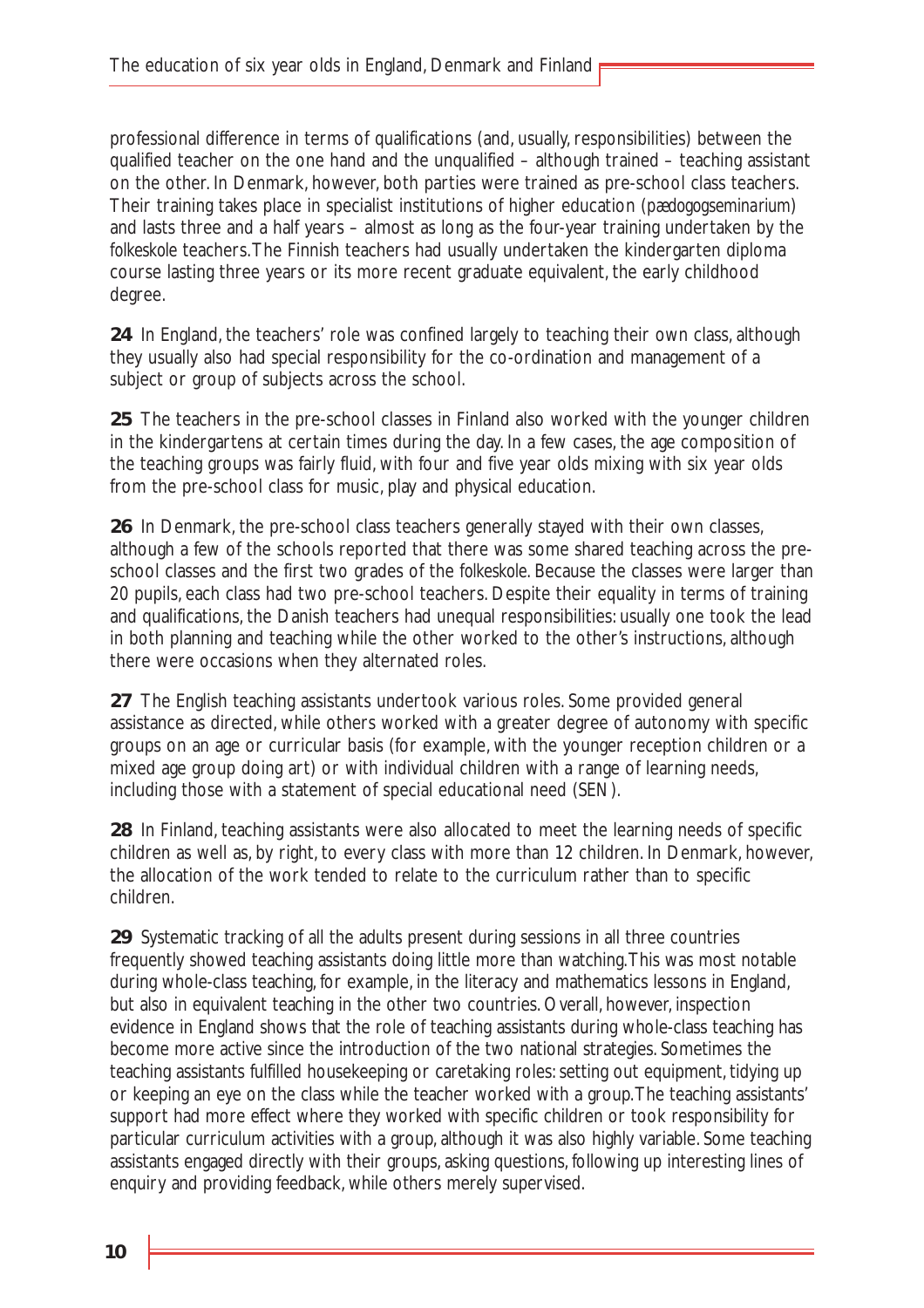**30** It is clear that, in all three countries, there are questions about the efficacy of the way teaching assistants are deployed in classes of six year olds. It might be expected that the under-deployment of teaching assistants would be more marked in Finland, because the classes there were so small.To a degree this was the case, because teachers might have seen little sense in subdividing a group of seven or even twelve children. However, in England, the apparent pressure of larger classes did not seem to lead to proportionately greater levels of activity by teaching assistants, except where they supported children with very specific learning needs.

### Professional development

**31** The key difference between Denmark on the one hand and England and Finland on the other is that trained teachers are responsible for classes of six year olds in England and Finland.This is not the case in Denmark, where the pre-school classes are taught by *pædagoger*.

**32** In England, the teachers usually had either a Bachelor of Education (BEd) degree, following four years of study, or a postgraduate certificate of education (PGCE) in primary education, preceded by a three-year degree course in one or more subjects.

**33** In Finland, the teachers trained since 1996 had followed a three-year course leading to a Bachelor's degree.Those trained prior to this had completed a three-year course leading to a certificate in early childhood education, which was supplemented later by the equivalent of a 15-week study period.Teachers working in the comprehensive school, for pupils from ages 7–16, are required to have a Master's degree.

**34** In Denmark, most of the *pædagoger* had undertaken a training course, lasting around three and a half years, which led to the award of the *Bevis for Pædagoguddannelsen,* the equivalent of a certificate in education. Such training prepares them to work not only with children in schools but also elsewhere, such as kindergartens, foster homes, in one-to-one care of pupils and in other institutions.Their training was not designed to prepare them to specialise in teaching pre-school pupils in particular and, unlike that in England, the training did not include the teaching of curriculum subjects. Experience to teach pre-school pupils might have been gained either during the course of training or 'on the job'. In all the classes seen, there were two *pædagoger*. For the assistant *pædagog*, this might have been her first placement in a pre-school setting (with one exception, all the *pædagoger* were female).The classes in the *Folkeskole* itself are taught by trained teachers who have undertaken a fouryear training course.

**35** In England, Denmark and Finland, the availability and take-up of in-service training varied from one individual to another.

**36** In England, teachers had attended a wide variety of training courses, almost always including training for the National Literacy and Numeracy Strategies, as well as other courses.These included training in other subjects, including information and communication technology and also, for those teaching in mixed-age classes (Year R/1 or Year 1/2), training for the Foundation Stage or the national tests. Some teachers visited other schools or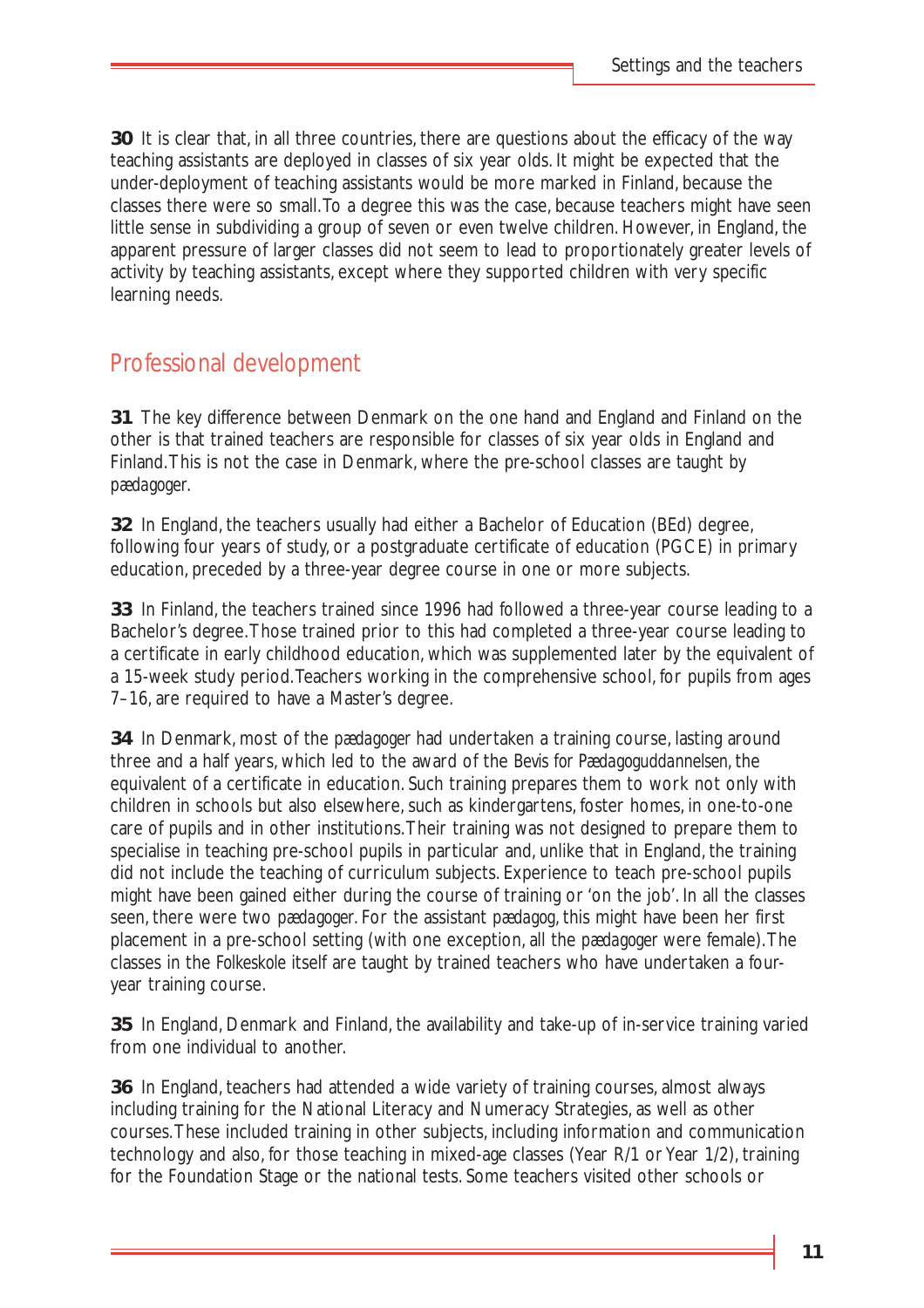acknowledged experts to observe teaching elsewhere. Newly qualified teachers had attended training organised by their LEAs.Teachers also referred to being supported by other teachers, for example through the sharing of curriculum plans. Occasionally, a teacher also referred to longer-term training, such as training to teach hearing-impaired pupils.

**37** In Finland, most of the training that the teachers had received in recent years had been associated with the pre-school curriculum reforms introduced by central government in 2001. For the first time, the pre-school year was identified as distinct preparation for school and separated from the childcare which preceded it.The training was organised by the municipality and involved attendance in the daytime at local centres. The amount of the training varied between two and nine days, the latter including time given for distance learning in the teachers' homes. Other training included courses in mathematics and the curriculum for three to five year olds. Several teachers described training that had been provided in-house by their colleagues or, in the case of SEN and Finnish as an additional language, by visiting specialists.

**38** In Denmark, pre-school teachers attended courses organised by their municipality.These included work on phonics, early reading, counting, socialisation, learning styles and the methodology of team teaching.These teachers frequently referred to their personal reading as a way of keeping up to date with developments and ideas, as well as meetings with others or regular courses organised by the municipality. One pre-school teacher estimated that she attended 50–60 hours of training each year; another quoted a course on phonics that lasted 20–25 hours.Training took place both at the end of the school day (that is, from about 2pm onwards) as well as during it. Since there were usually two teachers in the pre-school classes visited, one of them took the lead role when the other was absent on training.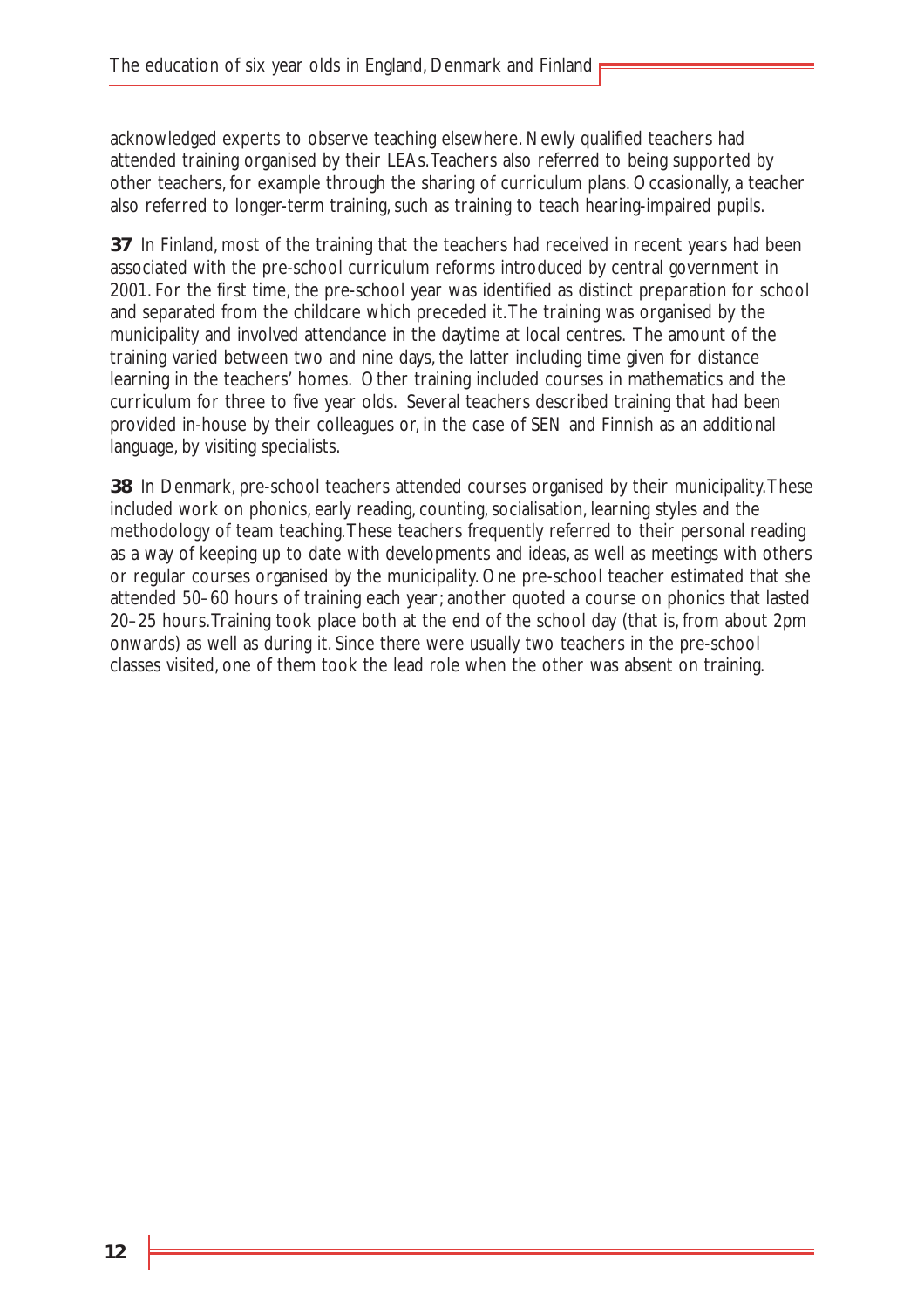# Curriculum and assessment

## Curriculum control and intentions

**39** Compared with the other two systems, the curriculum, assessment and quality assurance in England are much more centralised.The curriculum for English six-year-old pupils (Year 1) is similar in breadth to those for six year olds in Denmark and Finland, but the statutory elements of it are expressed largely in terms of subjects rather than areas of learning. Pupils' spiritual, moral, social and cultural development are expected to be promoted across all National Curriculum subjects, as well as through religious education and the non-statutory framework for personal, social and health education (PSHE) and citizenship. A number of the English teachers in this study welcomed the guidance which came with a centralised curriculum, not just in literacy and numeracy but also through the curriculum frameworks and materials which are now available commercially and online.Yet they sometimes expressed considerable unease about the pressures which such prescription placed on them and their pupils and the distorting impact they felt this had on the wider curriculum. They also described the difficulty of covering everything in the National Curriculum Programmes of Study, including the National Literacy and Numeracy frameworks. They appeared to be unaware, however, that they already had the freedom to vary the amount of time given to each subject and to teach some aspects of the Programmes of Study in more depth than others.The publication by the Department for Education and Skills, in May 2003, of a national strategy for primary schools, *Excellence and Enjoyment*, draws attention to the existing and planned freedoms available to teachers in these respects.

**40** Not only is there far less central government direction in Danish education, but the national temper itself seems historically opposed to it. Thus, reflecting on the possibility that the government might respond to anxieties about Denmark's position in international studies by exercising a greater measure of control over what is taught and how, one head said that this was unlikely, but that if it happened and the resulting prescription proved unacceptable, then Danish teachers would probably ignore it.

**41** In Denmark, therefore, the curriculum framework for the education of six year olds is relatively generalised and permissive. Schools construct their own 'activity plans', taking account of guidelines published by their municipality. In one Danish municipality, the preschool guidelines covered: the child's social and emotional development; physical development; language development (including communication, phonological awareness, early reading and writing); mathematical, scientific, aesthetic and environmental development; the child as learner; teaching methods; and co-operation between the pre-school teachers and parents.

**42** Teaching in Danish pre-school classes is expected, above all else, to prepare children for the culture, routines and demands of formal schooling, concentrating especially on providing them with a secure and supportive environment in which they can acquire confidence, begin to take responsibility for their own learning and relate constructively and harmoniously to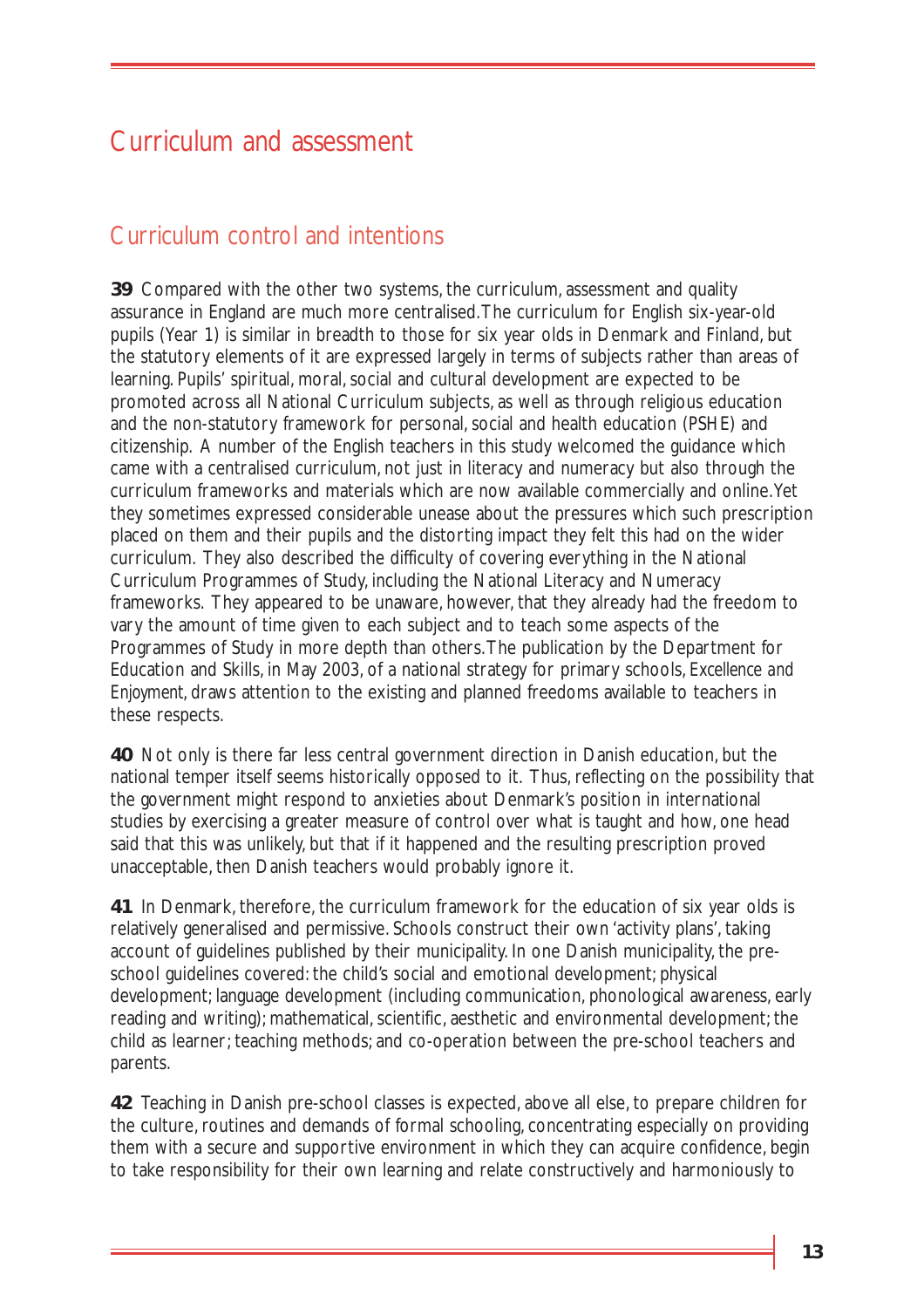other children and to adults.As one head expressed it,'the whole person is important'; another said,'When they start in this school at age 6 (that is, in the pre-school class), they are allowed to be children for one year.'

**43** The Finnish day-care centres and pre-school classes worked within the framework of the pre-school core curriculum which had been outlined by government and filled out locally by each municipality.This provides a greater degree of direction than the Danish framework, but nothing approaching the level of detail of the National Curriculum in England, let alone its legal force.As in Denmark, the Finnish pre-school curriculum gives priority to children's personal and interpersonal development, the nurturing of a climate of tolerance and mutual respect, and active and collaborative learning, but it does so in the context of the specified key curriculum fields of language and communication, mathematics, nature and the environment, ethics, physical development, health and the arts. The ethical and physical aspects are given greater prominence than in Denmark.

**44** The six areas of learning for the Foundation Stage in England are not far removed in their scope and emphasis from the Finnish pre-school core curriculum.They include language, literacy and mathematics, but balance them with personal development, environmental understanding, creative and physical development.The transition from the end of the Foundation Stage to the beginning of Key Stage 1 and the subjects of the National Curriculum is seen by some, however, to mark an abrupt shift in terms of the structure and content of the curriculum. In England, some of the teachers of six year olds and their heads were troubled by the fact that they had to deal with two curricula which they perceived to be not entirely compatible.

**45** The most obvious consequence of decentralisation in Denmark and Finland is that attitudes to curriculum matters are more relaxed and teachers have greater freedom to determine the structure and content of the curriculum. Broadly, the Danish and Finnish teachers were happy with the frameworks within which they were expected to work and took advantage of the latitude available to them. However, there were wide variations in the approaches to teaching and learning in the Danish and Finnish classrooms. Expectations of six year olds for literacy and numeracy in Denmark and Finland were somewhat different to those in England. In Denmark and Finland, greater emphasis was given to speaking and listening, whereas the emphasis in England was on reading and writing. In Denmark there was growing concern that the country's modest showing in the PISA study might require changes both to the curriculum and the degree of external control to which it was subject, whereas the strong Finnish showing in this study was seen as an endorsement of the current system.

**46** For the English teachers with mixed-aged classes of Year R and Year 1 children, the curriculum requirements, linked to accountability through testing and inspection, were felt to increase the pressures. Some teachers of Key Stage 1 reported anxieties about how to give enough attention to the non-core subjects when literacy and numeracy occupy half the time and much more than half the burden of expectations, testing and public accountability. In addition, those teachers whose classes bridged the Foundation Stage and Key Stage 1 felt that there were difficulties in reconciling the Foundation Stage curriculum and the National Curriculum within a single, coherent programme for the whole class.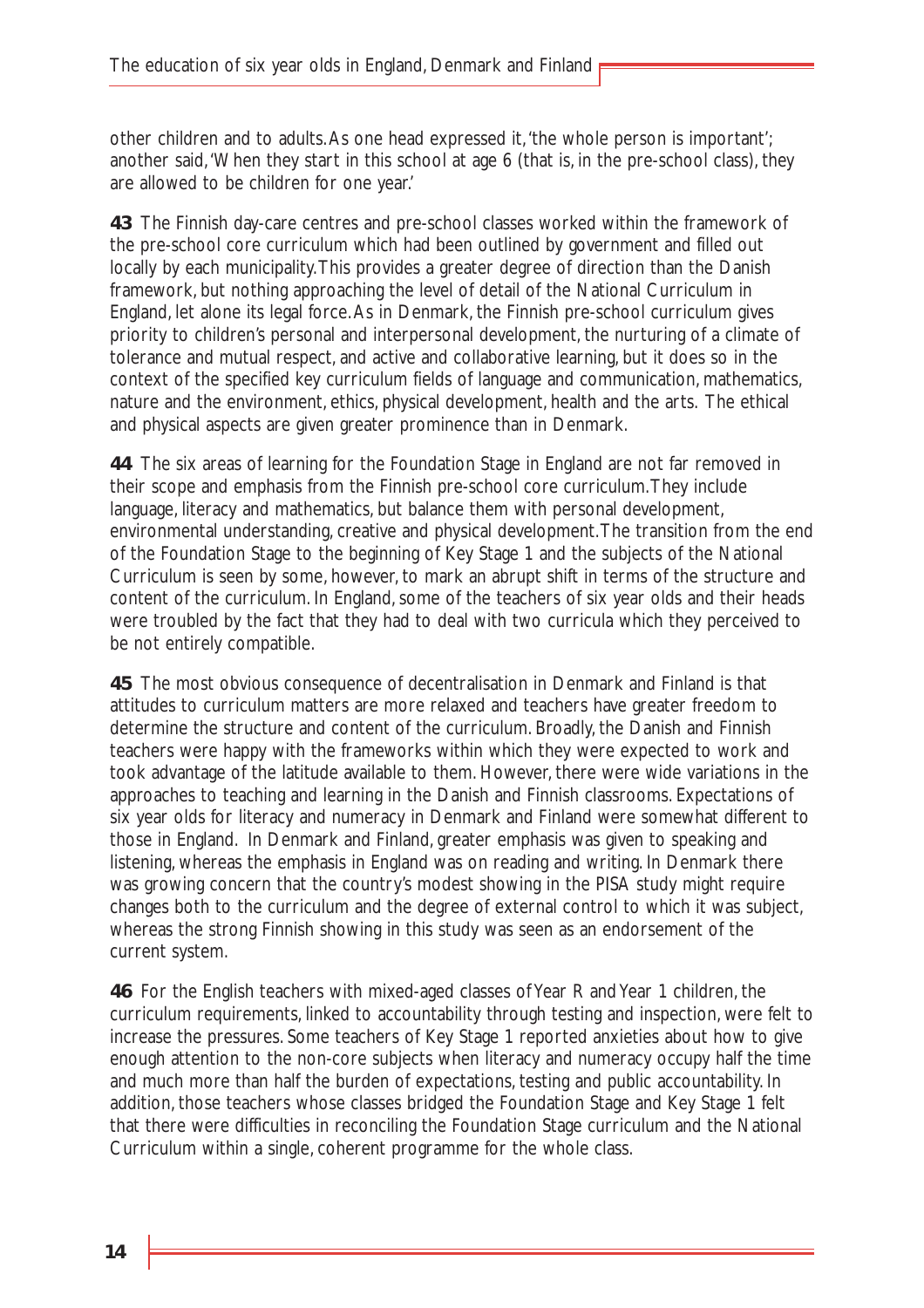**47** Even in single-age classes, and notwithstanding the findings of Ofsted's report, *The Curriculum in Successful Primary Schools*, the English teachers and parents often expressed anxiety about the balance of the curriculum and the lack of time for creativity, play and discussion.The concerns expressed by the Finnish and Danish teachers were of a different order.They talked much less about curriculum logistics and much more about the goals and values of the curriculum and ways of realising them in practice. For example, Danish teachers and *pædagoger* described their belief in the importance of fostering collaborative learning, environmentally conscious habits and routines, healthy eating and the Danish language, literature and music. These teachers also believed that the curriculum in Denmark should counter undesirable social trends, particularly individualism, materialism, the vulnerability of the national language and the dilution of traditional Danish culture.

**48** It is already clear that the three systems work with rather different ideas of what constitutes an appropriate curriculum for six year olds.There is common ground between the English Foundation Stage curriculum and both the Finnish pre-school core curriculum and the somewhat looser Danish pre-school curriculum, but much less between the latter two and the requirements of the National Curriculum at Key Stage 1 and, in particular,Year 1.This difference clearly reflects the stages at which compulsory education, and the more formal approach to teaching and learning that accompanies it, begins in the three countries.

### Curriculum continuity and coherence

**49** In terms of promoting continuity and coherence in the curriculum, teachers in England benefit from the fact that six-year-old pupils have already been in compulsory education for a year (or part of a year) and that they almost always know which classes the pupils have come from.This is obviously not the case in Finland and Denmark.

**50** English pupils do not begin the National Curriculum until they enter Year 1, when they will all have reached the age of five.All the schools visited had detailed arrangements for passing on information from the previous class into Year 1 and, again, from Year 1 into Year 2. The Year 1 teachers received a wide range of information from the previous class.Typically, such information included assessments of the children when they entered school (baseline assessment); records of their reading, often including phonic knowledge; samples of work; records linked to the objectives of the National Literacy and Numeracy Strategies and, for pupils with special educational needs, their individual education plans. Some teachers also received targets for pupils in English and mathematics. Few teachers referred to receiving reports of discussions with parents, in contrast to Finland where teachers commonly mentioned such reports.

**51** In Finland, the majority of children attend day care in the kindergartens in which the pre-school classes are located. If not, they join the pre-school class from day-care settings elsewhere, childminders or directly from home. Continuity between the day-care provision and the pre-school classes appeared to be good.As in the Danish schools, there was relatively little contact with childminders or other settings the children had attended, although, as in Denmark, there was a recognition that contacts might be improved.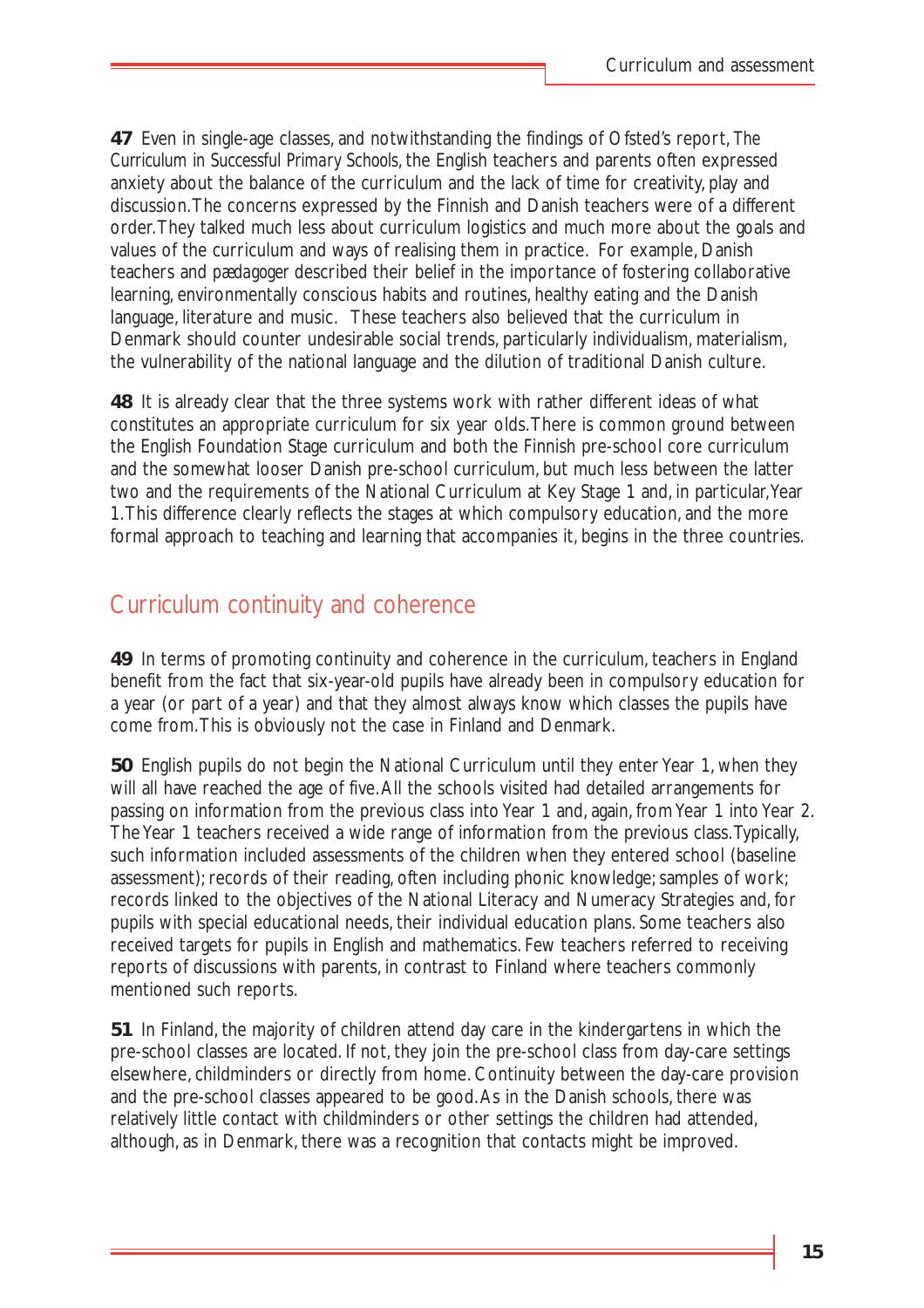**52** Information passed to the Finnish Grade 1 class varied from school to school. In one it consisted of a summary of each child's strengths and weaknesses, which were discussed with the Grade 1 teacher before the child transferred.The two teachers met again in the autumn to discuss the child and for the pre-school teacher to hear the Year 1 teacher's views. In a few schools, parents and the pre-school teacher completed a form about the child, including information on his or her social skills, knowledge of Finnish and mathematics.The form was signed by the parents and passed to the next class.

**53** Occasionally, as in England, the fact that the children remained with the same teacher improved continuity. In England, this was largely because the schools were small, but in one case in Finland it was a deliberate decision: the teacher moved with the children from the pre-school class into Grades 1 and 2, and the curriculum for the three-year period was designed as a whole.

**54** In Denmark, there was relatively little contact between the pre-school classes and the settings, usually kindergartens, which children had attended previously. In some cases this was because of the large number involved. One school, for example, reported receiving children from 32 different kindergartens, observing that,'We work from where the children are'. Schools were not allowed to seek information from the kindergartens without the permission of the parents and, sometimes, parents preferred their children to start in the pre-school class without the *pædagog* knowing anything about them.

**55** However, the pre-school classes and the heads acknowledged that there was a need for information and contact and there were examples of good liaison. In contrast with England, there was less of a focus on academic continuity and more on making social links between one setting and the next. One school held a picnic for the kindergarten children and the pre-school children and their parents so that the new entrants could meet the pre-school *pædagog* before they joined the school.

**56** Curricular continuity between the Danish pre-school class and Grade 1 was easier to develop because, by this stage, the pupils were in the same school and, often, in classrooms in the same part of the building as Grades 1 and 2. More than one school observed that having the pre-school class and Grades 1 and 2 nearby aided continuity; indeed, in the new school visited, this was part of the rationale for the organisation of the building. Schools referred to joint curricular work across pre-school, Grades 1 and 2, such as a joint topic on Impressionism or a day of games and activities.

**57** In Denmark and Finland, the pre-school class teachers were very clear about the purpose of education in the classes they taught.They believed strongly that their role was primarily to prepare their pupils for compulsory schooling.This involved, in particular, the development of their social skills, positive attitudes to school and a disposition to learn.They saw the pre-school class as a distinct break from the more play-based environments from which their pupils had come, but, at the same time, it was not yet a part of compulsory schooling.The recognition that the pre-school year was different from what had preceded it and from what was to follow was evident in the responsibility given to the teachers to create a curriculum which best matched the needs of their pupils.

**58** In contrast, however, several of the Year 1 teachers in England were concerned about curriculum coherence and continuity between the Foundation Stage and Key Stage 1 and,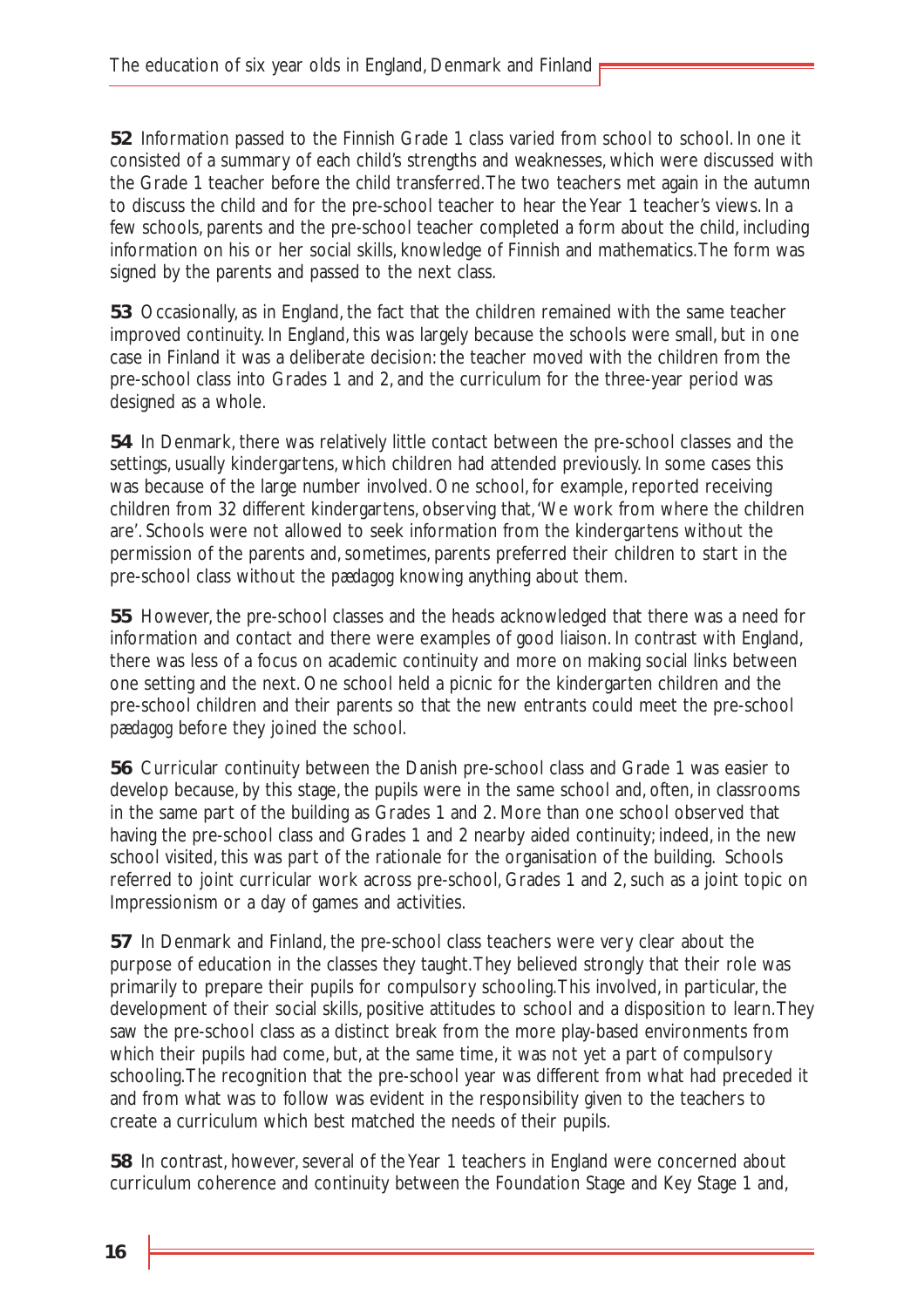indeed, they were less sure about what they were supposed to provide for their six year olds: a statutory national curriculum, with national tests for all seven-year-old pupils, as well as the guidance from the National Literacy and Numeracy Strategies, led them rapidly into providing formal teaching and learning early in the year.At the same time, however, they were very aware that their pupils had experienced the Foundation Stage curriculum only the year before. Some of the Year 1 teachers spoke of the tensions which were created for them by the different priorities of the curriculum in Year R and Year 2.The former were keen that the pupils who had just left them should continue to experience some play; the latter were anxious that the pupils who would move to Year 2 should have made good progress in Year 1, especially in the areas of national testing.The result was that some Year 1 teachers felt themselves to be caught in the middle of conflicting expectations. Such tensions were exacerbated in mixed-age classes, whether Year R/Year 1 or Year 1/Year 2.

### Involvement of teachers in curriculum reform

**59** The schools in all three countries were required to plan and teach a curriculum that complied with national expectations, but these were expressed in different ways and in varying degrees of detail.This, in turn, affected the scope for teachers and heads to decide, in the light of the needs and circumstances of their schools, the content of the curriculum and how it should be taught. In England, some heads and teachers interviewed said that they had had little influence on curriculum reforms or other aspects of school policy and felt that the curriculum had been imposed on them.This was most marked in relation to the introduction of and subsequent changes to the National Curriculum, including the National Literacy and Numeracy Strategies (NLNS).They felt they were not allowed to make sufficient use of their professional judgement to meet the needs of their pupils.They believed, mistakenly, that inspectors expected to see literacy and mathematics being taught exactly as recommended by the NLNS and that there was little room for flexibility.They failed to recognise, however, that the two National Strategies had been introduced to improve both the teaching skills and the subject knowledge of teachers.Without these improvements, a reliance on what they referred to as 'professional judgement' was misplaced.

**60** By contrast, the English teachers felt that there had been more genuine consultation over the introduction of the Foundation Stage curriculum.A few of the Year 1 teachers preferred its approach based on areas of learning rather than subjects and felt that the greater emphasis in the Foundation Stage on learning through play would be of benefit to their six-year-old pupils.

**61** In Denmark, schools were working from guidelines produced by the municipalities. One head summed up the view of many:'Nothing is prescribed, except the requirement to create an activity plan based on the guidelines'. At present, a number of municipalities require an overall annual plan from schools, but this will change in August 2003 when the national reforms are implemented. One head, typical of others, reported that he was 'excited' by the prospect of the changes, which were due to be published in May.

**62** In Finland, pre-school settings have been working to the national pre-school core curriculum since December 2000. Staff welcomed it and felt it had ensured greater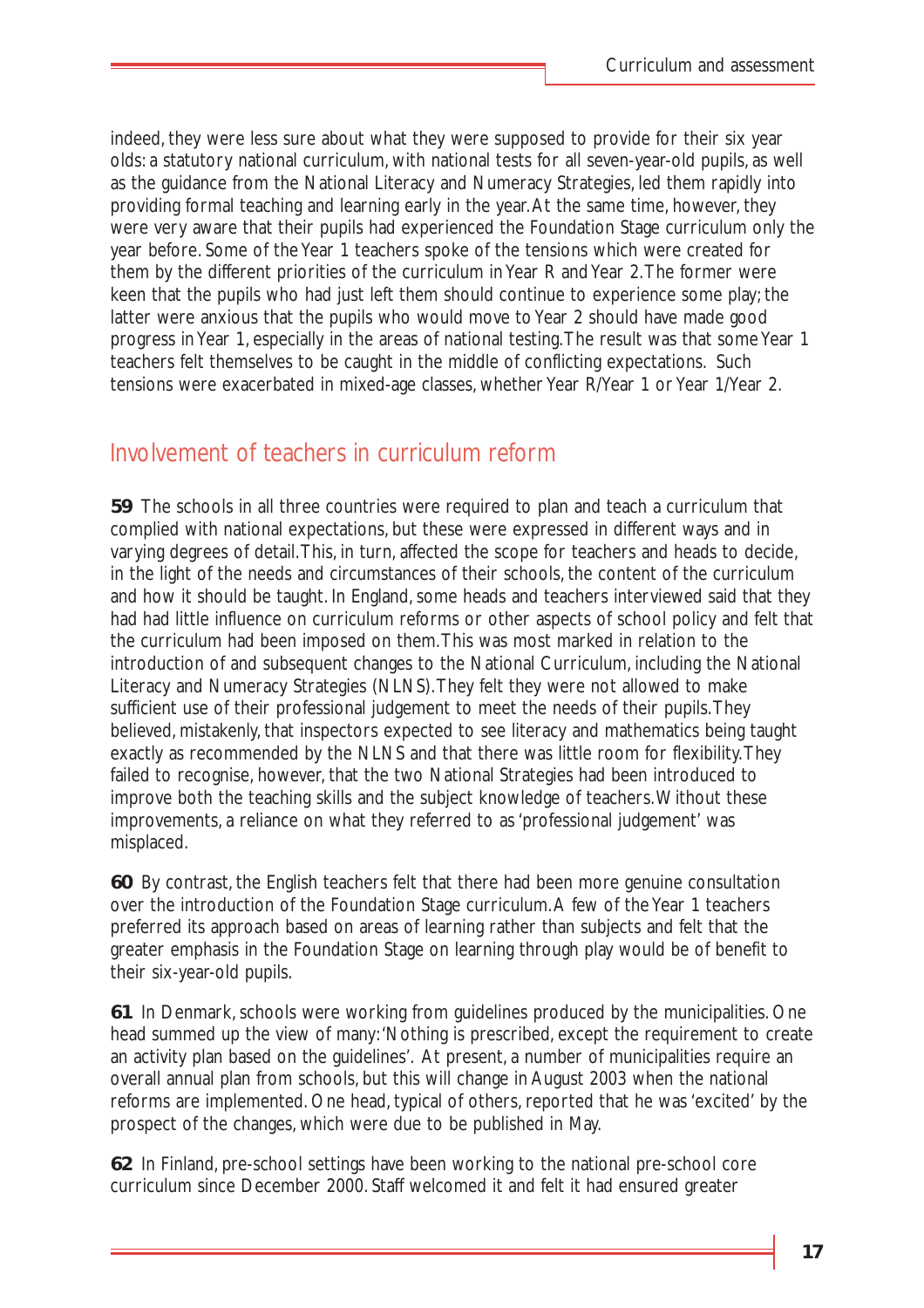consistency across the country.They valued the local municipal guidelines which created a useful framework, but still gave them considerable professional autonomy to meet children's needs.The reforms required more detailed planning to ensure that they provided the full range of activities, but they had not changed their existing routines, teaching methods or use of a topic-based approach. Most settings had agreed broad objectives for the children, but staff felt 'free to do it in our own way'.

**63** A minority of the Finnish teachers had attended national meetings which had influenced the reforms. Several had been members of municipal working parties and had commented on early drafts.These working groups included teachers from the comprehensive schools to help develop curricular continuity between the pre-school and Grades 1 and 2.

### Parents and their children's education

**64** Discussions with parents in the three countries revealed marked differences in their expectations of what they wanted for their six year olds and the extent to which they felt consulted.

**65** Parents in England, in common with the parents in Denmark and Finland, wanted their children to enjoy school. However, in England there was a much greater diversity of expectations about the education which six year olds should receive and a greater level of concern about what was provided. In the main, this did not derive from any dissatisfaction with the quality of the teaching or the school's leadership but rather from an awareness that the Year 1 teachers were pulled in two directions, in the ways described in paragraph 58. This was summed up by a group of parents who felt that 'the school is up against the system'.

**66** Parents in England were acutely aware of the differences in the age of pupils in Year 1, particularly between those born in the autumn term and those born in the following summer; the youngest pupils in Year 1 would have reached their fifth birthdays only a month or two before joining Year 1.A few parents also reported their children's awareness of ability groupings within the class; they were concerned that their children should develop confidence and not feel any sense of failure.

**67** The English parents wanted a broad and balanced curriculum for their children and several held the view that there was too much formal teaching in Year 1, especially of literacy and numeracy. Not all the parents talked about the importance of their children making good progress in reading, writing and mathematics but this could not be construed to mean that they did not value these things. Of particular interest was the fact that, even within individual schools, there was not necessarily a shared view among the parents of what education was appropriate. Parents referred to others who wanted a greater concentration on basic skills, including the provision of homework, than they wanted for their own children. In England, parents were not at all sure that the views they expressed were shared by other parents; by contrast, in Denmark and Finland, they were confident that their views were representative.There was less consensus among the English parents about what kind of a curriculum was most appropriate for six year olds.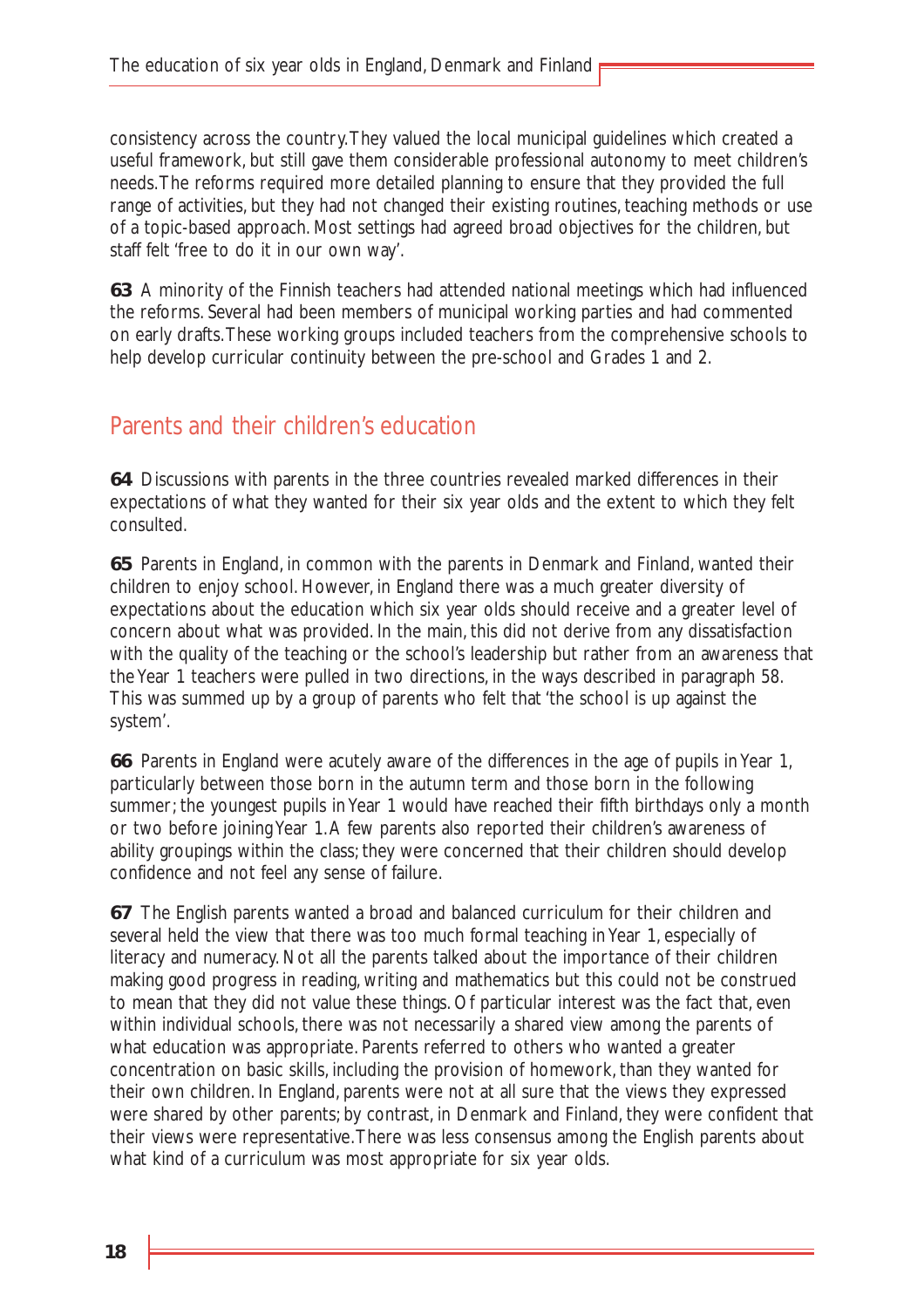**68** Parents in Denmark were unanimous in their belief that the pre-school class was about socialisation.They saw the pre-school class as providing different and greater opportunities for learning to socialise than had been provided in the earlier kindergarten, where the friendship groups had been smaller. One school described pre-school education as 'a face towards the community'. Parents wanted their children to learn to get on with other children and adults and were keen that they should learn how to sit still and listen to the teacher and to other pupils and how to take their turn in talking.The encouragement of positive attitudes to school and to learning was a high priority.They wanted their children to learn that it was 'interesting and fun to come to school' and they were keen to support this view at home.

**69** A very small number of parents in Denmark qualified these strong views on the importance of socialisation by saying that they would also like their children to have some experience of 'letters and numbers' to prepare them for work in the Grade 1 class to which they would transfer.They also acknowledged current changing expectations of pre-school education.

**70** The views of parents in Finland mirrored those in Denmark.Their priorities were that their children should be happy and learn to get on with others.This was particularly important if their child had previously been at home and had had little contact with larger groups of other children. Parents also saw the pre-school class as important preparation for the more formal learning styles that their children would meet in the first grade, but they were not concerned that their children might not encounter letters and numbers until then. If they did do so, this was in the context of play, not formal teaching.

### Assessment, recording and reporting

**71** Across the three countries, assessment practices ranged widely, from the regular use of proprietary test materials and the systematic sampling and moderation of children's work in relation to national curriculum requirements to group target-setting and child self-evaluation through discussion with teachers or *pædagoger*.These differences were as much about the need for and the timing of assessment at specific points of transition between the preschool and compulsory stages of education, as about differences in the goals of teaching and learning and the aspirations of parents.

**72** Most assessment practice in the Danish and Finnish settings was consistent with the emphasis on socialisation and the development of children's self-esteem in that it relied heavily on teachers' observations, children's self-evaluation and discussion between teacher and child. For example, in one Danish setting, notes about each child recorded whether the children were happy to socialise, their attitudes to learning, their behaviour, confidence and sense of security. In this example, only once a child showed interest were notes made on their achievements in reading, writing and mathematics. Differences in assessment practice between settings in Denmark and Finland were less to do with the manner of assessment than with what was recorded and reported. Often, especially where there was no change of class teacher on transfer, observations were passed on by way of discussion. In other cases, a notebook or logbook was passed on.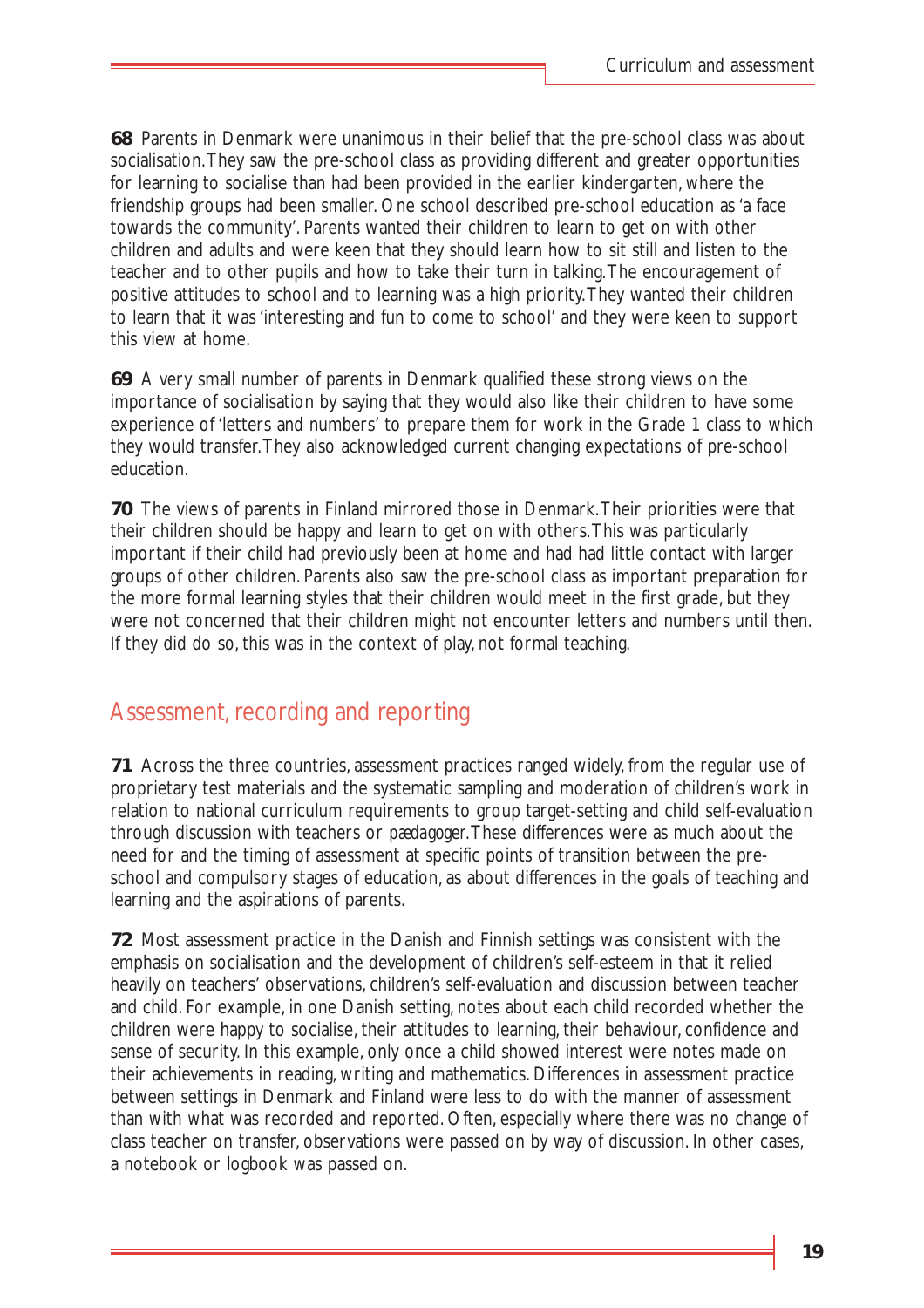**73** Some differences in practice were influenced by national and local policies.The extent and forms of assessment and recording for six year olds were dependent on the relative autonomy of the head or class teacher and the contributions or prescriptions of national government, local authorities or municipalities, or at school level. In England, both the National Curriculum and NLNS had had a significant effect on assessment and recording. Schools were also influenced by their LEA through transfer cards and Foundation Stage records and, at class level, by recording systems which had been agreed at school level.

**74** There was no equivalent in either Denmark or Finland of baseline assessment or Foundation Stage Profiles. Instead, children were received into the day-care centres and preschool classes on the basis of information of variable quality and usefulness (one Danish pre-school class received children from no fewer than 32 kindergartens, most of which provided the *pædagoger* with no information at all). Subsequent continuity from pre-school to the first grade of school, however, was supported by more standardised information, although its precise form was for schools to determine. Records were passed from the Danish pre-school classes to the *folkeskole* and there was close liaison between the *pædagoger* and first grade teachers.

**75** In Finland there were similar arrangements, and the teachers of six year olds expected to meet the first grade teachers both during the year and once children had transferred to their schools.Teachers in both countries, however, stressed the importance of the discussions with parents which preceded children's entry to the pre-school class and punctuated the subsequent year.

**76** Some of the Finnish teachers tested children at the start of the year, but for diagnostic rather than reporting purposes.They were also more likely to repeat this process during the year, although, again, the information was for their use only.The more public face of assessment – public, that is, in as far as parents and the children themselves were party to it – was provided by the sometimes extensive portfolios which teachers prepared, often jointly with the children, exemplifying their activities and achievements.Taken together, the assessment and profiling could be fairly extensive, even though they were voluntary.

**77** In all three countries teachers had meetings during the year to review children's progress with their parents.The norm was two meetings.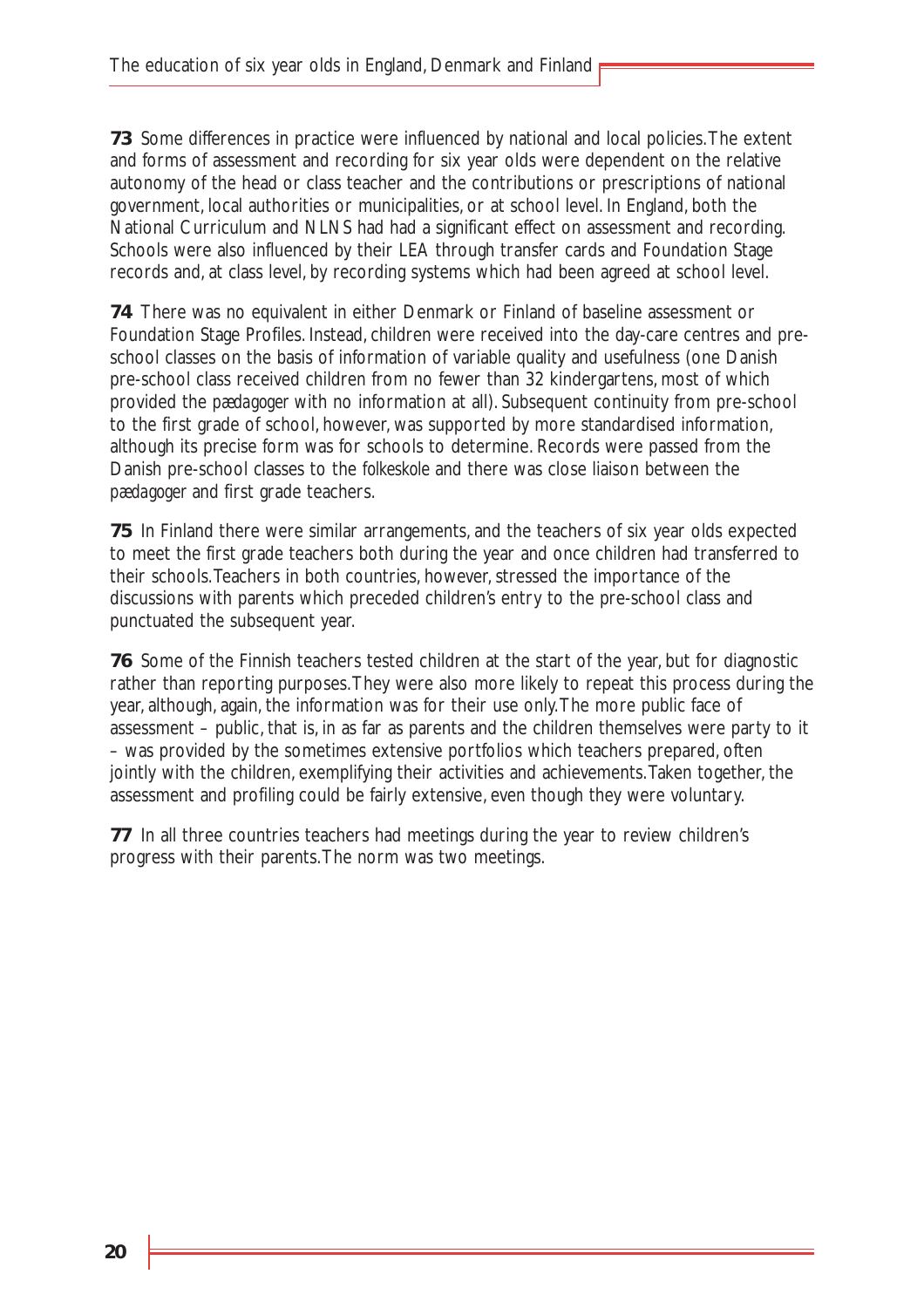# Teaching and learning

### Learning environment

**78** The most striking differences in the physical settings for six year olds were the amount of space available and the quality of furniture and fittings.

**79** The English settings were classrooms in buildings ranging from 1 to 150 years old. Some classrooms, although in buildings described as 'temporary', had used such accommodation for some time. Some classrooms were small; the problems were made worse not just by the numbers of children but also by the way furniture and resources were arranged, with anything from three to five groups of tables or desks competing for scarce space with designated areas for play (in the classes which included 4–5 year olds), various other subjects and carpeted areas for the class to come together. In some classrooms, storage units were placed at right angles to the walls to mark the boundaries between the different areas.

**80** The Danish classrooms were generally larger than those for equivalent numbers of children in the English schools. In one *folkeskole*, which had an open plan design, the classrooms and the shared areas were of generous size. Furthermore, because there were fewer, if any, parts of the classrooms reserved for particular curriculum areas in Denmark and Finland, the available space was greater still. This released the Danish *pædagoger* from the need to manage their settings as tightly as did the English teachers and, indeed, several of the Danish classrooms were arranged and used in ways which, by English standards, looked distinctly casual. In Finland, settings varied in size in the classes attached to schools, although children had access to the schools' specialist accommodation.The space available in the day-care centres was exceptionally generous by English standards.

**81** No less striking were differences in the settings' physical and visual qualities. In Denmark and, especially, in Finland, there was a clear commitment to good design and the furniture was attractive. Not all settings had the usual carpeted area of English classrooms, not because children did not come together – they did, frequently – but because the teachers did not see any need for them. Much attention had been given, especially in Finland, to ensuring that the furniture matched users' needs. Chairs were ergonomically suitable and visually pleasing. Lightweight sets of nesting benches allowed children to be grouped for different kinds of activities or the benches to be stacked to release space. In this and other respects, classroom layouts were more flexible in Finland than England.

**82** Reflecting their links with the continental tradition of kindergartens, as well as the distinctively Finnish combination of early care and education, the day-care centres had foldaway beds for midday rest after lunch in addition to high-quality equipment for different kinds of play. Classrooms had attractive curtains as well as anti-glare blinds. Most had shaded lamps instead of the usual fluorescent tubes, and several of the Finnish settings, because of the long, dark winters, also had daylight lamps of the kind which are sold in Britain to combat seasonal affective disorder (SAD).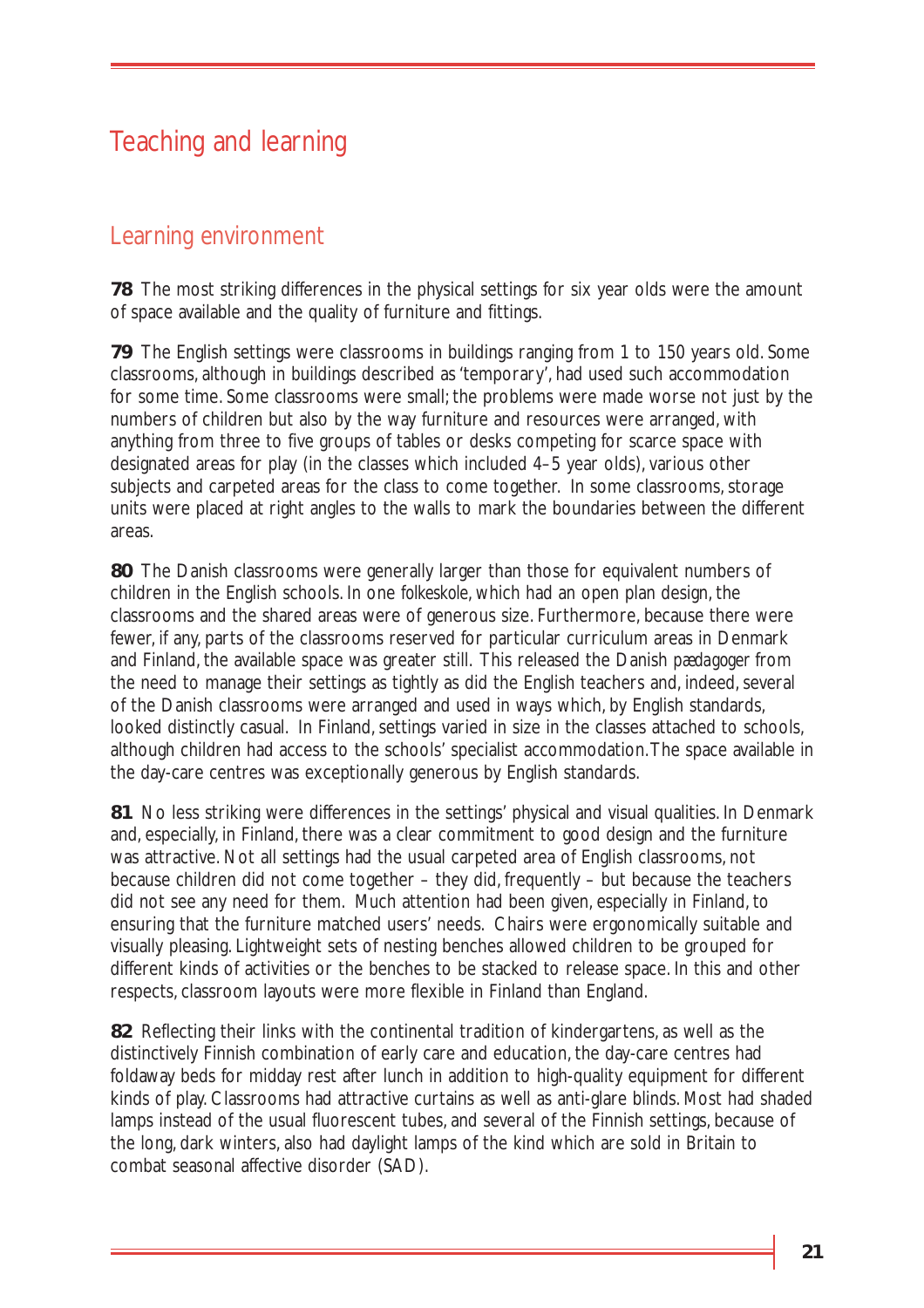**83** In all three countries, the rooms displayed visual aids for early literacy and numeracy. In Denmark, as in England, children's work was also displayed, although there was less of it. In Finland, relatively little of children's work was presented in this way.There, display was not seen as a means of extending or consolidating learning as it often is in the best English classrooms; in the Finnish settings, it was clear that considerable effort had gone into achieving the best intrinsic design through wall coverings, lighting, furniture, equipment, fabrics and plants.

**84** The provision of information technology (IT) in classrooms for six year olds was variable in Denmark and Finland. Provision was more consistent and more plentiful in the English classrooms.

**85** Typical classroom layouts from the three countries are illustrated in Figures 1–3. Compared with the Danish and Finnish settings, the English layouts were somewhat inflexible.This stemmed partly from the much less generous ratio of space to children, partly from design and partly from teachers' own choices. In particular, the combination of curriculum/activity areas and groups of tables in rooms which were barely large enough to accommodate either one of these arrangements was often counterproductive. Both arrangements are legacies from a very different era of primary education when there was a greater degree of choice for pupils about which curricular activities they pursued, and where the groups of desks signalled the absence of any whole-class teaching. Current classroom layouts are not always shaped enough by consideration of the relationship between layout, children, curriculum and the space available and certainly do not take enough account of changes in teaching methodology, including much more frequent work with the whole class. In contrast, the Finnish teachers were more ready to change classroom layouts to suit different educational purposes.

#### **Figure 1. Danish classroom**

There are no designated spaces for specific curriculum areas or activities. For whole-class teaching, the children sometimes sit at tables, at other times on the floor.The teacher positions herself in different parts of the room according to the activity and makes use of a wall-mounted whiteboard as well as a portable easel.

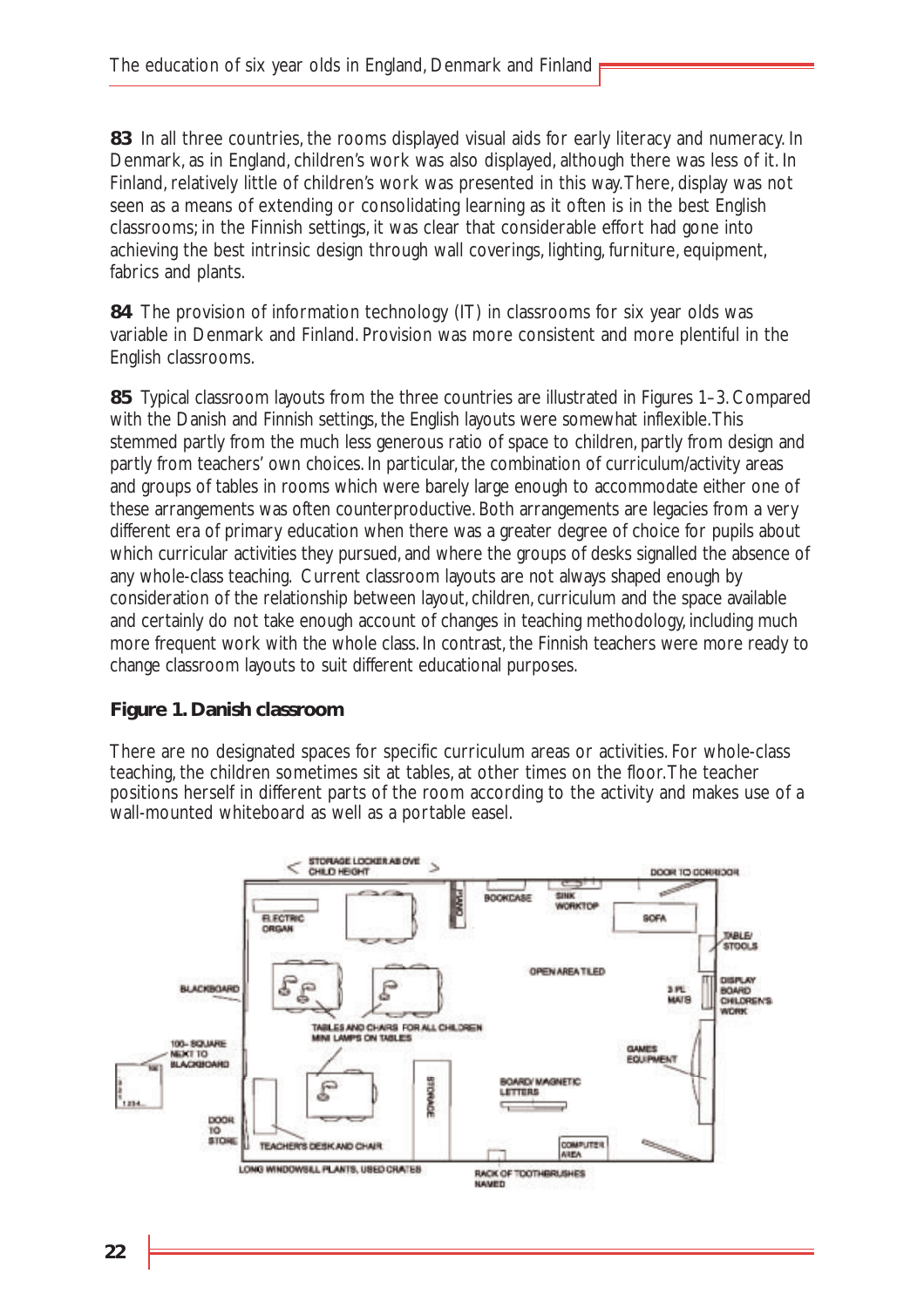#### **Figure 2. Finnish classroom**

There are two rooms in one with a moveable partition between them, offering a very flexible teaching area and generous space.There are no designated spaces for specific curriculum areas or activities. Children sit on the floor and at tables for whole-class sessions.



#### **Figure 3. English classroom**

*Figs 1 – 3 about here.* There are designated areas for art, literacy, numeracy and the book corner. For whole-class sessions, children sit on the carpet in front of the wall-mounted whiteboard. Some activities are done on the carpet, others at tables.

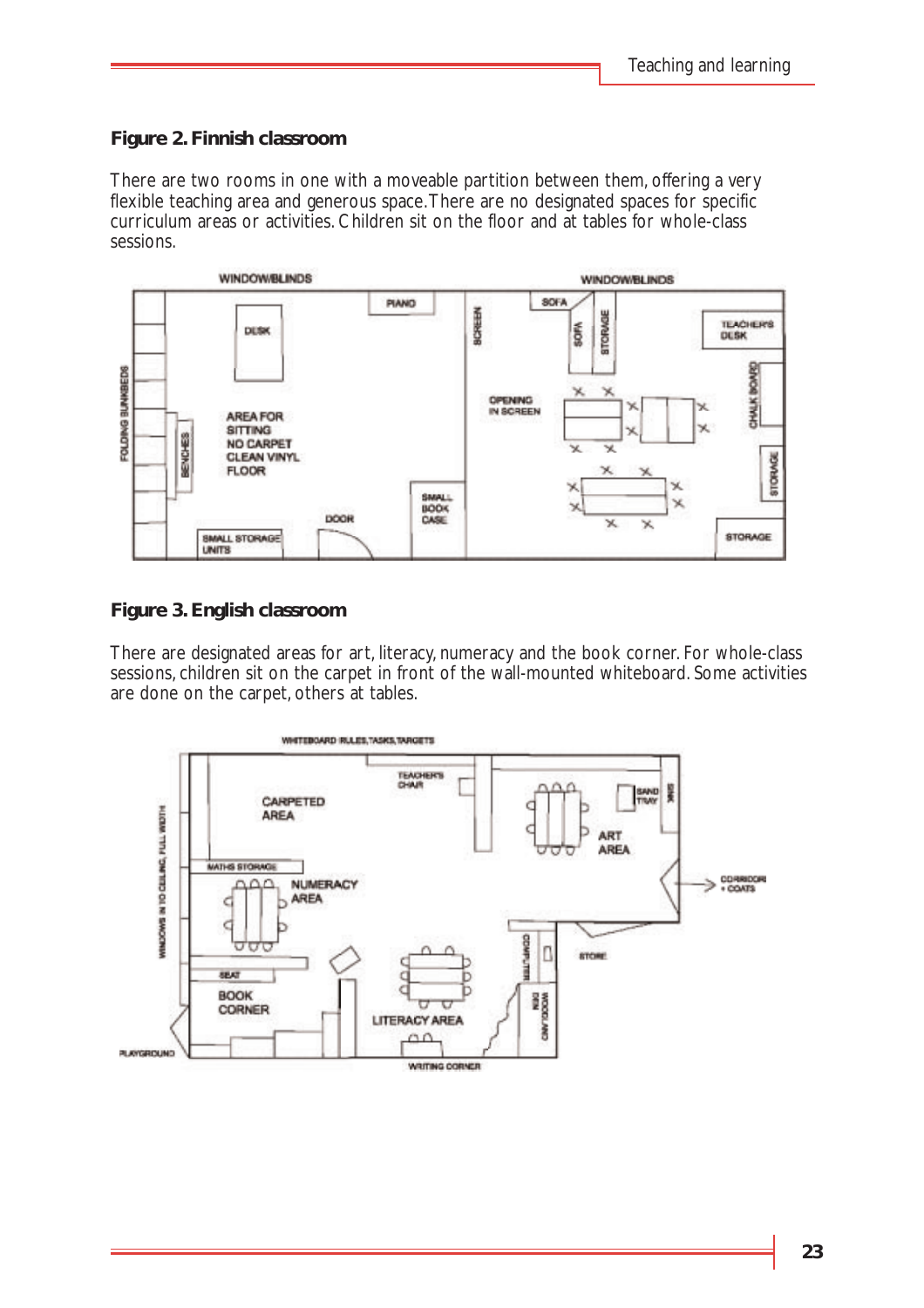# Classes and groups

**86** In all three countries, children sat together at tables in groups, although they also came together for whole-class introductions, conclusions and, indeed, complete lessons.

**87** The mixed year groups in some of the English classes complicated teachers' decisions about groupings, especially for teachers who had to pay attention to the differing curriculum requirements of both the Foundation Stage and Key Stage 1. Some teachers responded by grouping children by age for part or all of the time, especially for literacy and numeracy. Others grouped by perceived ability, or mixed both age and ability. In addition, common tasks often had age-specific variation, allowing differentiation both by task and outcome.

**88** In Denmark, children either sat where they wished or were placed in groups according to the teacher's criteria: these might be social, academic or a combination of both.With the strong emphasis on social development in the Danish settings, some *pædagoger* made a point of moving children around every week or month to enable them to extend their friendships and learn to work with children other than their first choice. Grouping by ability was firmly resisted. This was also the case in Finland, where the much smaller class sizes made the matter of grouping less critical; arrangements were, in general, more relaxed and fluid. In the one open-plan school in Denmark, children in the two parallel classes of six year olds moved between both *pædagoger* and teaching spaces.

**89** In both Denmark and Finland, the age boundaries were blurred by the interaction which schools encouraged between both older and younger children and their teachers, and by the strong commitment to social and educational continuity in both systems. In one Finnish school, older pupils were paired with pre-school children in a protective, quasi-parental relationship. In the Danish pre-school classes within the *folkeskoler*, there were close links with the first grade teachers and pupils; this also happened in the two Finnish pre-school classes attached to comprehensive schools, one of which also paired senior and pre-school pupils. In the day-care centres, the six year olds were the oldest children and they were often linked with much younger ones.

### Planning for teaching and learning

**90** The teachers in the three countries took very different approaches to planning for teaching and learning.The English teachers worked within detailed published frameworks for literacy and numeracy, supplemented by guidance and support materials from the NLNS and the Qualifications and Curriculum Authority (QCA), as well as textbooks and other commercial materials. For the other subjects they worked from the National Curriculum programmes of study and commercial materials. Even with the support of all these materials, it requires skill to translate the combination of detailed requirements, recommendations, suggestions and models into programmes and tasks that are appropriate for particular settings and children.All the English schools used a combination of long, medium and shortterm planning. Long-term planning covered at least a year, and in some cases was conceived as a two-year cycle.The medium term was usually defined as half a term, and these plans were then fleshed out weekly and daily.Written plans for literacy and numeracy were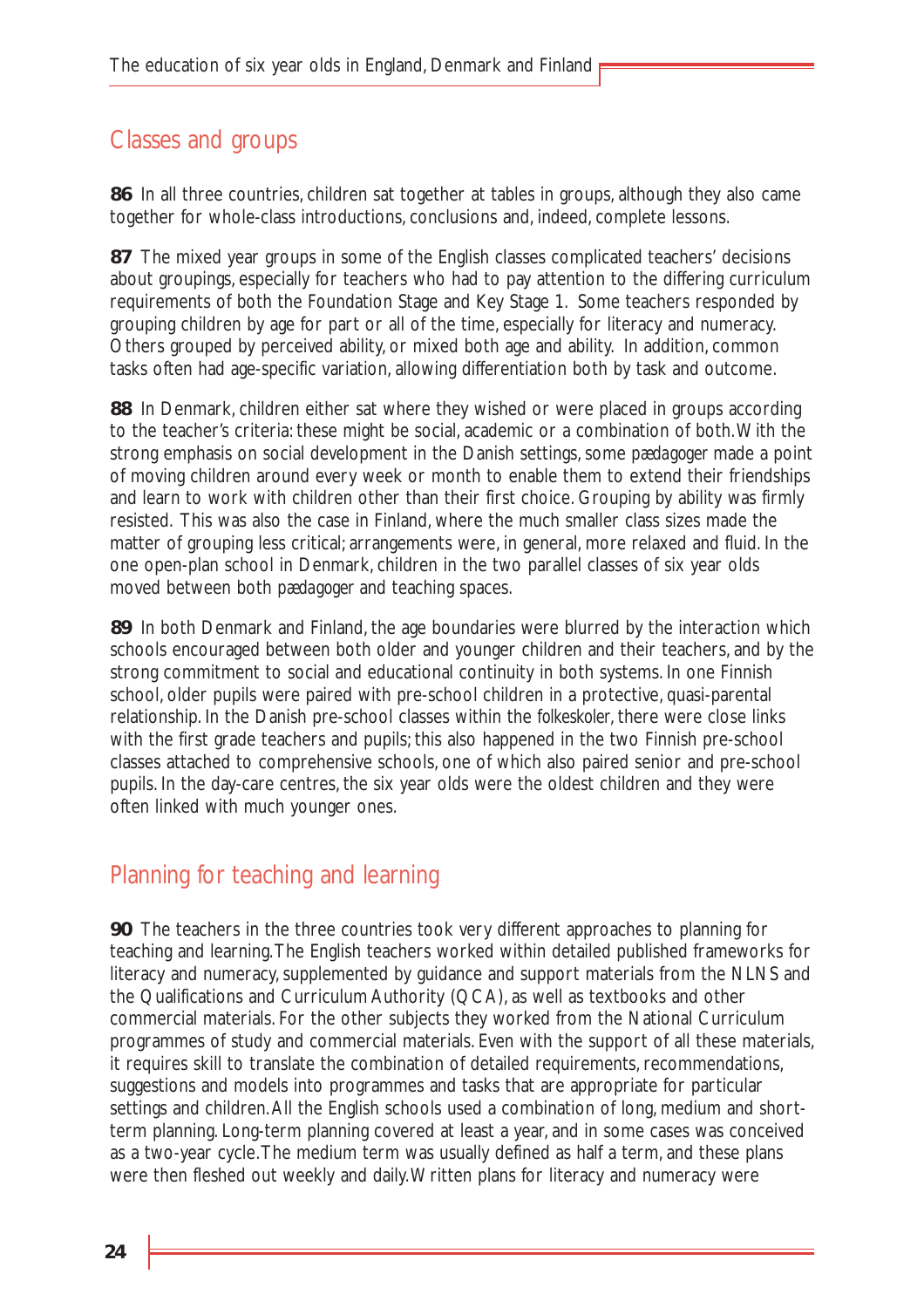extensive and detailed but much less so for other subjects. Teachers varied in their degree of dependence on frameworks and materials produced elsewhere. In some cases these were heavily modified or adapted; in others, especially in the non-core subjects, teachers printed out Internet plans and lessons and made use of them as they stood. Teachers' planning was closely monitored by heads and/or subject leaders.

**91** The approach to planning in Denmark and Finland was, as the decentralisation would lead one to expect, variable. In the Danish settings there were yearly, monthly and weekly 'activity plans' which were generally less detailed than in England. School heads usually had copies of these, and sometimes discussed them with the *pædagoger*, but this was not inevitable, and one head said that he received copies of plans because the *pædagog* wished him to have them, not because he requested them.What was deemed more important was that the planning process should be collective, reflecting at the pre-school stage the strong *folkeskole* commitment to teachers working in teams. Plans were also shared with parents.

**92** In Finland the situation was even more variable, with yearly, monthly, weekly and daily plans on the one hand, and generalised 'ideas for the month' or retrospective records on the other.As in Denmark, plans were shared with parents. However, the general principle seemed to be to encourage teachers to plan in the ways that suited them best. For some this produced an incremental approach in which teachers started with broad themes and ideas at the start of the year and progressively fleshed them out in greater detail. Others aimed to plan in detail for the year as a whole, and in one case a teacher planned comprehensively, a year ahead, for every curriculum area and every week, at a level of detail that would be exceptional even in England.This, she said, was her choice and the extensive documentation was for her alone.

**93** Whatever way the Finnish teachers chose to plan, they ensured that the various curriculum areas were treated equitably, without differentiating between planning for the 'basics' and the arts and humanities.

# Curriculum in practice

**94** Sharp contrasts are obvious in the curriculum which six year olds encounter, especially when England and the other two countries are compared. In England, all the teachers used the mornings to teach literacy and numeracy, although such practice is by no means universal across all primary schools.They made considerable use of NLNS guidance and suggested lessons, both in hard copy and from the Internet.The strengths of such teaching were its clear objectives, coherent structure and confident delivery. Children's growing familiarity with the NLNS pattern and routines reduced the time teachers needed to spend on procedural explanations and made the most of children's engagement with the tasks in hand.There was little evidence, however, of the teaching of speaking and listening in any of the lessons.These are intrinsic to successful literacy and numeracy as well as being of critical importance to effective learning in their own right, points which have been registered as a priority for action in the Primary National Strategy.

**95** Reinforcing Ofsted's findings in *The curriculum in successful primary schools*, there were examples of outstanding teaching in the non-core subjects as well as in literacy and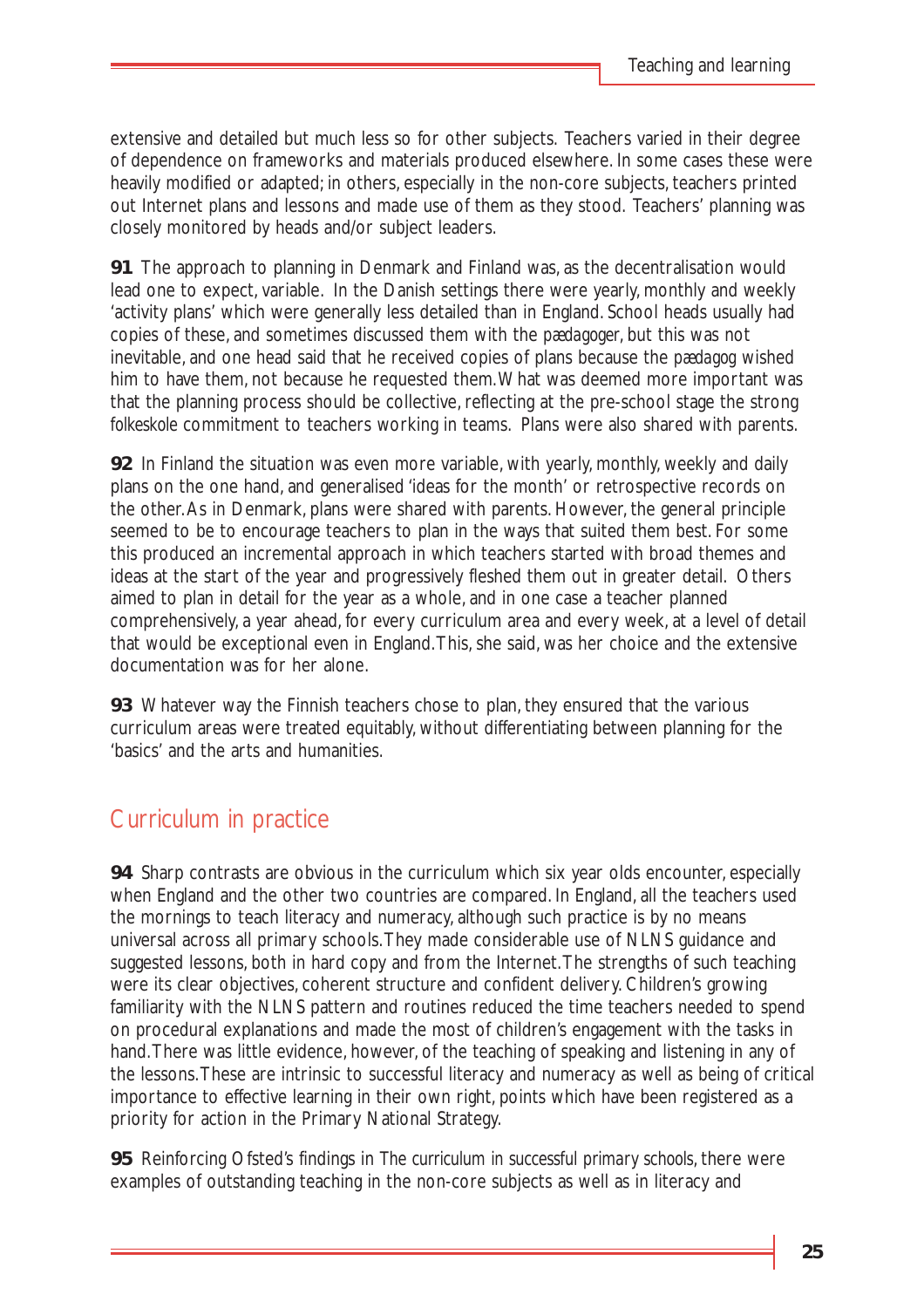numeracy: a well-planned and rewarding session at a local farm in which the farmer held the children's attention in spite of the intense cold and engaged them in dialogue of high quality; a physical education lesson which progressively increased the level of physical challenge in each task, while always taking care systematically to teach the skills required and to work within the capacities of every child; an art lesson which combined close observation of natural objects with study of paintings by established artists.

**96** In accordance with the different emphases of the Danish and Finnish pre-school curricula, literacy and numeracy did not have the same weighting in those countries as they did in England.They were not neglected, however, and in Denmark there was teaching of literacy and/or numeracy in all the schools visited (although one *pædagog* made a point of insisting that she taught literacy not because it was specified by the municipality, but because she judged that the children were ready for it).

**97** However, the contrasts with English NLNS lessons were very evident. Literacy and numeracy in the Danish pre-school classes were frequently embedded in sessions which included other curriculum activities rather than being treated discretely.They lacked the structure and predictability of the literacy hour and the mathematics lesson. In addition, the dominance of talk-based and collective tasks as part of the mainly social goals of pre-school education meant that there was less sustained independent work.

**98** Literacy and numeracy also had their place in the Finnish sessions and the teaching of speaking and listening was well established in most of the classes. One teacher summarised the difference in emphasis by saying that six year olds in Finland learn to read rather than are taught to read: the latter starts in the following year in Grade 1. Most strikingly, children regularly spent time out of school. One centre's six year olds had an out-of-school day every week (while the English children's farm visit, described above, was an unusual opportunity) and children in all the Finnish settings made fortnightly trips in school time to the local municipal library.These libraries are attractive, well stocked and extremely well used by people of all ages.They represent an important part of Finnish education and civic life, and contribute to the national 'culture of the book' which some analysts believe lies behind Finland's pre-eminence in international comparative studies of attainment in literacy. It is reinforced in school and home where, in both cases, the daily reading of a story to children is firmly embedded. In this context the notion of a Finnish literacy 'strategy' along English lines would seem superfluous. By the same token, what would look to British eyes like relatively modest collections of books *within* the pre-school settings in Finland must be set in the context of the more extensive and extensively used municipal libraries outside them.

**99** Two further points need to be made on the personal/social emphasis of the curriculum for six year olds in Denmark and Finland. In none of the three countries are literacy/numeracy and personal development seen as mutually exclusive, but a fundamental difference of approach concerns the respective views of what constitutes the core of the education of six year olds. In England, the centre of curriculum gravity for six year olds is, unarguably, literacy and numeracy, although of course there are also far wider curricular aims in both the early learning goals and the National Curriculum for Key Stage 1. In Denmark and Finland the situation is almost reversed.There, the curriculum for six year olds centres on children's social, physical, interpersonal and moral development, while literacy and numeracy are viewed as essential yet take their place alongside other early learning goals.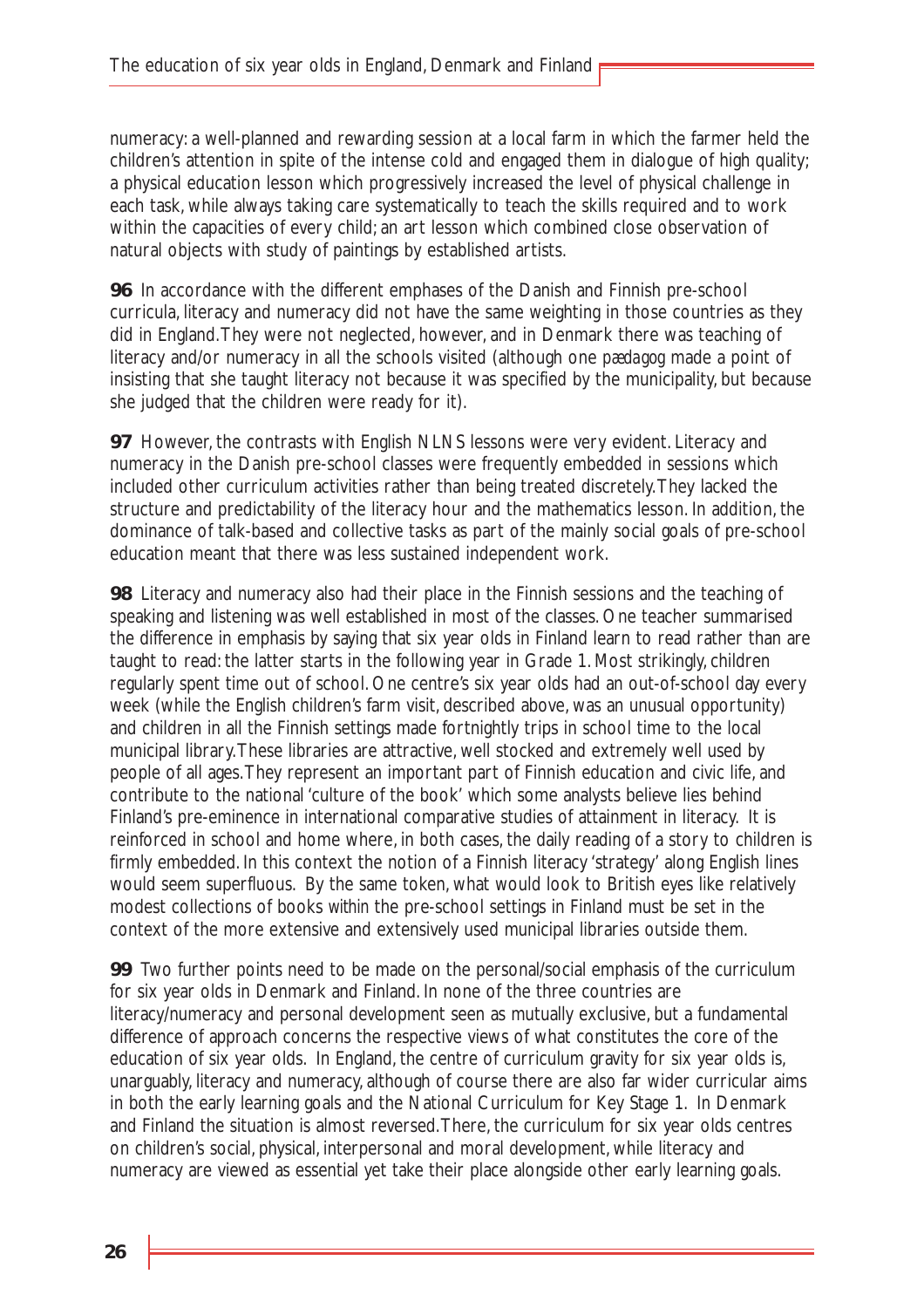**100** The second point is that, having made their commitment to the primacy of personal, social and moral development, schools and centres in Denmark and Finland seek to enact it outside the classroom as well as inside. In Finland, for instance, the concern with cooperation pervaded lunchtimes as well as the classrooms: teachers and children of different ages sat and talked together, behaviour was exemplary, and the atmosphere was one of voluntary calm. In Denmark, children mostly brought their own lunches to school and these were high in fibre and low in carbohydrate, while the school required snacks to be limited to fresh fruit and vegetables, so there were no sweets and crisps. In Finland, schools and centres provided cooked meals which were of high nutritional quality. In the English schools, lunchtimes were generally noisier occasions, to be got through as quickly as possible; teachers frequently ate apart from children, and the event seemed extraneous to the educational day rather than one of its central social occasions, as it was in the Finnish settings.

### Structure of teaching sessions

**101** In England, the literacy and numeracy strategies provided a predictable structure, both for the day as a whole and for those parts of it in which they took place. By and large, the observed literacy and mathematics lessons followed, respectively, the four and three-part structures recommended by the two strategies, with varying degrees of extension or contraction of the parts.The part that was most frequently shortened was the plenary.

**102** Other subjects were structured less predictably. PE lessons usually consisted of a sequence of episodes, while arts and humanities sessions commonly had a loose tripartite structure, but with relatively brief beginnings, long central sections and short conclusions.

**103** There were three main differences between these arrangements and what was observed in Denmark. First, generalisable patterns in lesson structure were harder to find, because it was up to teachers to create their own. Second, two devices were in common use: substantial interactive phases of circle time involving the whole class, and lessons in which groups rotated between several activities and therefore between the two *pædagoger* who jointly ran the session. Third, there was a relative absence of what in England is called the 'plenary' – a bringing together of all the children towards the end of the lesson to review the ground covered, to assess how far a lesson's goals have been achieved, and to crystallise the essence of what has been learned. The Danish lessons had little need to end in this way: they were much less goal-oriented.Thus, the *pædagoger* did not, as many English teachers now do, explain a lesson's learning objectives with the class at the start of the session and return to these at the end. Instead, they specified its purposes more loosely, and less in terms of the learning to be achieved than the ground to be explored.

**104** The Finnish sessions were no less variable in structure than those observed in Denmark.As in England, whole class teaching of literacy and mathematics was part of the morning's programme in every setting. Usually it lasted between 15 and 30 minutes, and during this time children sat close to the teacher, usually on benches facing a board or easel. Whole-class episodes might be followed by individual activities, or a class – bearing in mind their small size by comparison with the other two countries – might be split into two groups, one working with the teacher and the other with the assistant.As in Denmark, and perhaps for the same reasons, final plenary stages were little in evidence.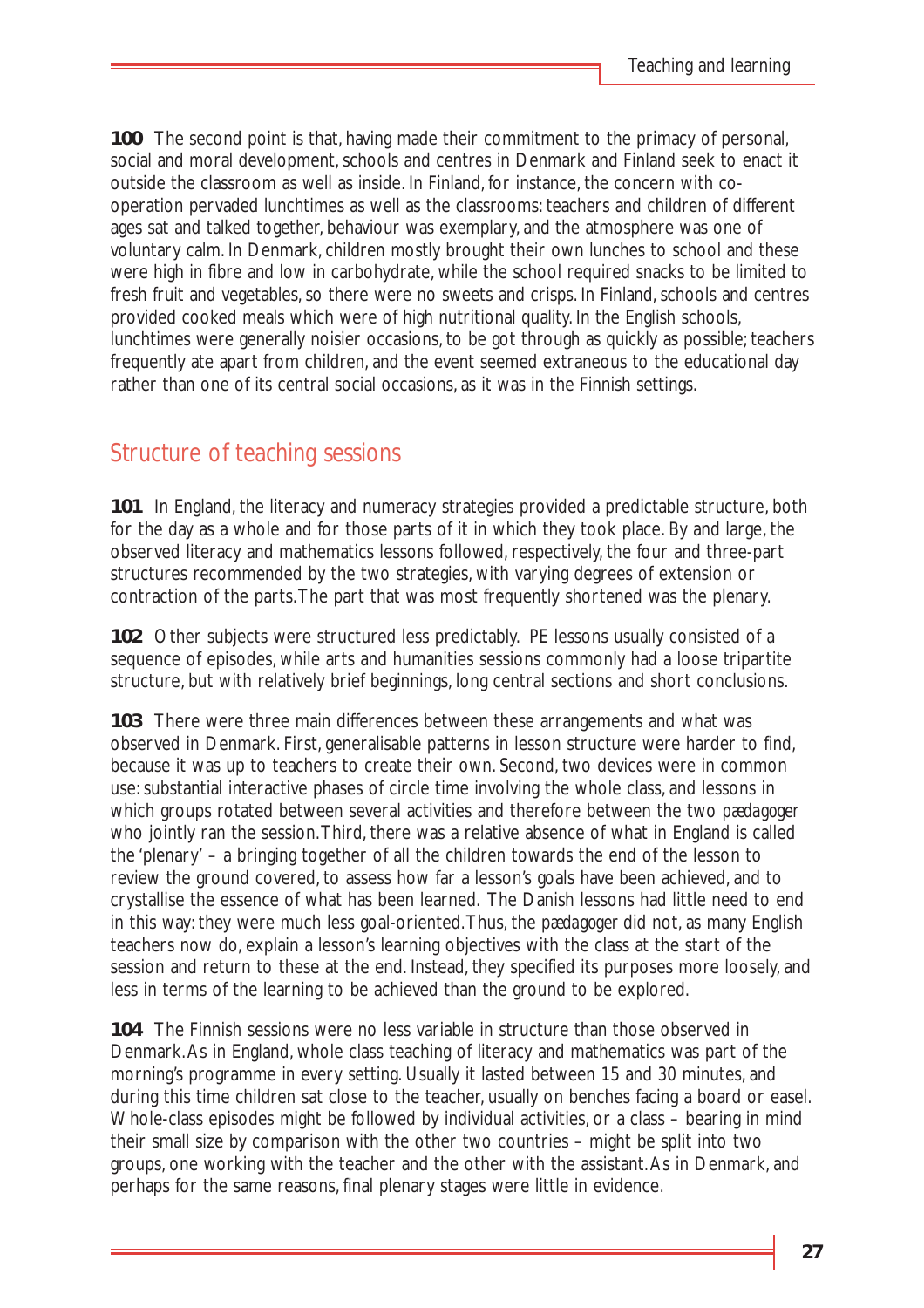**105** If one version of the Finnish lesson structure was bipartite – whole-class teaching followed by group or individual activities – another was episodic yet thematic. In this variant, a session might consist of a succession of activities which were less about the building up of a range of specified concepts and skills than using an idea, or even a word (such as, in one session, *pajunkissa* or pussy willow) to link otherwise disparate activities ranging from mathematics and language to art, music and story. As in Denmark, the teachers seemed less concerned to teach specific number operations or language skills than to provide a variety of experiences through which, more by immersion than instruction, learning would be achieved.

### Learning tasks and activities

**106** Many of the learning tasks presented to the six year olds were common to all three countries.Thus, children in Finland recognised and blended the syllables in children's names; identified words that rhyme; counted up to ten and worked out the difference between pairs of numbers in that sequence; made a three-dimensional model of a fish; hopped, balanced and climbed in PE; sang in unison and moved their arms and legs in time. Such tasks could equally be undertaken by English or Danish children. In Denmark, children counted in twos, threes, fives and tens; practised number bonds at speed; identified and named sounds and wrote them as letters; matched words and pictures; cut out and pasted; drew and painted. In England, children collectively determined, wrote and/or illustrated the day's date and weather; identified words by their initial letters and placed them in alphabetical order; wrote sentences with attention to capital letters and full stops; read in pairs; counted in fives; planned and performed movement sequences in PE; examined and discussed artefacts which the teacher had brought back from her holiday; retold and sequenced a story; and discussed paintings of flowers by three different artists.

**107** This is of course not the totality, but is catalogued in this way to show that the education of young children in the three countries has quite a lot in common. But there were differences too, in the *balance, differentiation* and *challenge* of the tasks to be undertaken.These differences deserve some illustration and comment, particularly in literacy and mathematics which were observed in every school in each of the three countries.

**108** In the mathematics lessons, a high proportion of the work in Denmark and Finland was oral, involving counting, finding number patterns, addition, and a range of games using coins, die and other simple apparatus. None of the tasks required children to write numbers but they were occasionally asked to record some of the things they had done. In one lesson in Finland, for example, the children drew the hands on clocks to match the times (half-past and on the hour) shown on cardboard clock faces that they had made themselves. The level of challenge in most of the mathematical tasks was lower than in the lessons in England. In the settings observed, which, because of the considerable curricular freedom and variation in Denmark and Finland, may not have been typical of these countries as a whole, children tended not to work with such large numbers as do Year 1 children in England. In work with coins, for example, Danish children cut out paper coins and exchanged two 1-krone coins for one 2-kroner piece and vice-versa, and exchanged one 10 kroner piece for ten 1-krone coins. In the English mathematics lessons, the children worked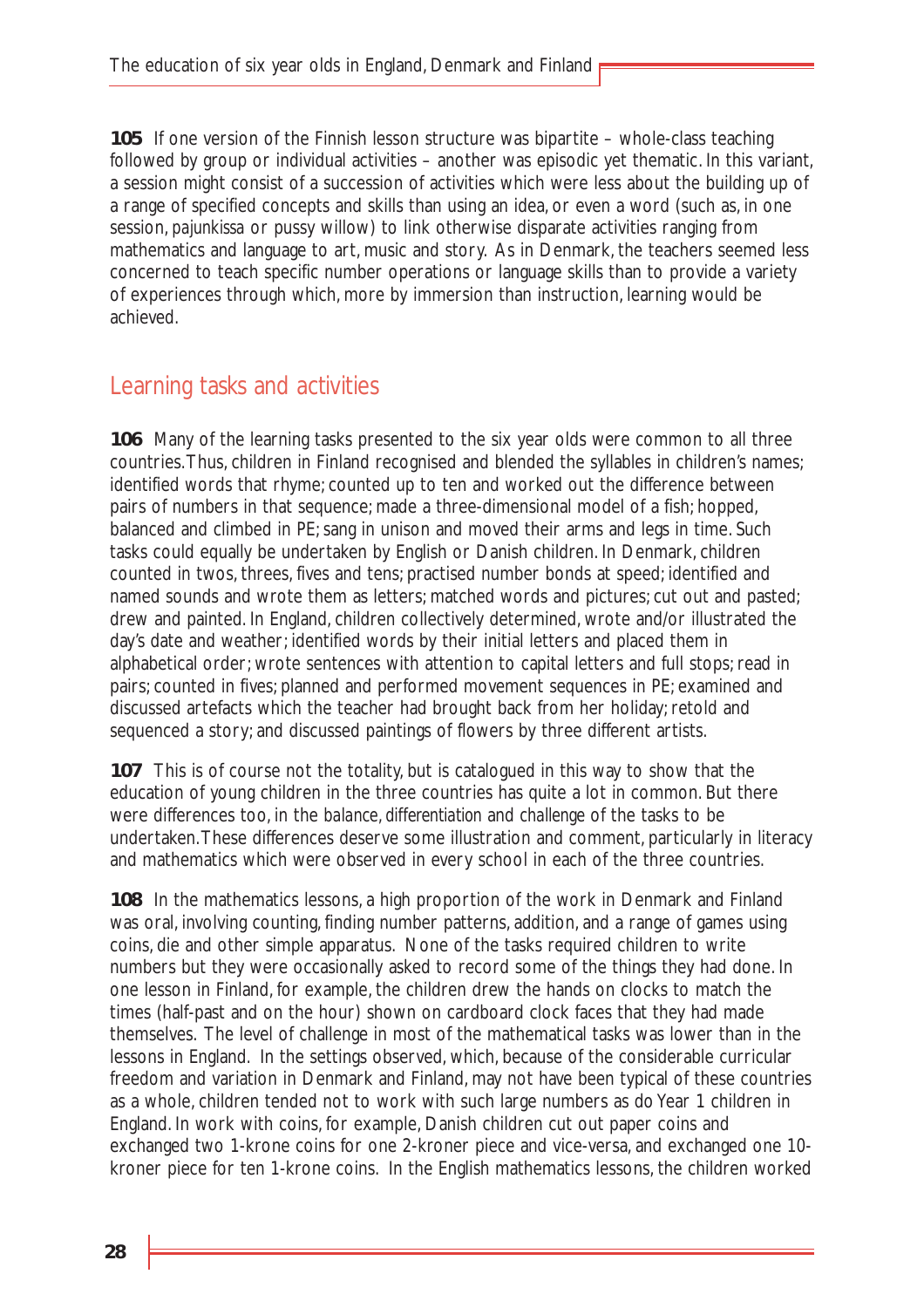with numbers to 20 and, in a few cases, to 100. In one lesson, for example, they began by counting up and down in twos, starting with various numbers between 0 and 40. They progressed to counting in tens and fives up and down to 100, which most of them were able to do confidently. There was a combination of whole-class counting and paired work. In the independent work, most of the tasks involved the written recording of numbers and the work given to the more able children – finding strategies for adding two 2-digit numbers – had a good level of challenge.

**109** In the literacy lessons, much of the work in Finland and Denmark was intended to provide the foundations for further work in literacy.There was a focus on different sorts of phonic work and on listening to and responding to stories.Almost none of the work in either Denmark or Finland required children to write. Much of it centred on oral language and, as with the mathematics lessons in these countries, there was relatively little writing, compared to that in England. One lesson in Denmark introduced the children to a story book that they would each take home to read with their parents.The teacher showed the children an enlarged version of the text, pointed to the words, read aloud and asked questions about what they could see in the pictures, ensuring that every child had an opportunity to respond.The children then drew three pictures of what they thought the cat in the story would like for dinner before the teacher read the surprising conclusion.The lesson continued with guesses about what a foil-wrapped parcel might contain, before the unwrapping of small versions of the same book for the children to take home.The children's motivation to read was high.A reading lesson in England, in contrast, began with a focus on three initial sounds blended in words such as 'spring','spray' and 'sprinkle', some of which were also read in the context of a poem in an enlarged version of a text.The children were then asked to complete a poem with similar consonant blends missing from some of the words.The teacher worked with children who needed help, questioning and giving clues, while the children who had finished the work were asked to write their own words beginning with the same sounds.As with the tasks in mathematics, the level of challenge was higher in England in terms of the demands on children's skills and knowledge in written language, but the reading lesson in Denmark made a significant contribution to developing pupils' positive attitudes towards reading.

**110** In line with the different views of the curriculum which were discussed earlier, there was a more overt emphasis on the collective context of learning in Denmark and Finland. The most obvious manifestation of this collective commitment was in the greater incidence of whole-class teaching which sometimes occupied a complete session, unlike most sessions in England which included periods of group or individual work.The whole-class teaching in Denmark and Finland could take more subtle forms. In one Danish classroom, for example, a 'speaking and listening' task rehearsed strategies by which children could listen, concentrate and resist distraction as individuals within a group, regardless of the level of ambient noise, before putting these strategies to the test by singing a two-part round.

**111** This example also serves to underline the greater incidence of music and musical tasks in the Danish settings, a difference which was also observed in Finland, where music was used as an adjunct to various kinds of learning.The tendency to make tasks multi-faceted, especially in Finland, was in line with the way learning was defined more in terms of the activities that the children would be doing rather than, as in England, the cognitive outcomes that the teacher expected from the planned activities.This approach met with mixed success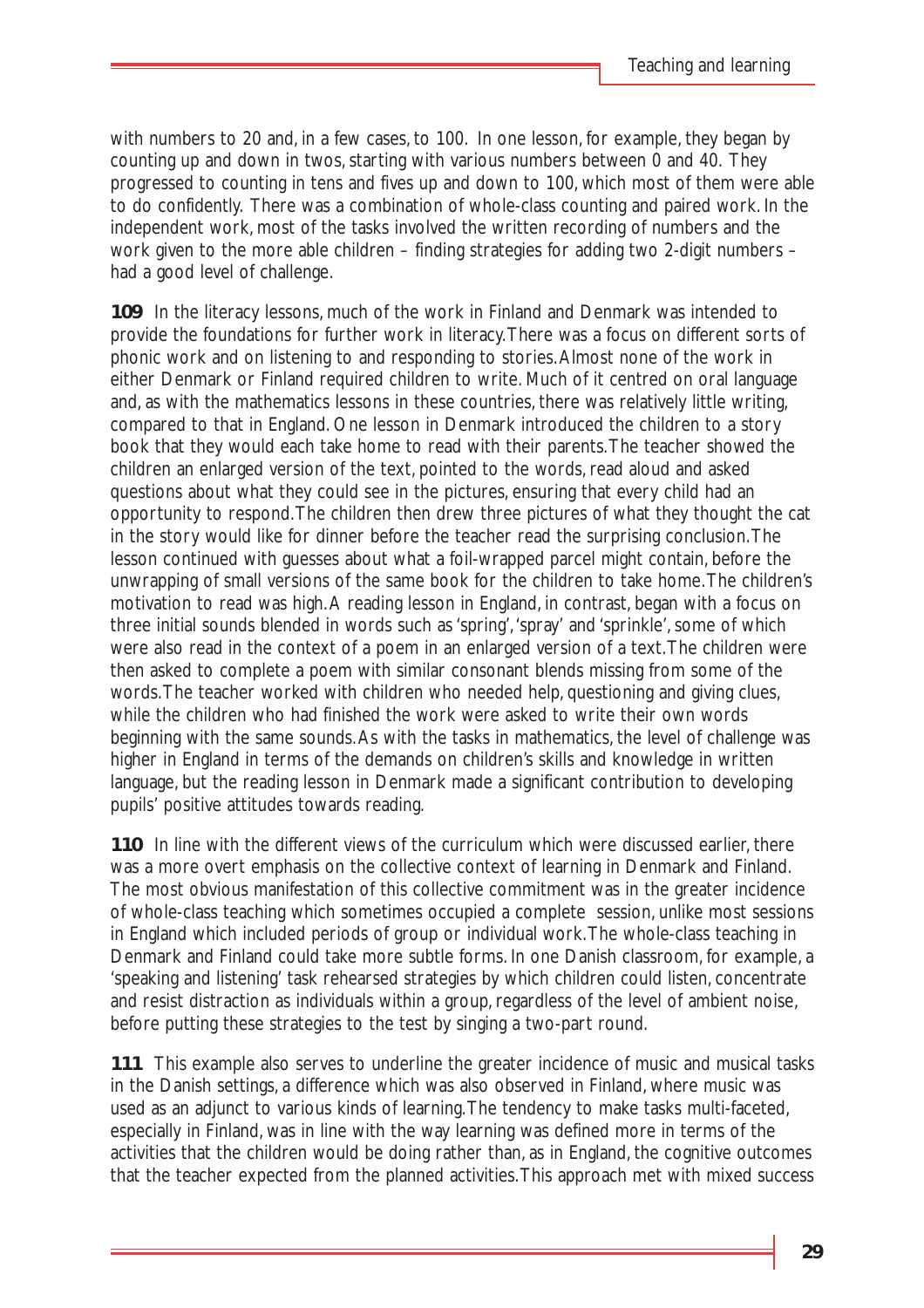in Finland.A successful example was observed in which the task of deconstructing and reconstructing words was pursued in the context of a complex circuit of physical activities which included jumping, hopping, balancing and climbing on PE apparatus. On another occasion, however, the attempt to combine the cognitive with the physical – for example when children in groups lay on the floor to make letter shapes – was less successful.

**112** The most notable difference in the balance of tasks and activities was the greater incidence of oral work, including wholly oral lessons, in Denmark and Finland. In the English classrooms, although the particular kinds of interaction associated with the whole-class parts of NLNS were everywhere in evidence, children overall spent the larger part of their time in reading, writing and text-based activities.The character and the variable quality of the oral episodes which dominated the sessions in the other two countries, however, raised a number of questions, and these will be considered under the heading of 'Interaction'.

**113** In the English classrooms, especially in the literacy and mathematics lessons, group and individual tasks might be differentiated according to the teachers' perceptions of the children's ability. Such differentiation was most evident in mixed-aged classes. In lessons other than literacy and mathematics, differentiation was frequently by outcome rather than task. In the Danish settings, there was no task differentiation at all except for children with special educational needs receiving targeted support, and differentiation of children and tasks by ability was resolutely opposed. In Finland, teachers spoke of the importance of 'smoothing out differences', which the study team interpreted as holding back the more able children so that the others could catch them up. For example, those children who could already read and write were not, in some classes, given the opportunity to use and apply these skills in ways that would be common in Year 1 classes in England. Although there were a few examples of differentiation by outcome in Finland, in which more able children applied their knowledge and skills in open-ended tasks, teachers generally espoused the principle of respecting individuality, but emphasised bringing children along together rather than accentuating their differences. Further, in line with the communal ideal which informed so many aspects of the Danish schools' thinking and practice, children were expected to help each other tackle complex learning tasks rather than undertake them in isolation.

**114** The lack of task differentiation raises the question of whether tasks were sufficiently challenging, or indeed too demanding for some children. Inevitably, given their greater knowledge of education in England, the study team were more confident about assessing the appropriateness of the demand of tasks in the English classrooms than in Denmark and Finland. In the English classes, there were examples of tasks that were well matched to meet the needs of different ability groups. There were, however, also occasions when tasks, especially in the independent work of literacy and mathematics lessons in mixed-age classes, had too great or insufficient challenge for some of the children.

**115** On the level of challenge provided in the Danish and Finnish sessions three comments can be tentatively ventured. First, the level of task demand for the same age of children varied considerably from one setting, one teacher and one curriculum area to another, to the extent that it is reasonable to conclude that in some cases tasks were more appropriately judged in relation to children's learning capacities and needs than in others. Second, there was wide variation in children's engagement in the tasks set and, though the extremes of behavioural response included both perplexity and boredom, the latter –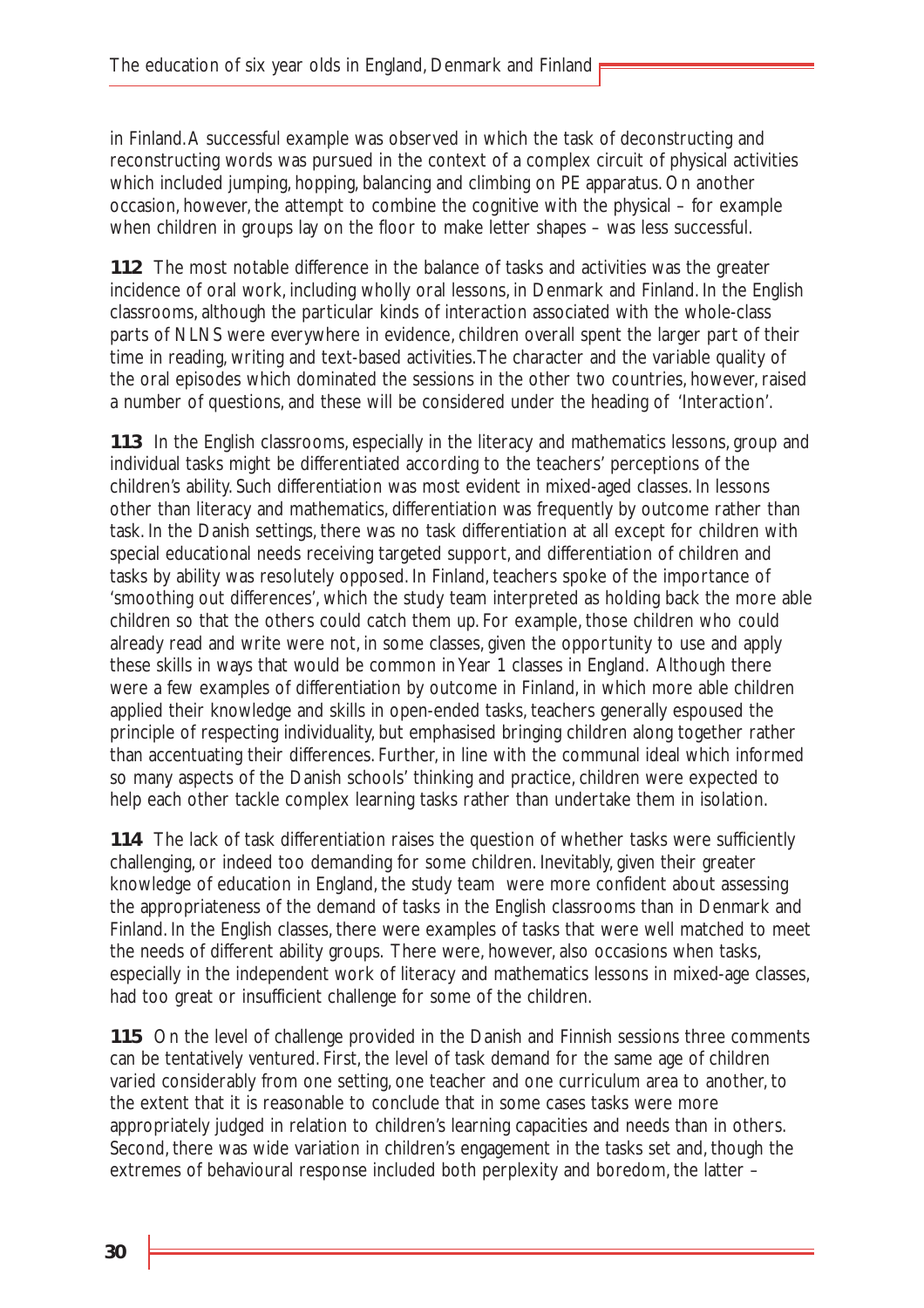signalling insufficient rather than excessive challenge – was more common than the former. Third, on the basis of strict age-to-age comparison, though many of the tasks in the personal, social and physical domains were if anything more demanding than those given to children in England, in the domain of literacy and numeracy they were markedly less challenging, especially in Denmark.

**116** In any discussion about the differences in the expectations of six year olds in the three countries, it must be emphasised that the educational goals and curricular objectives in Denmark and Finland were very different to those in England. Nevertheless, in England, where literacy and numeracy are given a high priority, much more is expected of six year olds in reading, writing and mathematics. In these areas of learning, the achievement of the six year olds in England was generally well in advance of their counterparts in Denmark and Finland.The real test of these differences of expectation, however, is not whether the reading skills of a typical six year old in England are 'ahead' of or 'behind' those of a six year old in Denmark, but where the different versions of curriculum lead in terms of the developing child's capacities and predispositions, and indeed in terms of later outcomes in the individual's school career and adult life.

**117** Neither Denmark nor Finland participated in the PIRLS international study of 10 year olds' reading in 2001, so it is not possible to assess the short-term effect of the different approaches and expectations described in this report. On the other hand, the 2000 PISA study of the reading literacy of 15 year olds showed Finnish students outperforming not just those in England and, by a much greater margin those in Denmark, but also all the other 31 countries that took part. Clearly, Finnish children make very good progress between the ages of six and fifteen, particularly when compared with Denmark.At the beginning of compulsory education in the English equivalent of Year 2, Finnish children appear to start from behind their English counterparts in literacy, yet by the age of fifteen, the Finnish students have overtaken them.This is not the case in Denmark, where the same degree of improvement does not appear to be happening.The question raised by these data is an important one in relation to the national debate about early education in this country. How much does the greater emphasis in the Finnish pre-school classes on social, moral and physical development, combined with lower expectations for six year olds in literacy and numeracy, contribute towards the strong progress of those children over the next nine years? A definitive answer to this question is beyond the scope of this report, particularly as there are a number of other factors that might also have a bearing on children's progress, including the regularity of the Finnish sound/spelling system and the strong national culture of reading.What this report does provide is analysis of the provision that is made for six year olds in the three countries, so that the national debate can be better informed.

### Time and pace

**118** It has already been noted that the English teachers and heads were in two respects more acutely conscious of the constraints of time than those in the other two countries: some felt that they had insufficient time to achieve genuine curriculum breadth and balance; and in respect of literacy and numeracy, they felt they had to respond to specific expectations about how time should be allocated, not just between subjects but also within each lesson.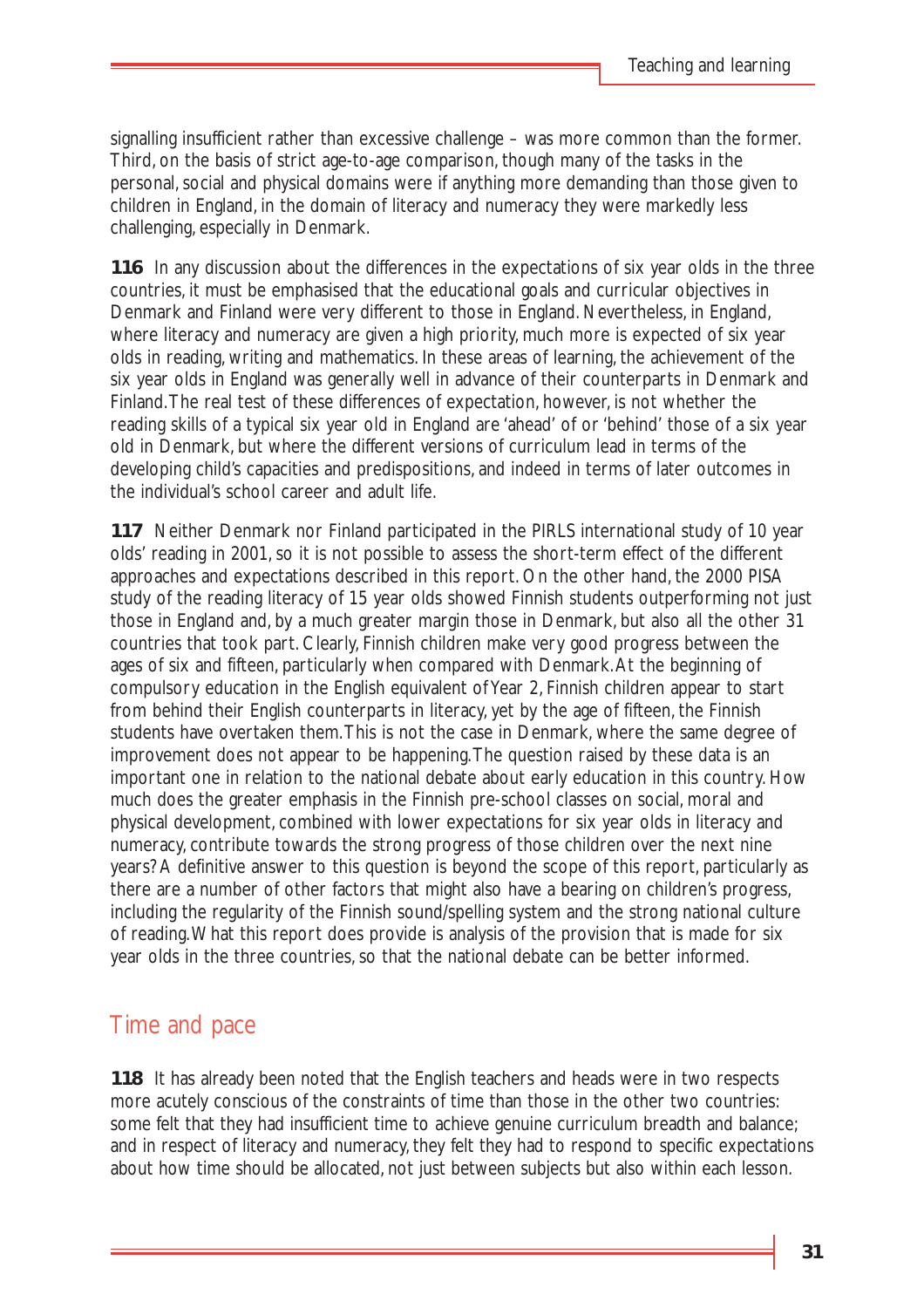**119** Not surprisingly, therefore, the literacy and mathematics lessons in England conveyed a greater sense of urgency than those in the other two countries. This was especially marked in the contexts of the whole-class teaching which began and ended the NLNS lessons. Oral and mental work at the beginning of the mathematics lesson, and the shared text work at the start of the literacy hour, were in general briskly managed, whereas the pace of the equivalent episodes of whole-class literacy and mathematics teaching in the Danish and Finnish settings was generally slower and much more variable.

**120** This general picture needs to be qualified. In this aspect of teaching as in all others, the higher levels of autonomy for schools and teachers in the other two countries guaranteed that to every general trend there would be significant exceptions.Thus, the initial wholeclass phases of several of the Finnish lessons were as tightly managed as those in England. The more striking difference was between England and Finland on the one hand and Denmark on the other, where the pace of teaching and learning, including in whole-class episodes, was markedly slower all round.

**121** Further, a closed or finite task imposes a deadline, but an open-ended task does not. Thus in the English literacy and mathematics lessons, unsupervised groups and individuals worked more slowly, and were more often distracted, than those who worked with the teacher; but the tendency was even more marked in the wider curriculum where tasks were often defined with less precision, or demanded less of the children. In the most extreme cases, tasks which should have been completed quickly simply expanded to fill the time available, and having done so remained uncompleted at the end of the lesson.

**122** In Denmark, lessons contained a higher proportion of open-ended learning tasks than in the other two countries, so the trend towards a slower working pace was particularly marked. In Finland, a similar trend was mitigated partly by smaller classes and a closer degree of adult supervision, and partly by children's apparent capacity to stay on task for longer than their Danish and, especially, their English peers, regardless of the task set. In both Denmark and Finland, loss of interest or momentum, or flagging energy, were less likely than in England to lead to behaviour which distracted other children.

# Interaction

**123** Talk was a fundamental ingredient in all the lessons observed in all three countries, but its organisation, dynamics and character varied not just between the countries but also within them.At the simplest level of analysis, there was talk between adults and whole classes, adults and groups, adults and individuals, and among pupils themselves. On this basis, the first difference to note is that the repertoire was broader in England than in the other two countries. In particular, the English teachers talked and worked more extensively with small groups than did the Danish *pædagoger*, whose interactions with children were confined more commonly to whole-class teaching followed by supervision of groups (rather than extensive engagement with them) and/or the monitoring of individuals.The Finnish situation was more variable, possibly because smaller class sizes made dividing the class between the teacher and the assistant an obvious option. Yet, even here, extended group work led by the teacher was unusual and, in some sessions, teachers held back deliberately from intervening in group work, preferring to let the children tackle tasks unaided.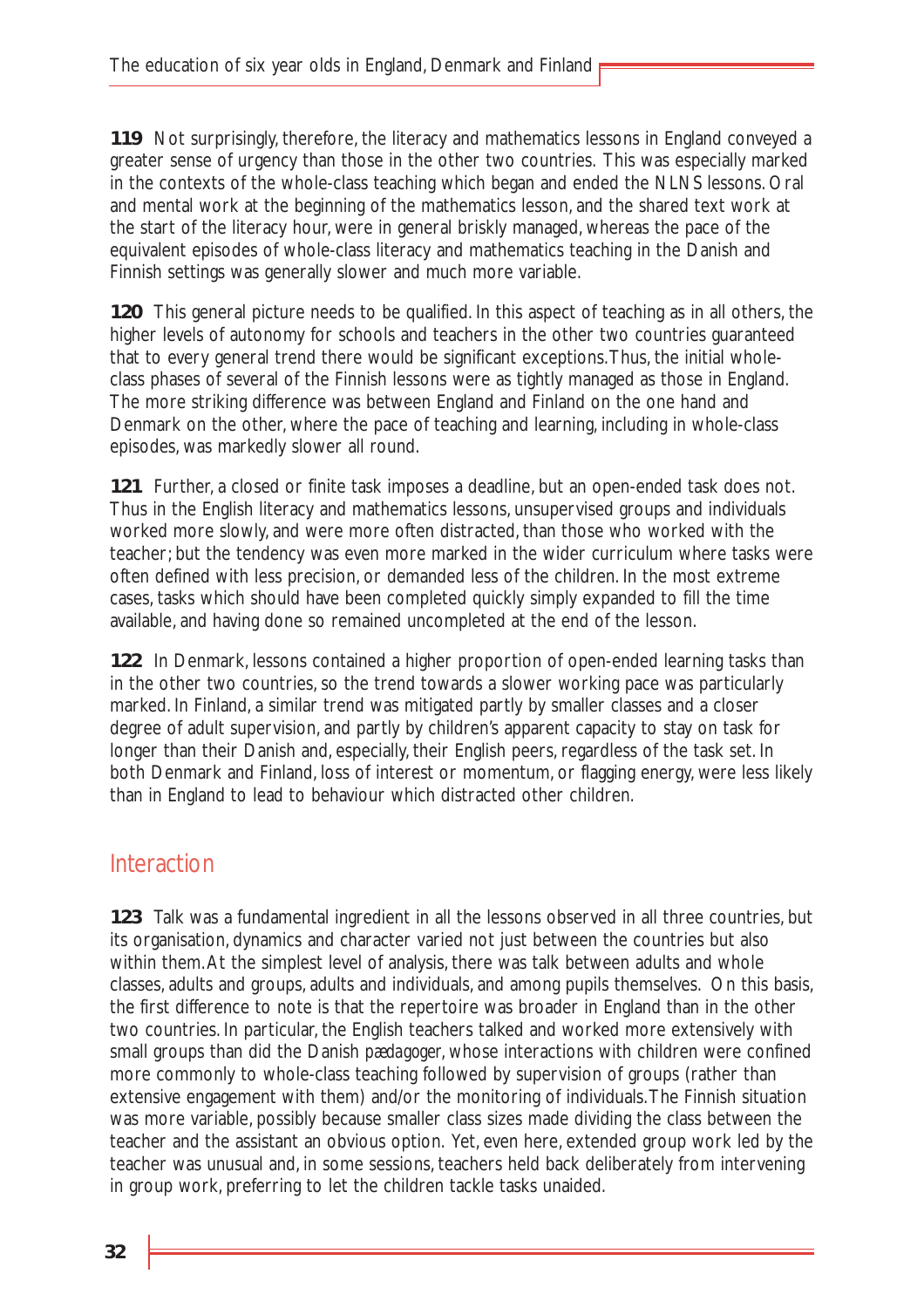**124** The two national strategies in England have encouraged the use of group work led by the teacher, as well as whole-class direct instruction and paired pupil-pupil discussion. Although both of the latter were also common in Denmark and Finland, in both countries whole-class teaching was the main mode of interaction.

**125** In all three countries, teachers tended to dominate the exchanges with pupils in whatever context they took place.The whole-class episodes in the English literacy and mathematics lessons consisted mainly of questioning, instructing and explaining. In the majority of the classes seen, the questions were usually closed and yielded brief answers which were rarely followed up with the same child. In others, although a smaller number, teachers' questioning was more genuinely interactive and was associated with a higher degree of probing of children's thinking and understanding. Even then, there was very little talk of a kind which encouraged children to speculate or think aloud as part of solving a problem or seeking an answer.

**126** The most striking feature of the whole-class teaching in the Danish classrooms was its relative openness by comparison with what was observed in England. It was more relaxed, lively, spontaneous and friendly. But it was also less insistently instrumental in its focus: there was less direct instruction and the boundary between what one might call task talk and social talk was more blurred.This, and the apparent confidence of the Danish children in whole-class settings, encouraged more speculative talk than was observed in England.

**127** In Finland, the smaller class sizes gave the whole-class teaching a distinctive flavour. Surprisingly, however, extended interactions between teacher and individual children in this setting, which the smaller numbers might have encouraged, were relatively uncommon and, with certain very notable exceptions, children's answers in these settings tended to be brief, and it was teachers rather than children who asked the questions.Again, talk was relaxed, friendly and calm, and if children responded monosyllabically it was because that was all the teacher's questioning encouraged rather than that they felt inhibited.

**128** The English children were, in some classes, less confident and more cautious in collective settings than their Danish or Finnish peers.The Danish and Finnish approaches to the education of six year olds share a strong commitment to children's interpersonal skills, to building their confidence and to encouraging them to co-operate with, support and help each other rather than to compete. In answering questions and volunteering opinions, they did not expect to be judged by either the teacher or their peers. In the English settings, children's answers were more likely to be followed by the teacher's evaluation of that answer. In this context, talking in front of the rest of the class carried a higher risk. In the Danish and Finnish settings, learning, and talking to learn, were essentially co-operative endeavours.The boundary between social talk and learning talk was blurred and, in many respects, social talk *was* learning talk.

**129** Finally, the English children were at school. Pre-school was well behind them, and they had embarked on the serious business of acquiring knowledge and skills on which they would be tested; they, no less than their teachers and parents, knew all this.The Danish and Finnish children were not in *school* at all, but in pre-school classes, kindergartens and daycare centres. The more or less serious business of schooling still lay ahead.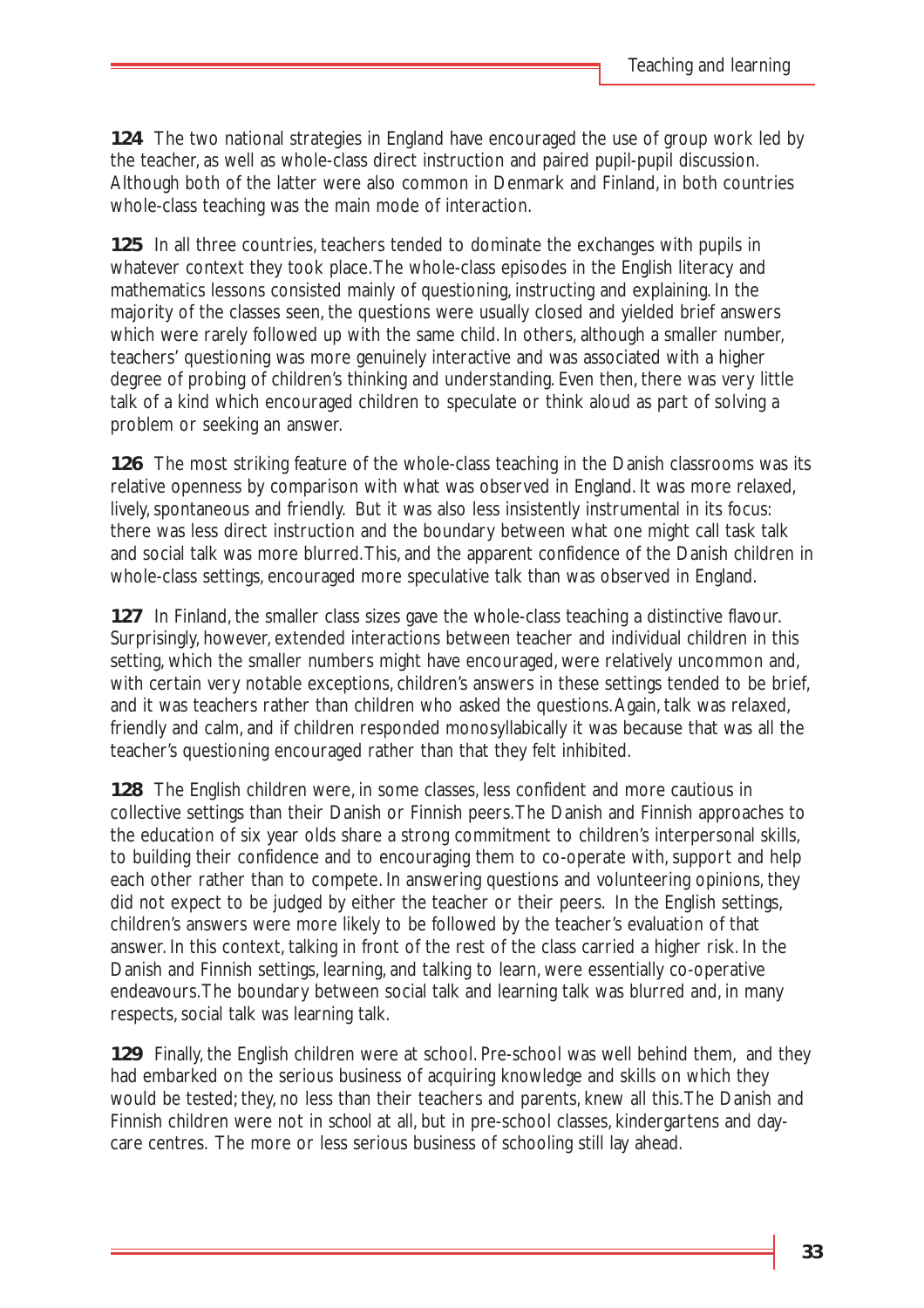**130** The teacher's oral feedback is a particularly important aspect of classroom interaction because it provides children with the vital cues for consolidating and extending their understanding. Overall, however, the quality of such feedback was highly variable. In England, oral feedback in whole-class settings was often limited to praise, rather than diagnosis, and teachers tended to confine their formative comments to the more private context of oneto-one monitoring as they moved round the class. Even so, this monitoring was sometimes fleeting and superficial.

**131** In Finland and Denmark, in this matter as in so many others, the situation was more variable. Some of the Danish *pædagoger* gave generalised praise, while others were more precise in their comments on children's responses and activities. In Finland, the range was as great. In one setting, a teacher made considerable use of peer assessment.There was also more written marking in Finland than Denmark.

**132** It would seem that in the education of six year olds, even in the English context where formal assessment is a major preoccupation, teachers are concerned that day-to-day feedback should be positive at all costs.The more effective teachers in all three countries were those who maintained an encouraging ambience, yet used classroom dialogue and oneto-one monitoring to engage constructively with how children were thinking.

### Children's engagement

**133** The factors which stimulate children to engage in their learning, and to sustain that engagement over time, are many, and they interact in complex and sometimes unpredictable ways. In a given lesson, some children are interested and concentrate intently while others do not. Some are engaged all the time, or at least for longer periods, but others attend only intermittently.The same teacher, method or task will engage some children but not others. Children's motivation to engage in a task may be extrinsic, intrinsic or a combination of both. Child, teacher, parents, peers, tasks, materials, circumstances and all the elements of teaching discussed so far in this report play a part.

**134** For this reason, simple measures of engagement like 'time on task' must be treated with the utmost caution, especially when children and teaching are being compared across different cultures. For example, children who have their heads in a book or a pencil in their hand may appear to be on task, but they may be thinking little and learning less.And this pre-supposes that the task itself is appropriate and stimulating.Yet if we isolate just the factors relating to teaching, it is clear that some classroom conditions are more conducive to children's engagement than others. Thus, the six year olds who were observed in the present study, across all three countries, appeared to be most fully and consistently engaged:

- at the beginning of lessons and sessions, rather than in their later stages, when concentration and energy levels began to flag
- when sessions were structured as a sequence of relatively short episodes rather than with a long central section sandwiched between a brief introduction and conclusion
- when they were interacting with the teacher or other children rather than undertaking individual reading or writing tasks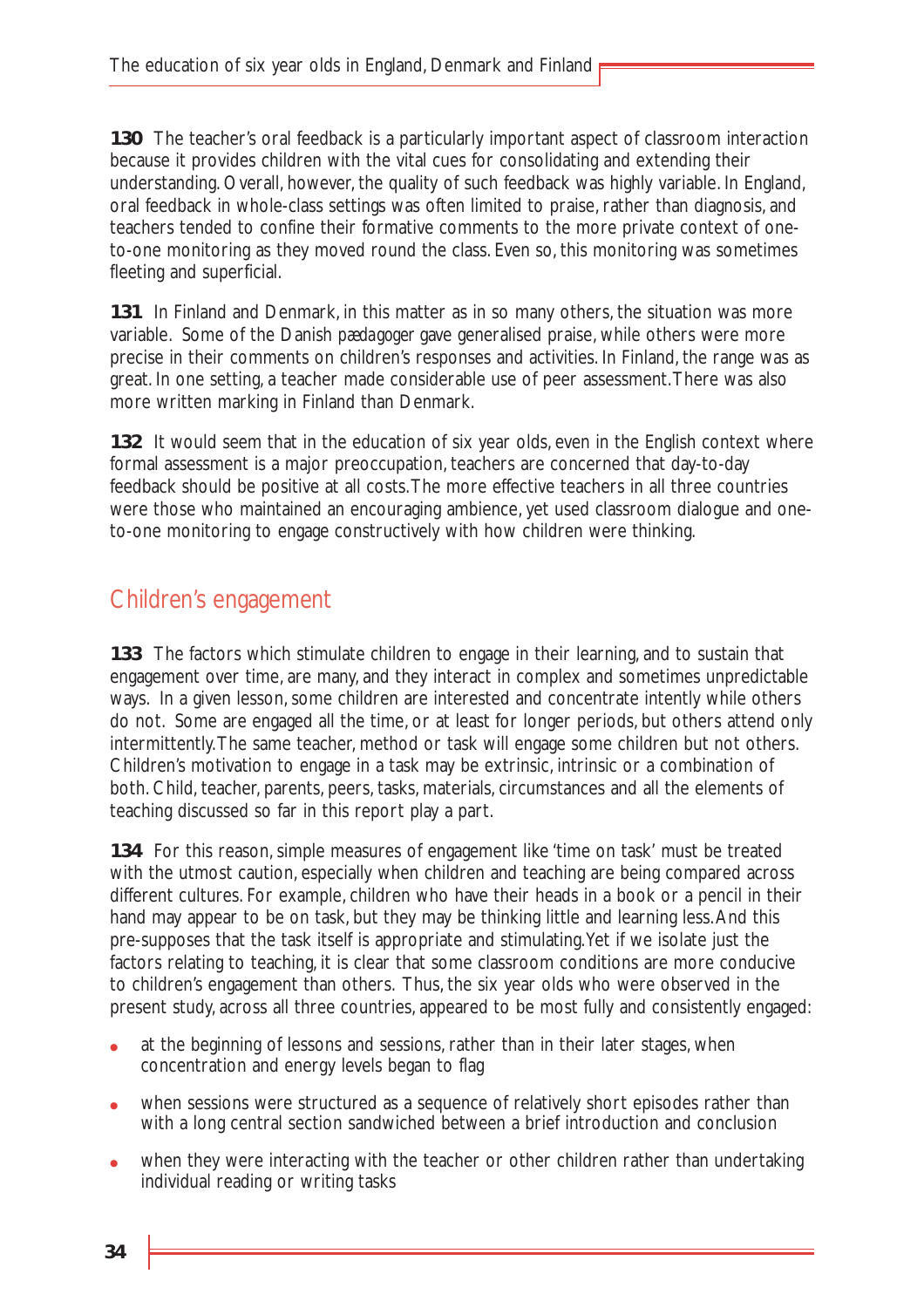- when activities during a session varied in kind, such as talk, reading, writing, manipulative activity, singing, or physical activity as well as number, and no one activity went on for too long
- when tasks requiring thought and concentration could be undertaken without distraction
- when an adult monitored their progress on the task, discussed it with them and gave them regular and meaningful feedback.

**135** Beyond such a list – which reinforces what most teachers instinctively know – there were four important differences. First, the Finnish children appeared to be able to sustain their concentration on a task or a session phase for somewhat longer than their Danish peers and for considerably longer than the English six year olds. Second, in respect of the same kind of task undertaken in the three countries, both the Finnish and the Danish children appeared to be more readily interested, to show enthusiasm or delight more spontaneously and frequently, and to have a higher boredom threshold than their English peers; and when they were bored or distracted, as they sometimes were, they did not show it so obviously, or project their boredom onto other children.Third, although unlike their Danish and Finnish colleagues, the English teachers frequently sought to tailor tasks to different levels of ability within the class, there were still many instances when English six year olds found tasks insufficiently or excessively demanding.

**136** Fourth, and perhaps most striking to an outside observer, tasks and activities were overtly managed in the Danish and Finnish classrooms, but behaviour was not.There, teachers were not preoccupied by discipline and control to the extent that many were in England, and the willingly co-operative behaviour of most of the children demonstrated why. In the Danish and Finnish settings the classroom climate was consistently more calm and relaxed than in many of the English classrooms.The children complied with what was expected of them without obvious pressure from the teacher and noise levels were lower. It has to be said that in Finland the classes were small, no more than the size of a large group in some English and Danish classes, and this enabled the teachers and their assistants to manage the children more easily than if there were 30 in the class. Nevertheless, the Danish classrooms, with numbers similar to those in England, were just as calm as in Finland.

**137** We should not necessarily conclude from this that Danish and Finnish six year olds are more passive and compliant than English, or that English children are inherently less well behaved than those in the other two countries, not least because of the small samples. There were individual lessons in England where, in spite of the classes being twice as large, the children behaved as well as any in Finland.Yet, placing the evidence of all the sessions observed in this study alongside that from international research, it seems fair to suggest that English teachers of six year olds expect to have to work to secure children's engagement in learning, while their colleagues in Finland and Denmark can more readily take it for granted.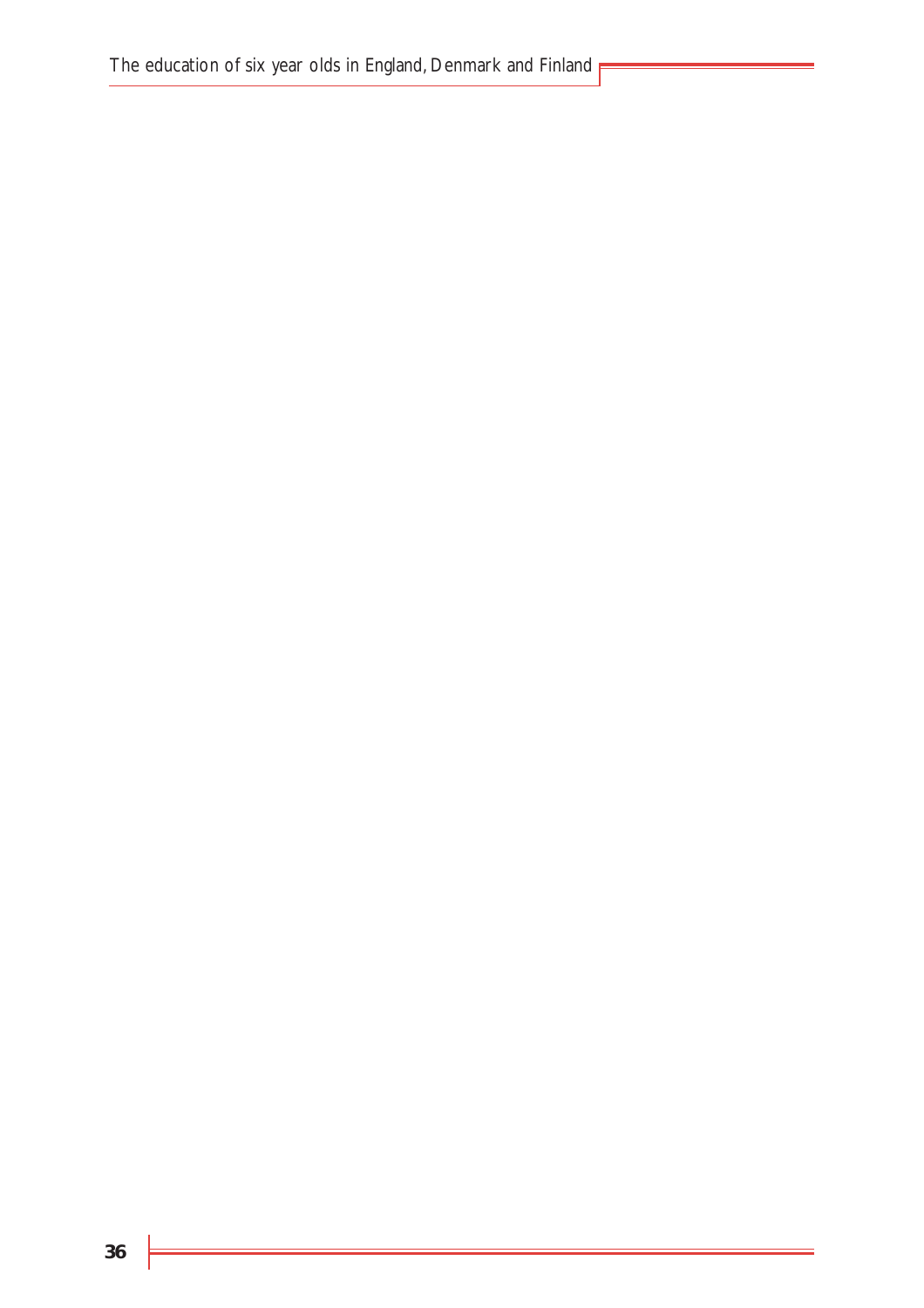# Points for discussion

**138** In this section, the key differences between the three countries are summarised and then taken forward as a series of questions for discussion about policy and practice in English settings.

**139** The physical settings for teaching and learning varied considerably. Classrooms were smallest in relation to the numbers of children in England, large in Denmark and largest in Finland.Within the space available, classroom layouts were relatively complex in England, simpler in Denmark and most flexible in Finland. Furniture was adequate in England, good in Denmark and of a high quality in Finland. Equipment and resource levels were good in all three countries, with book resources most extensive in the English classrooms. On the other hand, the Danish *folkeskoler* pre-school classes had access to well-stocked school collections, and the Finnish children made regular use of the excellent municipal libraries. Computers were available in all the settings, but the English classrooms had the most extensive IT provision.The English concept of 'display' as a means of reinforcing and celebrating children's learning was not evident in the other two countries, and in Finland the emphasis instead was on a high standard of intrinsic design in buildings, fittings, furniture and decoration.

> *How can better use be made of classroom space in relation to the aims and circumstances of six year olds' education? Should tables and desks always be arranged in groups? Are curriculum-specific classroom zones really necessary? Can classroom furniture be better designed, both functionally and aesthetically? How important is good display, which includes pupils' own work, in stimulating early learning?*

**140** Classes were much larger in England than in Finland, and whereas those in Finland and Denmark contained only children whose sixth birthdays fell within that academic or calendar year, respectively, those in England often included Year R and Year 2 children as well. In England, children were grouped within classes on age, social and ability criteria. In Denmark and Finland the latter basis for grouping was explicitly resisted.

> *Teaching Year R and Year 1/2 children together may have social advantages, but it also poses considerable challenges to the teacher. In settings (for example, smaller schools) where mixed-age teaching is unavoidable, what is the best way to organise children so as to do justice to their age-related learning needs? How far should children's perceived ability be used as a criterion for within-class grouping? How can the potential of socially directed grouping be turned to full advantage?*

**141** In all the classrooms there were at least two adults present. In England and Finland these consisted of a teacher and teaching assistant; in Denmark there were two *pædagoger*, of whom one always took the lead. The training of the Finnish teachers and Danish *pædagoger* had concentrated on child development, childcare and generic teaching skills rather than subject knowledge.The use of teaching assistants raised similar questions in all three countries: they were not always used to best effect.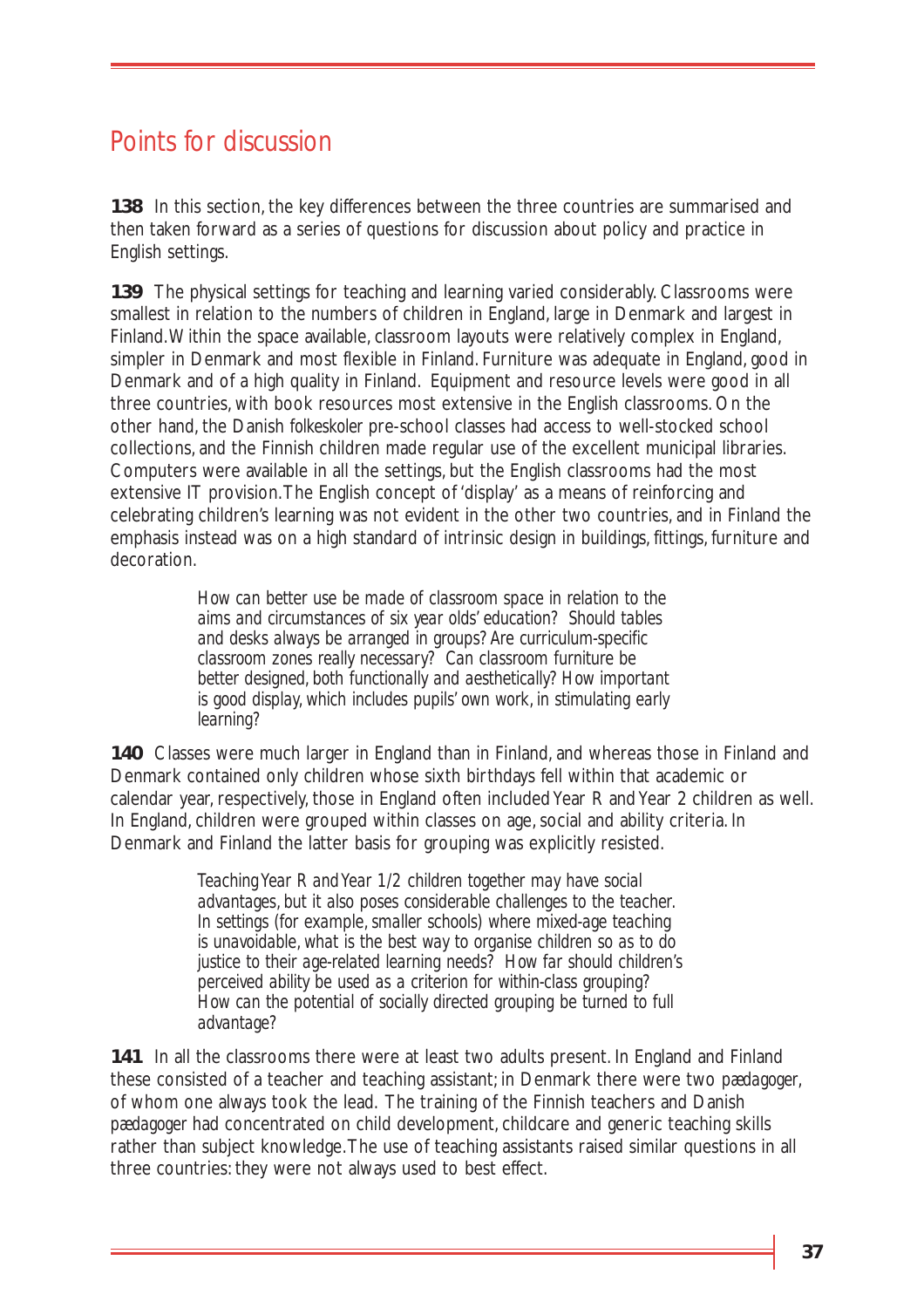*Teaching assistants may be widely used but they are not always well used. How can this valuable additional resource be turned to better educational advantage?* 

**142** The curriculum for six year olds was closely prescribed by central government in England and the teachers in this study welcomed the support and guidance that was associated with this. However, there was less consensus about the substance and balance of the curriculum in England, among parents as well as teachers, than in the other two countries. Schools in England have considerably more freedom than they may realise to decide, for example, how long to spend on each subject or how to organise learning in the school day. Nevertheless, teachers were concerned about what they saw as the abrupt transition and ideological dissonance between the Foundation and Key Stage 1 curricula. These problems were aggravated for teachers of mixed-age classes by the fact that they had to plan for and teach both curricula simultaneously.The curriculum was expressed more briefly, loosely and permissively in the other two countries, where – especially in Denmark – teachers' autonomy in curriculum planning is substantial and highly prized.

> *How far, in any future review of the National Curriculum, should the balance between central control and school autonomy in curriculum matters be altered?*

**143** The curriculum for six year olds in England was influenced strongly by the national recommendations for a daily literacy hour and mathematics lesson which have contributed substantially to improvements in the quality of teaching and learning.Although literacy and numeracy were not neglected in the other two countries, curriculum priorities were expressed rather differently: personal and social development, learning to learn and preparation for school in Denmark; these, together with ethical and physical development, in Finland. In England, literacy and mathematics lessons filled most mornings, and some teachers and parents, while valuing this emphasis, were concerned that the arts and humanities were losing out.There was a pronounced sense of curriculum pressure: to squeeze in all that was required, and to achieve national, local and school-specific targets. In Denmark and Finland there was no such pressure. Here, too, the curriculum, in its important personal and social aspects at least, spilled out of the classroom into other aspects of school life, while in England it was more tightly confined to the classroom.

> *Children's personal, social, emotional, moral and physical development, and their acquisition of creative capacities and environmental understanding, are as important at Key Stage 1 as they are at the Foundation Stage. In the education of six year olds, what should be the balance of attention to these aspects of children's development and to literacy and numeracy? What kind of a curriculum will best secure consistency of purpose, and continuity and progression in teaching and learning, during the period currently covered by the later Foundation Stage and Key Stage 1? How can the perceived mismatch between the foundation and Key Stage 1 curriculum be eliminated? How can curricular breadth and balance be achieved in ways which are meaningful rather than cosmetic or tokenistic?*

*Literacy is not all that pupils need to learn about language; developing pupils' oral language and their ability to listen and respond to others are no less fundamental, as well as developing*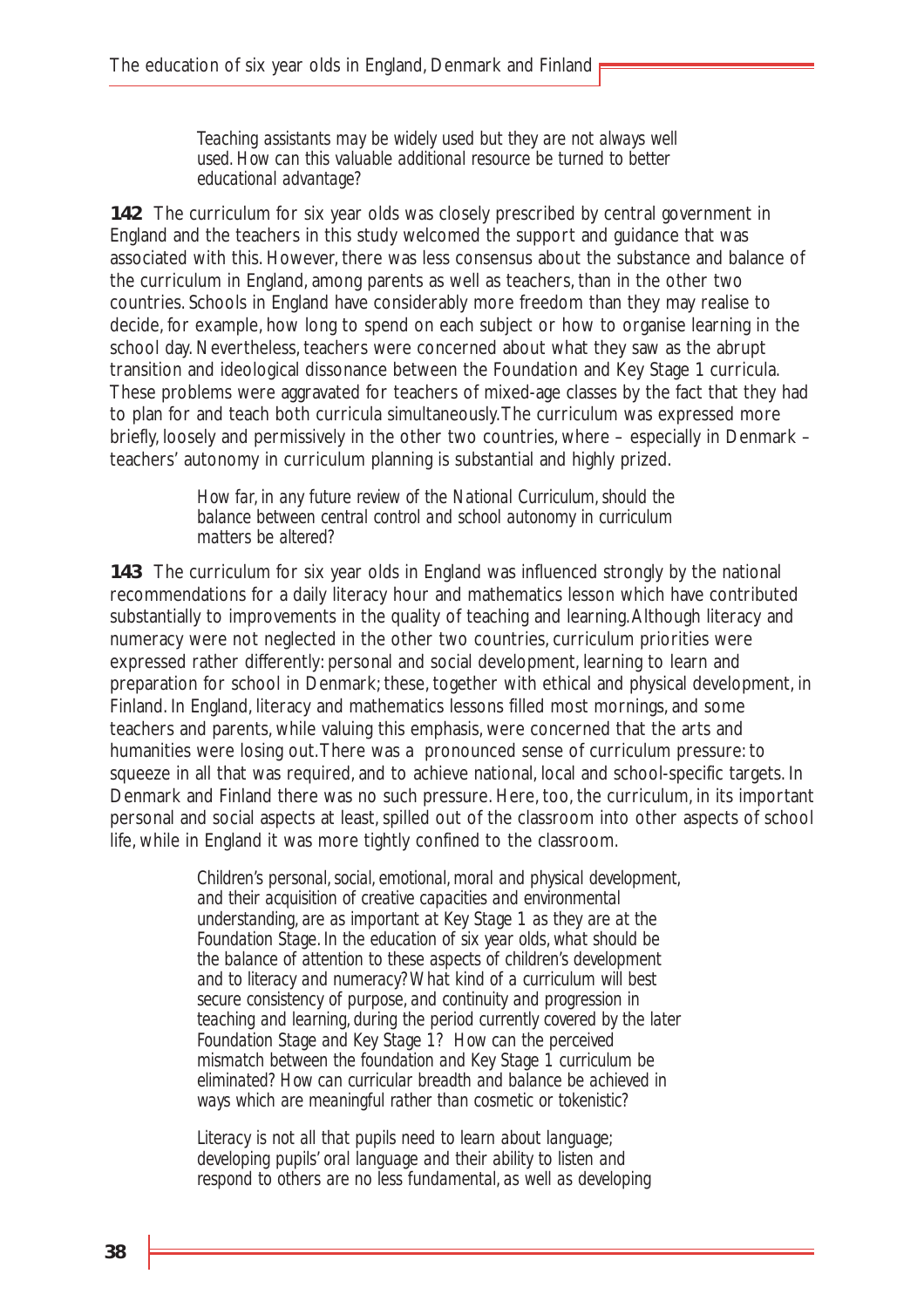*pupils' lifelong commitment to reading for information and enjoyment. How can the concept of literacy be broadened to give greater emphasis to the enjoyment of reading and to the relationship between written and oral language?*

*PSHE may be a useful portmanteau term, but children's personal and social development do not start and stop with the formal curriculum. How can all other aspects of the life and work of classrooms and schools support and reinforce this vital aspect of early learning?*

**144** All teachers in the three countries planned to some degree for the long, medium and short term.Teachers' planning was detailed in England, less detailed in Denmark and variable in Finland. However, in England, planning was less detailed for other areas of the curriculum than it was for literacy and numeracy. In Denmark the emphasis was on the process of planning, which was collective, as much as on its outcomes. In England, teachers' planning was closely monitored by heads (or subject co-ordinators), but not in the other two countries; on the other hand, collective planning in Denmark secured peer monitoring and discussion, and Danish heads believed this to be both more important and effective than doing it themselves.These differences notwithstanding, planning was more consistent in England than in the other two countries.

> *Planning for teaching is necessary but should never become so timeconsuming that it detracts from the teaching it is supposed to serve, or be done in some areas of the curriculum at the expense of the quality of what is provided in the others. How can greater consistency in the quality of planning be secured across the whole curriculum without increasing teachers' workloads? How can 'off-thepeg' schemes and lessons, such as are now widely available electronically, be used without leading to teaching which is inappropriate to particular circumstances, lacking in challenge, or merely mechanical?*

**145** In England, lessons were geared to explicit objectives, particularly in literacy and numeracy, and structured well for these two subjects. In the other two countries, lesson goals were expressed and pursued more loosely.The three- and four-part structures of the mathematics and literacy lessons contrasted with two-part structures in Denmark (wholeclass teaching or circle time followed by group and individual work) and episodic structures in Finland.The NLNS concept of a plenary was unique to the English classrooms.

> *Is teaching in the curriculum beyond literacy and numeracy as focused as it needs to be? How can we bring the same quality of purpose and engagement to group and individual work that characterises the whole-class stages of lessons? Have the recommended three- and four-part lesson structures reduced teachers' flexibility in organising the teaching of English and mathematics?*

**146** The range of tasks and activities into which curriculum goals were translated was wide in all three countries. In Denmark and Finland, there was a strong emphasis on good behaviour and positive attitudes to learning and much less on cognitive development and the learning of skills which characterised the lessons in England.Although oral work was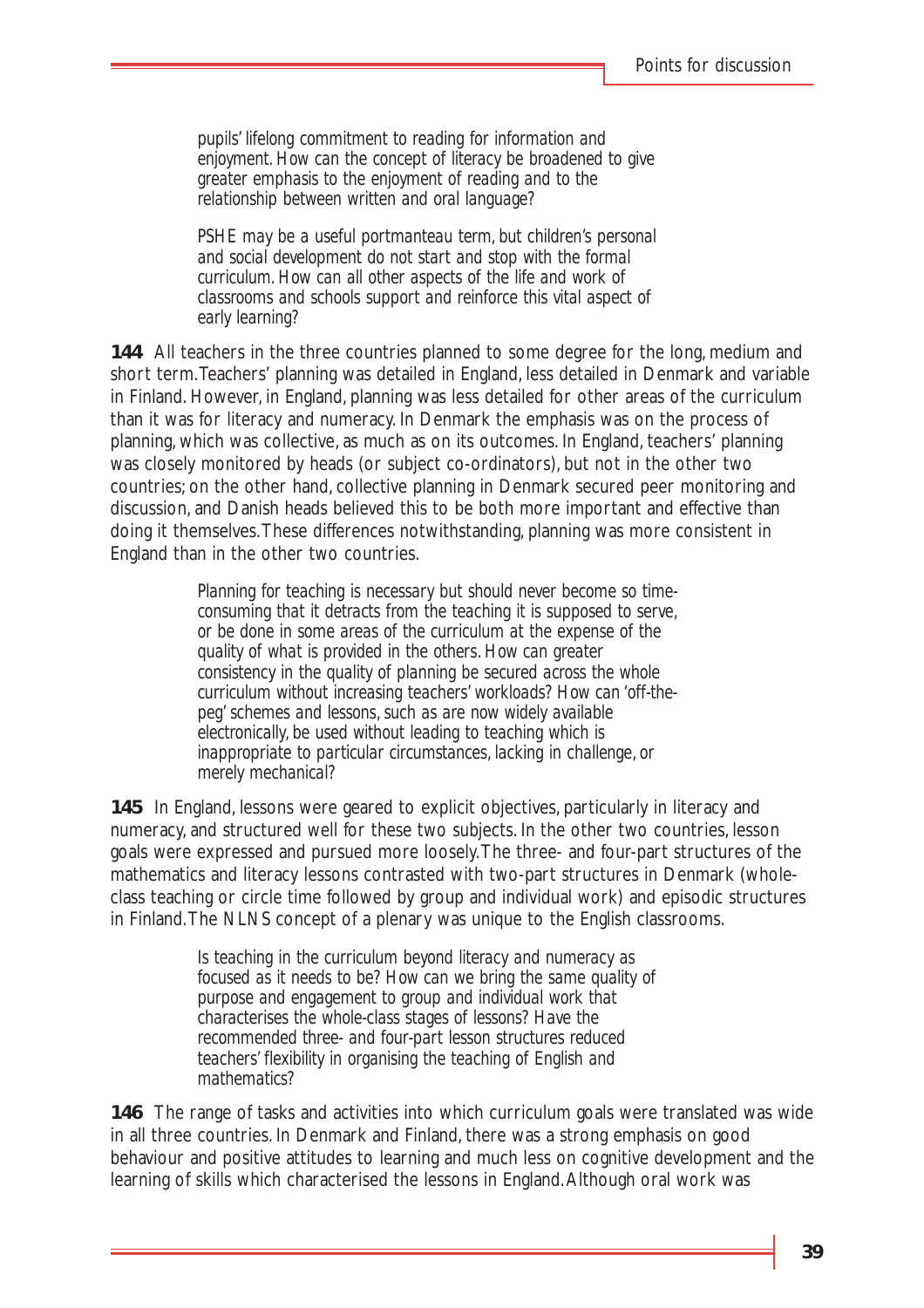counted important in England, especially in the literacy and mathematics lessons, the overall balance, across the curriculum as a whole, favoured activities based on reading and writing. In the other two countries there was a higher proportion of oral activities.

> *If oral and collaborative tasks and activities are both effective in securing children's engagement and vital to early learning, should we not give them much greater prominence in the education of six year olds? What is the scope for achieving meaningful integration, within specific learning tasks, of different domains of understanding and skill – for example, literacy and art?*

**147** There was some differentiation by task in the English classrooms, including for children with SEN for whom specific provision had been made. In the other two countries, similar tasks were given to all the children in most of the lessons.The teachers were more concerned to bring children along together and gave more emphasis to encouraging them to help each other.

> *How far should the learning of six year olds be individually differentiated, and what form should such differentiation take? Does too much differentiation encourage isolation? Should we do more to encourage children to support each other's learning?*

**148** Although assessing whether tasks were appropriately challenging is complex and risky in a comparative study, reading, writing and number tasks for six year olds tended to be less demanding in Denmark and Finland than in England. Given the different curriculum priorities, this was hardly surprising. However, more important than comparisons of the relative demands of tasks was the question of what kinds of children and adults the different versions of the curriculum produced. Finland's supremacy in PISA raised interesting questions in this context.

*Do we tend to define 'challenge' too narrowly?* 

**149** In all three countries, time was managed more effectively in whole-class teaching than in group and individual work. Lessons in England had a greater sense of pace and urgency than those in Denmark and Finland. Lesson tempo in Denmark seemed particularly unforced.

> *How can we manage time with greater consistency and effectiveness both within lessons and across the curriculum (that is, outside the context of whole-class teaching and the teaching of literacy and numeracy). How can we teach children to manage their own time when they are working alone or in groups? How can we balance pace in teaching with giving children time to reason and speculate?*

**150** The organisational repertoire of classroom interactions in all three countries included whole-class teaching, individual teacher-child monitoring and collaborative talk among pupils, usually in pairs rather than groups.Teacher-led group work was more common in England than the other countries.Whole-class interaction in England was dominated by closed questions and brief answers, with little extended interaction with individuals in this context. Whole-class teaching was more open and speculative in Denmark, where, as in Finland, talk had a greater affective and social emphasis.The children in England were noticeably less confident when speaking in whole-class settings, where the emphasis on identifying correct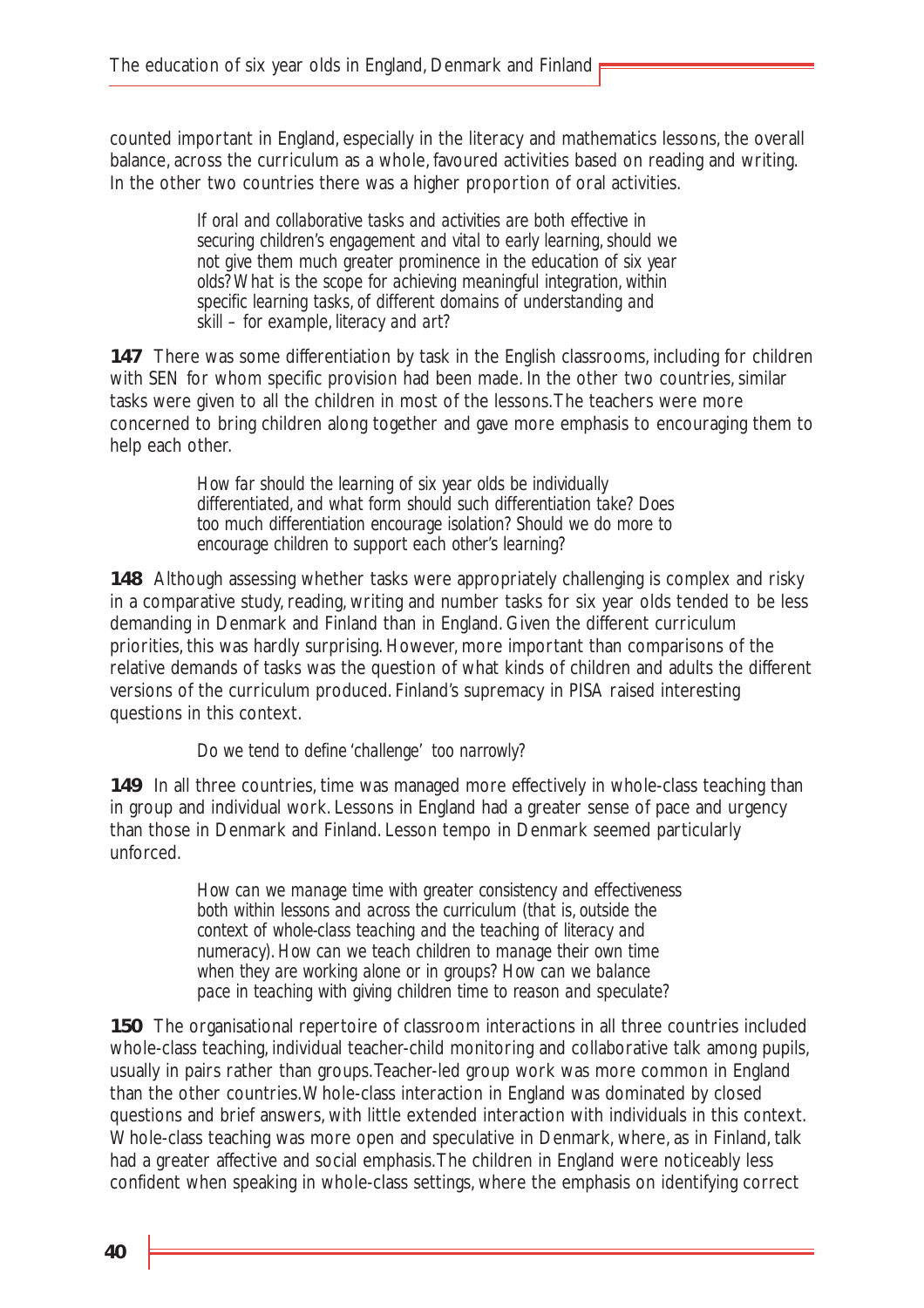answers and solutions may have inhibited them. In Denmark and Finland, moreover, the boundaries between social and cognitive talk were more blurred, and the strongly collective ethos supported rather than inhibited children's contributions.

> *How can we help teachers to reduce their dependence on closed questions and single-word/sentence recall answers? How can we create more opportunities for extended talk which builds on children's ideas and encourages children, as well as teachers, to ask the questions? How can we increase the cognitive power of classroom talk? At the same time, how can we create a climate in oral activity so that children participate in it freely and confidently, without fear of giving the 'wrong' answer?*

**151** There was no equivalent in Denmark and Finland of standardised baseline assessment or Foundation Stage profiling, and the emphasis from the start of the pre-school year was on discussion with parents rather than assessment.Thereafter, the situation was variable, although the Finnish teachers were more likely to test and profile their pupils. In all three countries there were regular discussions with parents on their children's progress.The diagnostic usefulness of teachers' oral responses to what children said, wrote or did was no less variable, although the English tendency to emphasise praise at the expense of feedback was replicated in the other two countries too.

> *Apart from questions about tests and summative assessment, how can we ensure that the assessments we make on a day-to-day basis really inform our teaching; and that the feedback we give to children really informs and structures their learning?*

**152** Finally, classroom observation in the three countries confirmed a number of familiar preconditions for securing children's attention and engagement.At the same time, it was clear that observable differences in children's engagement, both within classes and between countries, are satisfactorily explained only if one takes into account cultural values, social attitudes and educational policies as well as teachers' decisions.The complexity of the issue was highlighted by the fact that in the English classrooms children appeared to have shorter concentration spans and lower boredom thresholds than in Denmark and Finland, and that in England behaviour and discipline could be problematic in the education of six year olds while in the other two countries they were not.

> *What is a reasonable and productive concentration span for a six year old? What are the implications of this for the way we structure lessons and pace our teaching? If children's engagement is maintained most effectively through oral and collaborative tasks, what adjustments should we make to the range and balance of tasks which we devise? How can we ensure that we so manage our own time as teachers that we are able to provide children with the kind of assessment for learning which will maintain their engagement? If problematic classroom behaviour among six year olds is more widespread in England than some other countries, and if this reflects circumstances beyond the school as much as or more than those within it, what does this imply not just for teachers but also for parents, communities and policy-makers, including those responsible for aspects of social policy outside education?*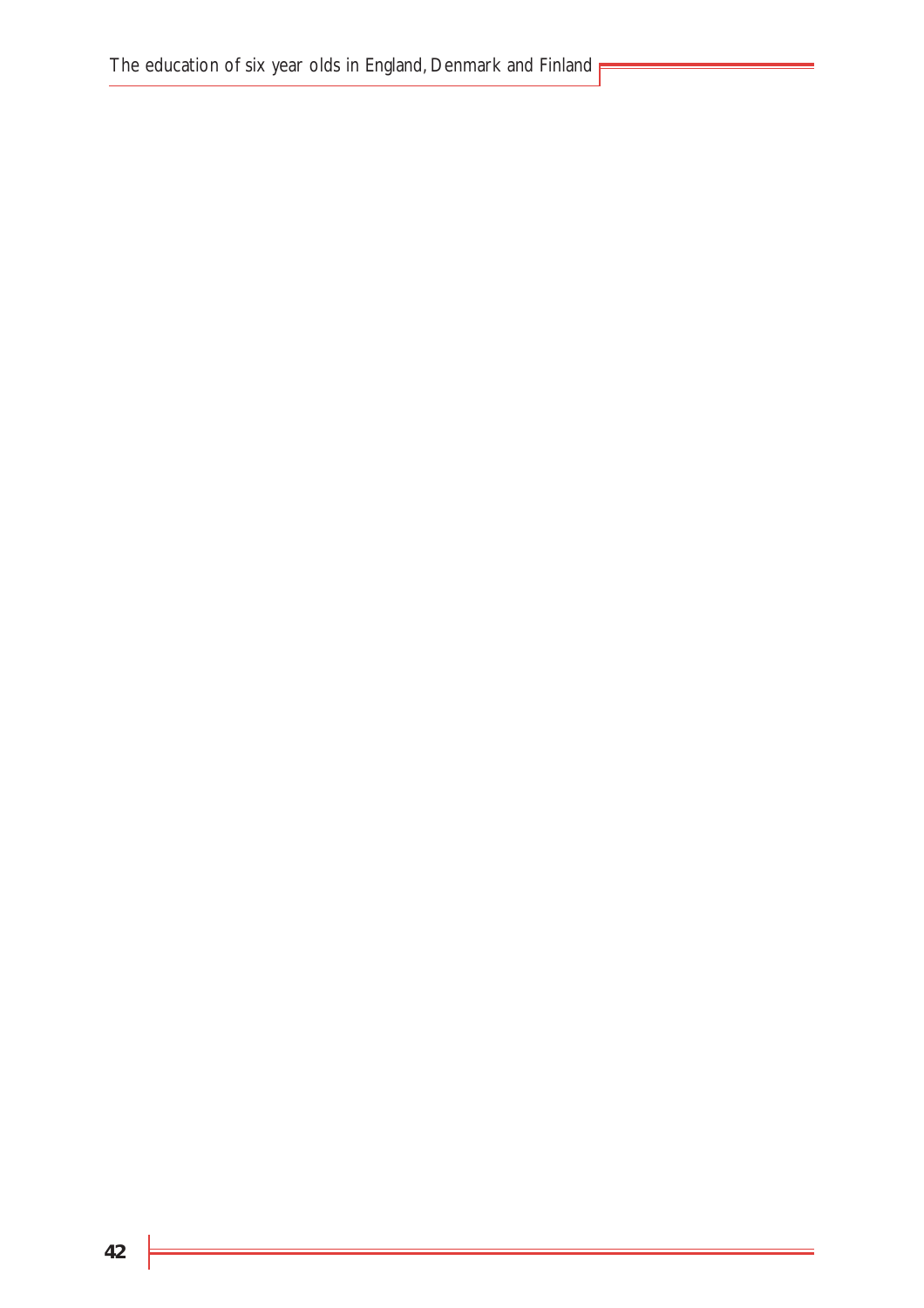# Conclusion

**153** The provision for six year olds seen in Denmark and Finland – and, it must be remembered, these children had not started compulsory education – generates important questions, outlined in the previous section.This report, however, is not about offering stark choices between English approaches on the one hand and those of the other two countries on the other. It is not possible to do simple or simplistic translations of policy and practice from one country to another: cultural, economic, political and historic factors all come into play.There were aspects of Danish and Finnish provision, for example, such as the small size of the classes and generous staffing ratios in Finland which, if adopted in this country, would have major economic implications.

**154** In discussing provision for the youngest pupils in this country, there is frequently a tendency to polarise debate: for example, child-centred versus subject-centred learning; an early starting age versus later compulsory education. Such polarisation obscures the subtleties of the debate, as well as confusing teachers, early years practitioners and parents. This report uses international comparisons to contribute to discussion about how younger children in our primary schools might be educated. It does not take sides in a debate and certainly does not recommend a return to some mythical golden age of primary education. It simply describes what England might learn, particularly in terms of the curriculum, teaching and learning, from Denmark and Finland.

**155** In considering what is appropriate for six year olds in England, the background to current educational policy needs to be recalled.The National Curriculum in 1989 and the two National Strategies in 1998 and 1999 were triggered by objective evidence from inspection and testing that too many pupils were not achieving their potential. Contrasts in approaches need to be considered, therefore, within those wider historical and educational contexts. It is hoped that this report will be useful in the context of the debate about the future character of primary and early years education, to which the government's 2003 Primary Strategy also aims to contribute.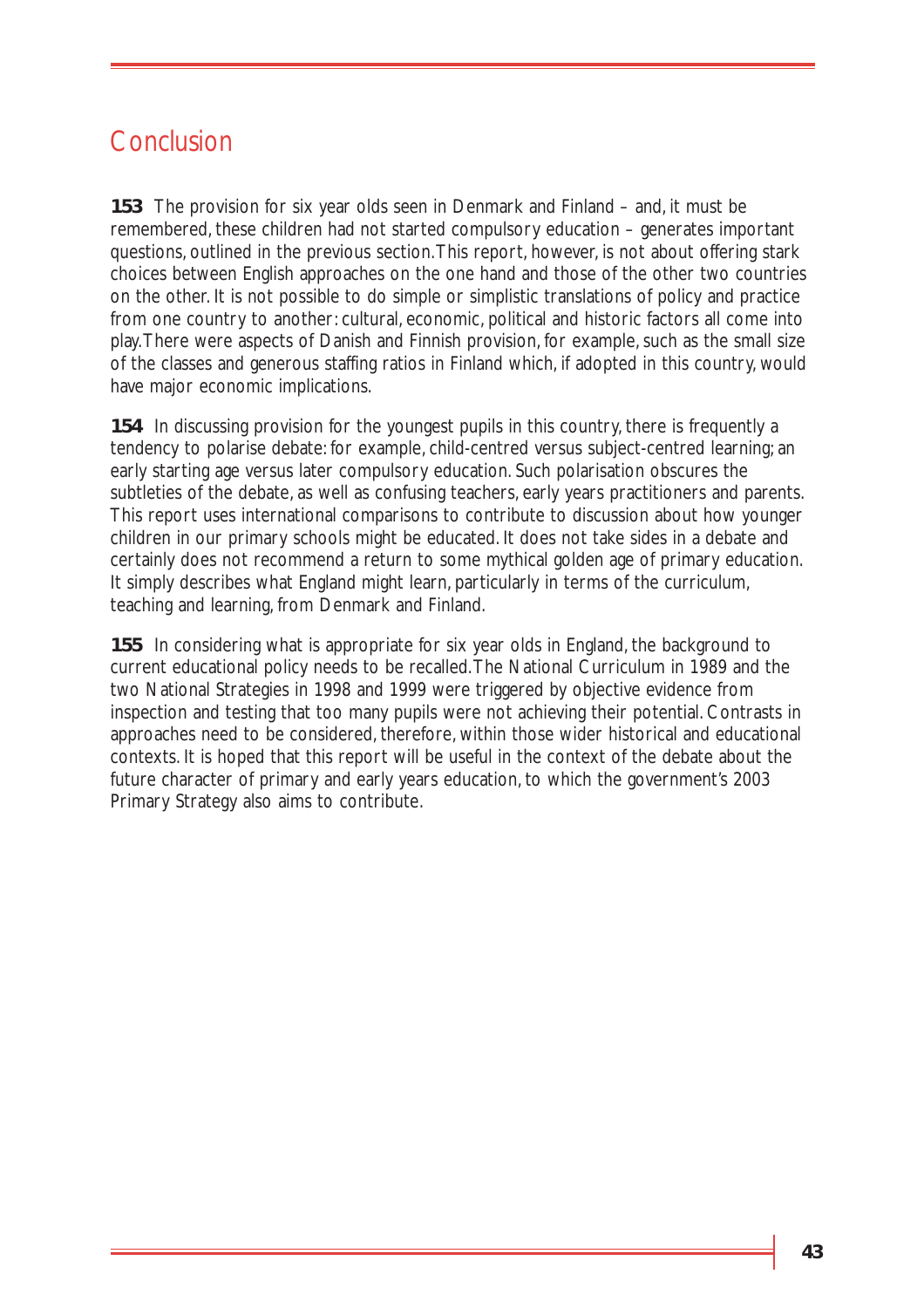# Annexes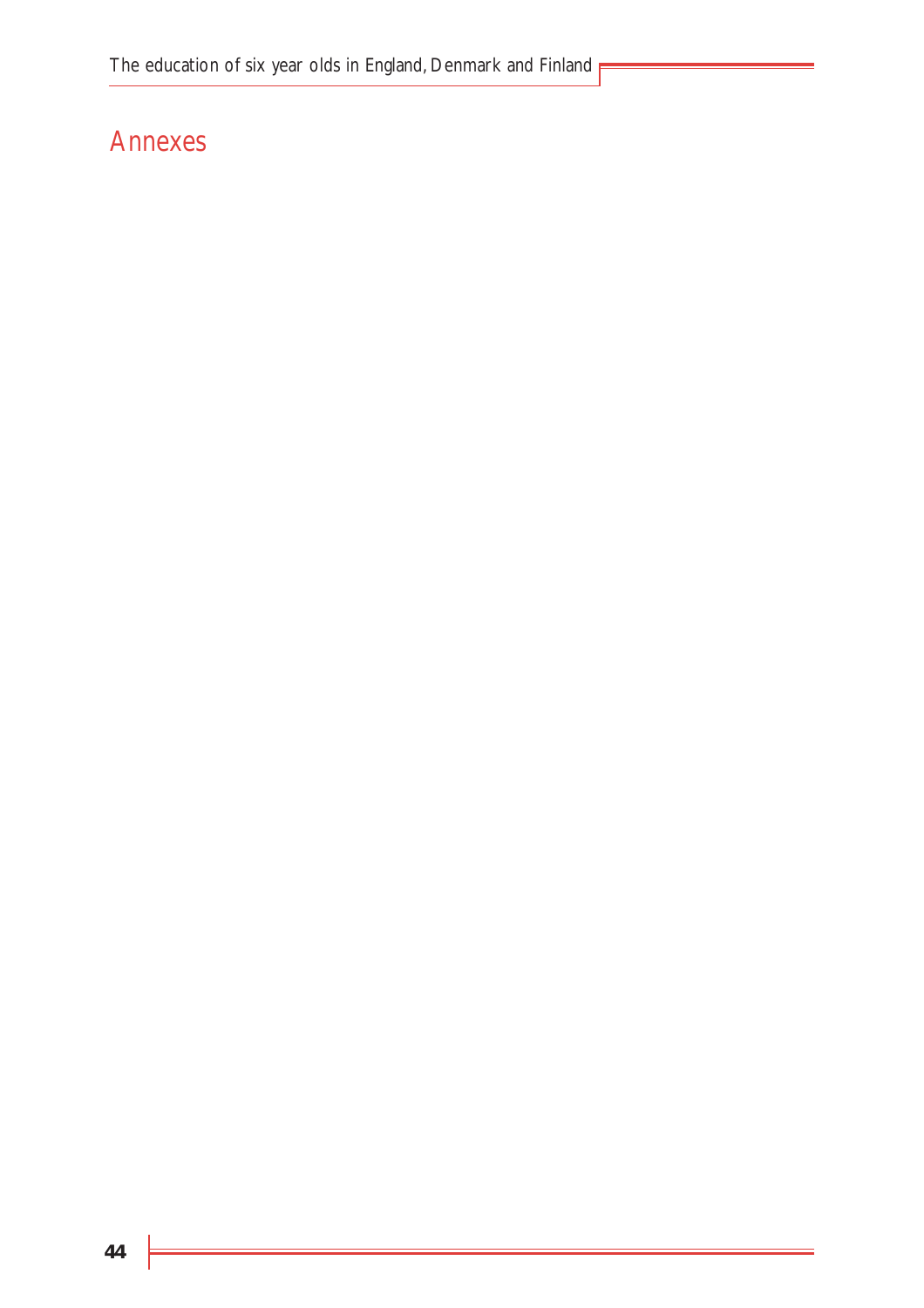# Annex A.Three national systems

# England

There are 11 years of compulsory education in England. Children are required to start school in the term following their fifth birthday, although the majority begin school a year earlier: 80% of all four year olds attend state-maintained nursery and primary schools and the remainder attend private or voluntary settings.

Education for children 3–11 is organised into three stages: the Foundation Stage (3–5), Key Stage 1 (6–7) and Key Stage 2 (7–11).Almost 70% of three year olds attend maintained, voluntary or private settings, usually part-time. By September 2004, there will be a free parttime early education place for every three year old.

The majority of primary schools provide education for children aged 4–11.The maximum class size for children aged 4–7 is 30. Most of these classes are supported by a teaching assistant for at least part of the week. Children with a statement of special educational need receive additional support.

#### The curriculum and assessment

The 1988 Education Reform Act introduced a statutory national curriculum. For primary schools this comprises ten subjects in addition to religious education: English, mathematics, science, geography, history, design and technology, information and communication technology, art and design, music and physical education.The National Curriculum and religious education are compulsory from Year 1.

Before 2000, children aged five also followed the National Curriculum, but in 2000, the government introduced a curriculum for the Foundation Stage for children aged 3–5.This consists of six areas of learning: personal, social and emotional development; communication, language and literacy; mathematical development; knowledge and understanding of the world; physical development; and creative development.

Central control over the curriculum was increased further in the late 1990s with the implementation of the National Literacy and National Numeracy Strategies (NLNS) in primary schools.Although the strategies were not statutory, they offered suggestions for not only the content of what should be taught but also the teaching methods. Government publications set out the detailed content and methods for teaching different aspects of reading, writing and number.

The outcomes are assessed by national tests taken by all pupils at the ages of seven (in English and mathematics), eleven and fourteen (English, mathematics and science).The results of these tests for all schools are published. Parents are able to use them in selecting schools for their children, but the results also form part of a broader framework of accountability to the public.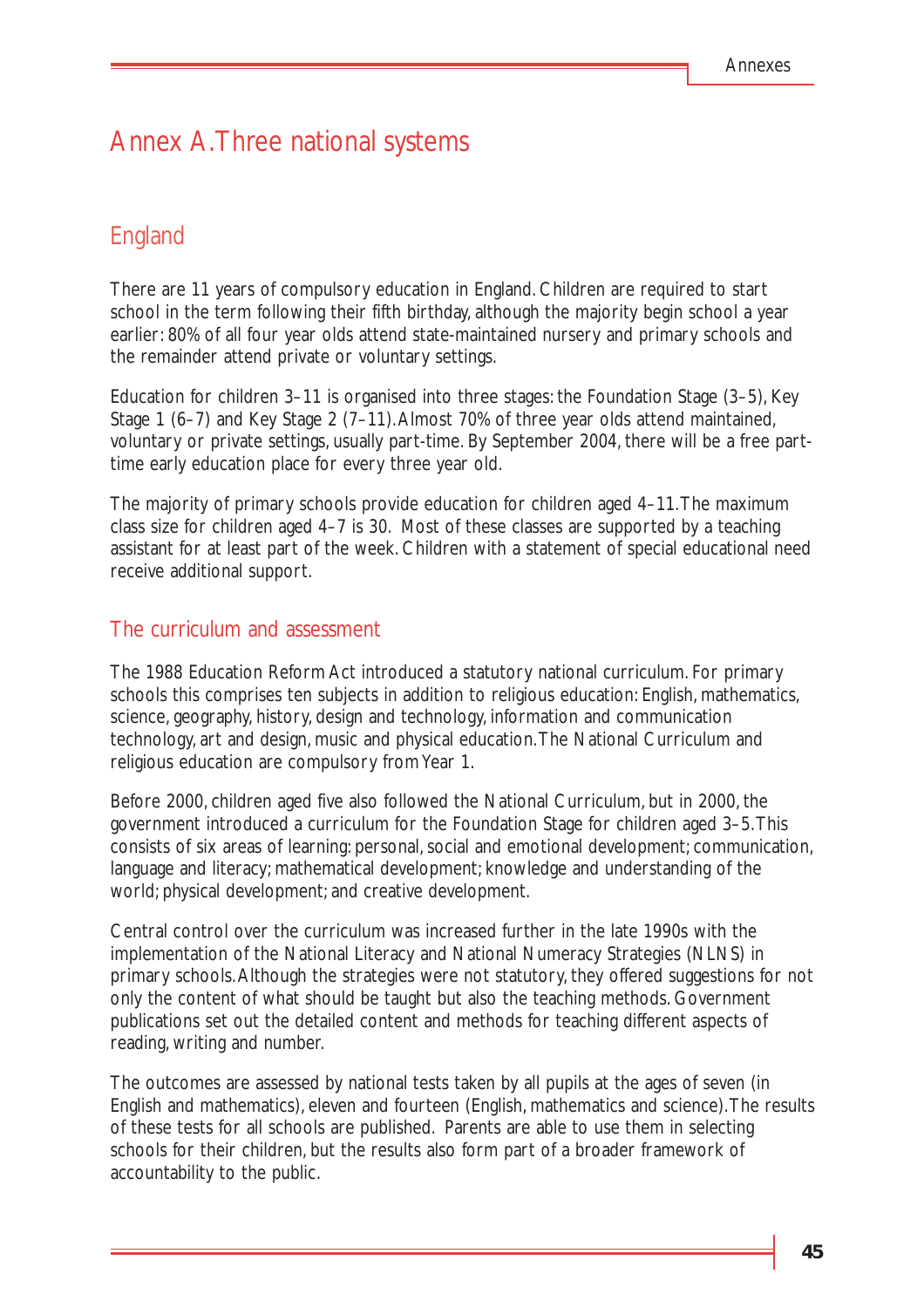From June 2003 all schools and other settings providing funded education for five-year-old children are required to make detailed judgements about each child's progress and to report their judgements to the local education authority in the form of individual scores.

### **Accountability**

Throughout the 1980s and 1990s, there was radical reform of every aspect of education including the curriculum and assessment, the appraisal of teachers' performance, teachers' conditions of service, school funding and teacher training.The reforms were monitored through an expanded inspectorate, the Office for Standards in Education (Ofsted), a government department established in 1992.

Ofsted inspects and reports on all schools on a four- to six-year cycle and publishes the inspection reports. Schools that fail to provide a satisfactory education for pupils are inspected more frequently and the weakest are monitored closely until they reach the required standard.These schools receive substantial financial and professional support. If, despite these measures, a school still fails to meet the required standard, it is closed and its pupils are offered alternative schools.

Ofsted also inspects local education authorities, registers and inspects the provision of childcare, and inspects teacher training.

#### Teacher training

To meet an acute shortage of teachers, the government has encouraged diverse training routes, including those based entirely in school, part-time courses and distance learning, although the two most common are the four-year undergraduate and the one-year (38 weeks) postgraduate courses. Entry requirements have also been made more flexible, although national standards must be met by all trainees at the end of training. For those intending to teach in primary schools, courses cover the age ranges 3–7 or 5–11; trainees who intend to teach six-year-old children can opt for either.

All training is provided in partnership with schools which are funded to allow them to carry out their teacher training responsibilities.Trainees on the 38-week postgraduate route spend 50% of their time working in school while those on the four-year route spend 25% of the time in school.There are blocks of school experience in each year of undergraduate courses.

The government regulates the selection of trainees, the time spent on practical teaching during training, the content of courses and the national standards that trainees must achieve to be awarded qualified teacher status.All providers of teacher training are inspected by Ofsted.

At present there is no national qualification for teaching assistants.With the exception of qualified nursery nurses, the majority of teaching assistants have no formal qualifications, although many are highly experienced and have attended short courses for particular purposes.There is a considerable discrepancy between the salaries of teachers and teaching assistants, many of the latter being paid at the minimum wage. In 2003 the government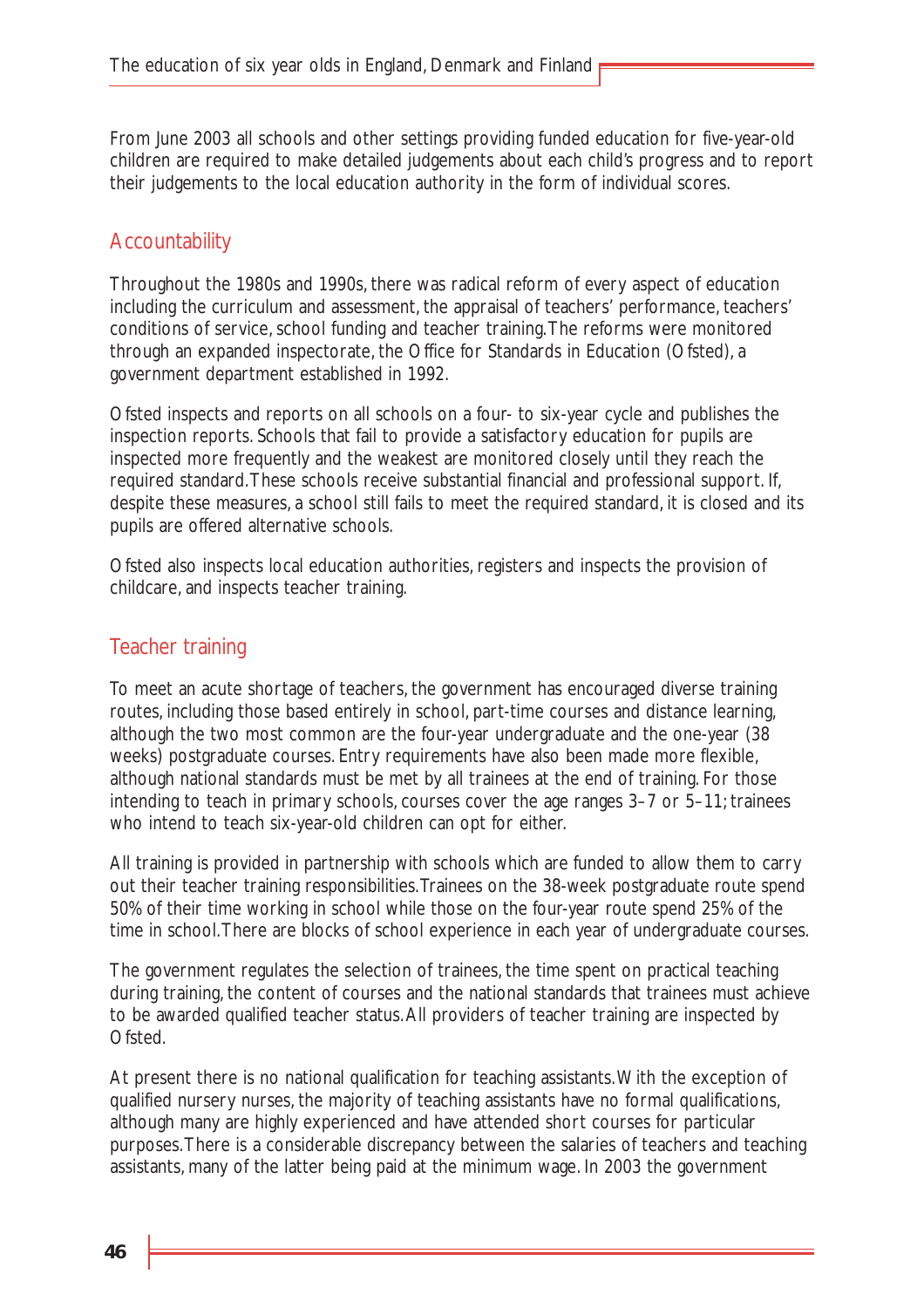announced new measures to recruit more teaching assistants so that, by 2004, there will be almost as many teaching assistants as teachers.Training will be provided for different levels of responsibility, including teaching the whole class.

### Denmark

There are nine years of compulsory education in Denmark which start at the age of seven. There are three different types of settings for children under seven: day nurseries (up to the age of 3), kindergartens (3–7) and pre-school classes (6–7).About 90% of children attend kindergartens and 98% of six year olds attend a pre-school class known as a *børnehaverklasse*.These are attached to a *folkeskoler* which provides education for pupils aged 7–16. Some five year olds may be allowed to attend the pre-school class if they are judged to be mature enough.A small proportion of pupils, about 15%, attend private schools which are heavily subsidised by the state.

The pre-school classes prepare children for compulsory schooling and are the responsibility of the National Ministry of Education, unlike the other pre-school settings which are open all day, all the year round, and are the responsibility of the National Ministry of Social Affairs. Teaching is largely by *pædagoger* who complete the educator training programme.They are not qualified teachers, but they have the title of *børnehaverklasseleder* ('kindergarten class leader' but often translated into English as 'pre-school class teacher').

The integration of children with disabilities into mainstream settings and schools is official policy.

#### The curriculum and assessment

Statutory national guidelines for the pre-school curriculum will take effect from August 2003, alongside revisions to the *folkeskoler* curriculum. The new guidelines will continue to emphasise play, personal and interpersonal development and learning.There will be statutory national minima for the number of hours taught per year in the pre-school class and the *folkeskoler* itself.

The central guidelines for the pre-school classes will include the teaching of pre-reading skills and 'emergent reading and writing' which will complement existing non-statutory national guidelines on activities to promote play, personal and social development and preparation for school – a major function of pre-school classes. Municipalities are required to adapt the national guidelines into local guidelines and schools are expected, in turn, to adapt these as they see fit.

In the *folkeskoler*, there are curriculum guidelines with compulsory subjects and topics.The core curriculum for the first two years comprises: Danish, mathematics, Christian studies, physical education, music, creative arts, science and topics on traffic safety, sex education, health and family and vocational education.Thereafter, compulsory subjects are introduced gradually, including English from the age of 11. From the age of 13, pupils choose from a number of options.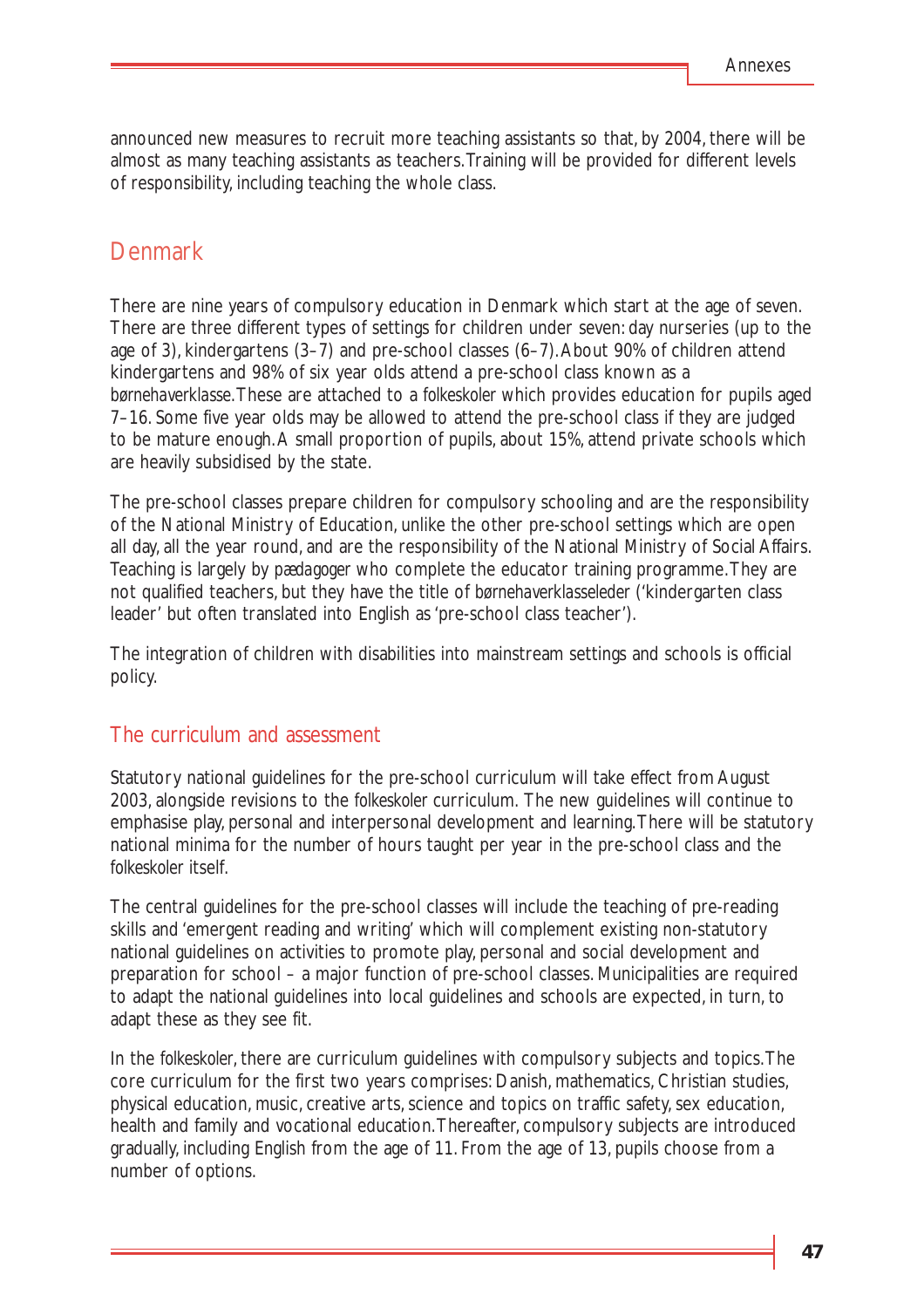There are few external assessments or formal examinations until the end of compulsory education.

### **Accountability**

Decentralisation is embedded in both the culture and politics.There are 235 municipalities which have considerable autonomy to interpret central government guidelines. Municipalities collect only statistical information about schools, teachers and pupils, and there is no inspection system.The Danish Evaluation Institute focuses firmly on evaluation not research. Danish teachers have a great deal of autonomy and the observation and monitoring of teachers are virtually unknown.

#### Teacher training

There is no specific training to teach in the pre-school class.Those who undergo a threeand-a-half-year training programme and who work in a pre-school class are *pædagoger*, but the term *børnehaveklasseleder* (kindergarten class leader) describes their role. From this year, they will be awarded a Bachelor's degree.The training is generic and prepares students to work in childcare centres, as youth workers, with people with learning difficulties and with the elderly.There is no specialisation and those who become pre-school teachers do not necessarily have placements in pre-school classes.The training does not cover how to teach young children or the teaching of early literacy or numeracy and is mainly focused on the creative arts.The *pædagoger* have similar status and pay to teachers.

Students training to teach in the *folkeskoler* train for four years and study four main subjects. The first two years of training provide basic courses in the subjects of the *folkeskoler* curriculum and educational theory.This is followed by more specialised study of their chosen subjects and educational theory.About 10% of the time is spent on school experience in the first two years and 15% in the final two years. New teachers serve a three-month probationary period and are observed during this time.

### Other factors

Differentiation on the basis of pupils' ability has been prohibited until now, but the new statutory guidelines will allow it from the first grade of the *folkeskoler*. Danish parents have not accepted any form of setting or streaming until now. Differentiation has to be met through the teaching and, even under the new regulations, it will only be permitted for short periods and in particular circumstances.

There is a concern about schools with very high proportions of minority ethnic pupils, and measures are being taken in some areas to distribute such pupils more evenly between schools to promote integration. Since 1998 it has been mandatory for municipalities to provide additional language support for bilingual children.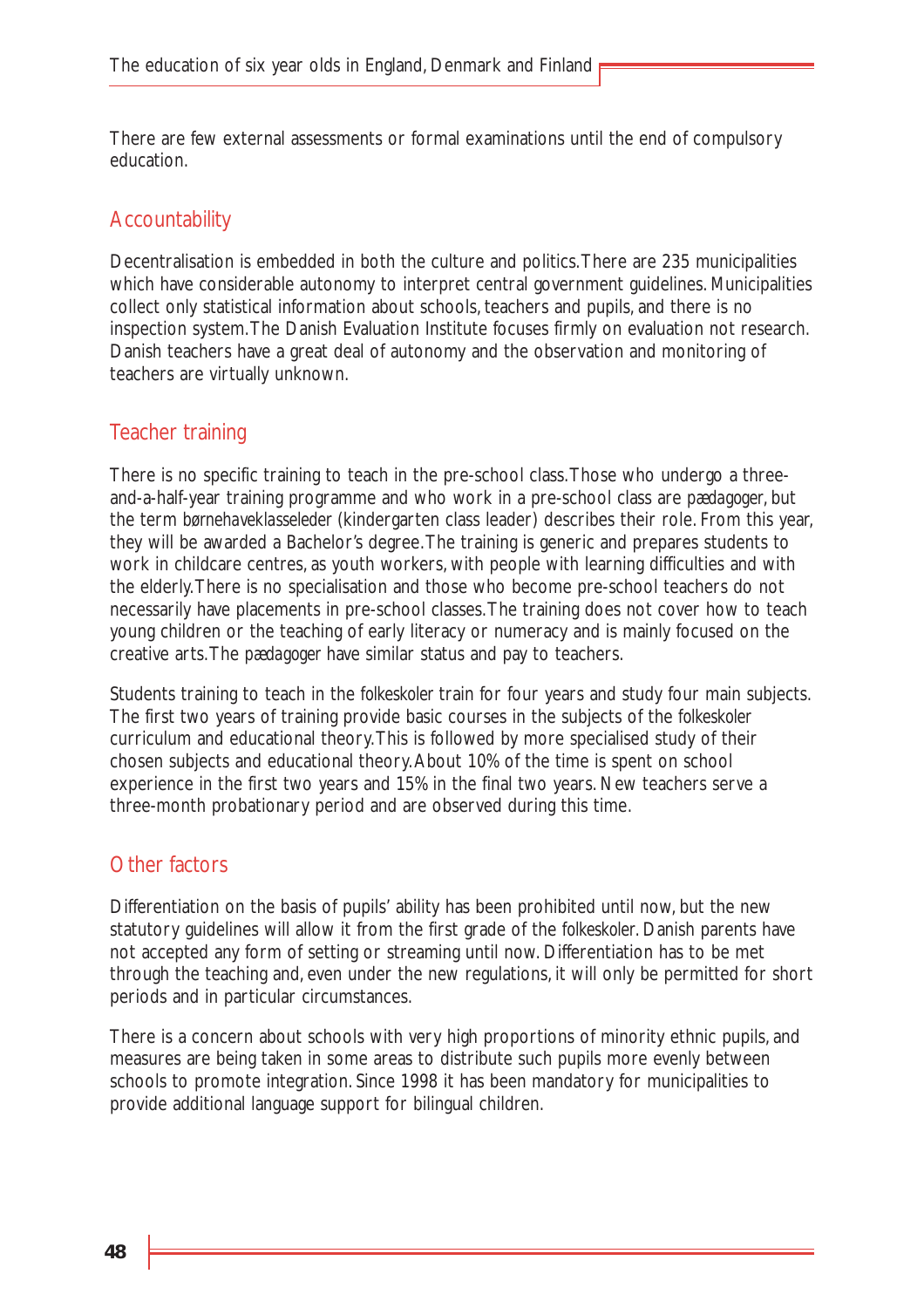### Finland

In Finland, compulsory education starts in the year that a child becomes seven years of age and ends when the syllabus of basic education has been completed or after 10 years from the beginning of compulsory education. Basic education for pupils aged 7–16 is in comprehensive schools with upper secondary education provided separately for pupils aged 16–19.

Every child under school age has a right to day care provided by the local authority.The settings include combined day-care centres (kindergartens) which comprise 63% of publicly funded places, family day-care settings organised by childminders, childminders' homes, dropin centres for children cared for at home, playgroups run by the Lutheran Church and mobile kindergartens in rural areas. Fees are based on parental income and the number of children. Day-care centres open from early morning until the evening throughout the year.

Since August 2001, every child has been entitled to free pre-school education, although it is not compulsory. It generally begins one year before the start of compulsory education, in the year the child turns six. Pre-school education is attended by 94% of all six year olds: 15% of it is provided in comprehensive schools and the remaining 85% in day-care centres. Preschool education in comprehensive schools can take place in a separate pre-school class or in a combined class.

The maximum pre-school class size is 20.There is an additional assistant if there are more than 13 children in the class. Children with special educational needs or those who are not Finnish speakers are counted as the equivalent of two children.The integration of children with special educational needs into mainstream education is official policy and there is strong multi-agency support for them.

#### The curriculum and assessment

Pre-school education is provided in pre-school classes in day-care settings or, in a minority of cases, in classes attached to comprehensive schools. Its objective is to build a bridge between day care and compulsory schooling by preparing children for school. It is quite distinct from early childhood education which precedes pre-school education.There is no prescribed curriculum for early childhood education.

The reform of pre-school education in 2000 was followed two years later by the curricular reform of the first two years of basic education.The aim was to integrate pre-school education and Grades 1 and 2 of basic education, based on early childhood education and care, to create a foundation for compulsory basic education.

From 1 August 2000, pre-school education has had to be organised in accordance with local guidelines prepared by the local authority and based on the guidelines of the national preschool core curriculum. Each pre-school setting must follow the guidelines but has considerable autonomy in interpreting these to meet the needs of its own children.

The core curriculum does not specify subjects but rather 'subject fields' of language and communication, mathematical concepts, nature and the environment, religion, ethics, physical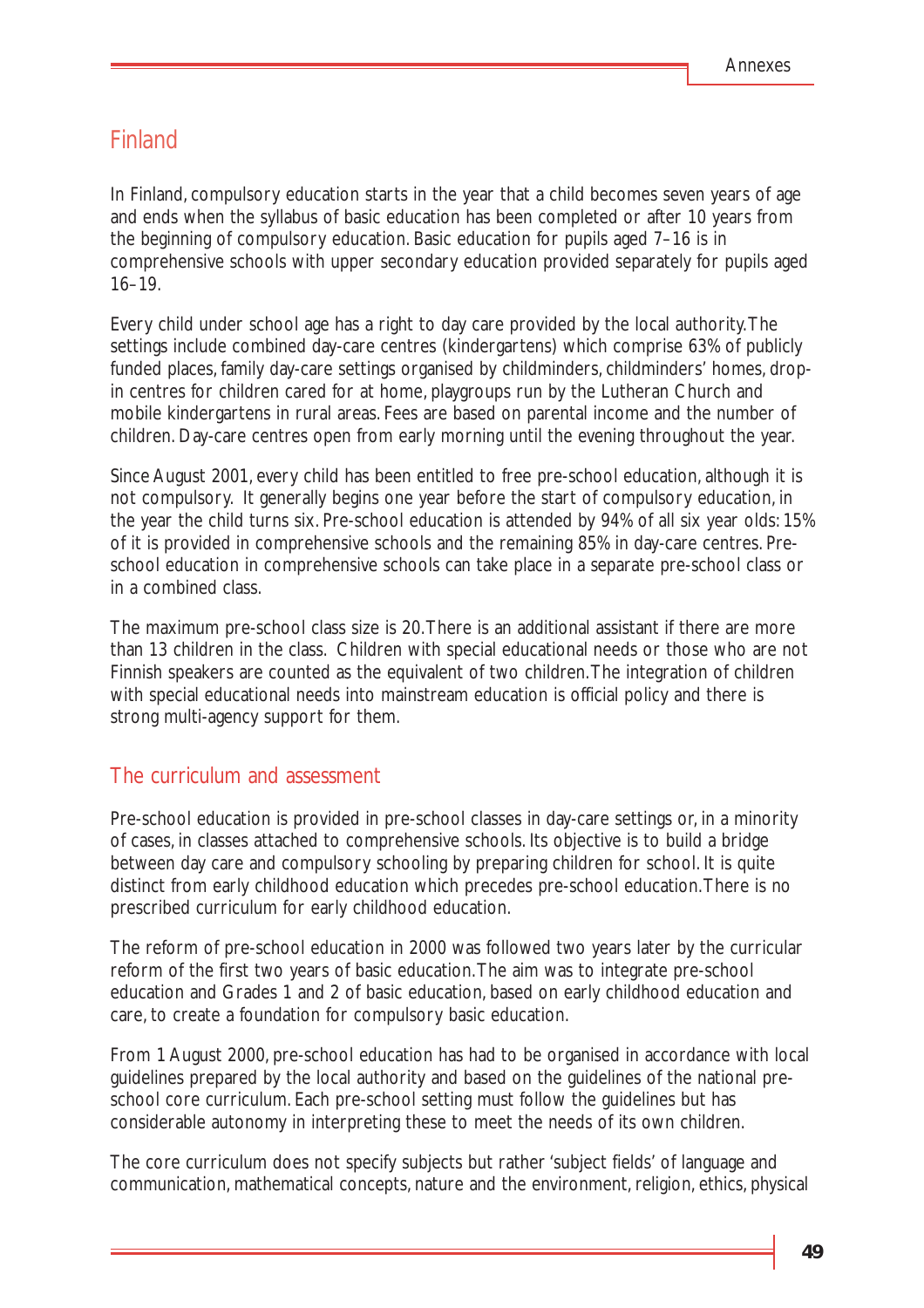education, health and the arts.The content of the curriculum is identified in broad terms and local authorities are responsible for fleshing this out in terms of the experiences that must be provided for children.

Topics are studied holistically in the different subject fields. General learning outcomes are not specified, but personal goals for each child are identified.Teaching methods and activities have to be as varied and versatile as possible and methods that develop self-esteem and accustom children to teamwork are considered very important.

There is little external assessment or formal testing of pupils until the end of compulsory education. Informal tests for five-year-old children are completed in the kindergarten or by health workers in the child's home and the results passed on to the pre-school class. In most parts of Finland, teachers and parents complete a brief, summative assessment of each six-year-old child which, with the parents' consent, is passed on to the comprehensive school. More detailed assessments are made of children with learning difficulties and used to develop education plans for them. Finland has national guidelines for grading pupils' achievement, but pupils' effort and activity are also taken into account when the grades are decided.

There are no national targets.The learning outcomes of compulsory education are monitored by sample-based surveys.These are published at system level only, with schools' individual results being given only to the schools themselves. In recent years, more evidence of attainment has become available, mainly as a result of international comparative studies.

### **Accountability**

Finland has a decentralised system of education. It has a population of 5.2 million, six provinces and 446 local municipal authorities which enjoy extensive autonomy.The size of the municipalities varies from 130 inhabitants to half a million. Each local municipal authority must provide pre-school education for at least 700 hours per year, equivalent to approximately 18 hours a week.The school year, the number of school days, the length of the day or the duration of periods of pre-school teaching are not centrally prescribed, however, but are partly the responsibility of municipalities.

Until the 1990s, the Finnish national core curriculum was detailed and textbooks were meticulously controlled, the goal being to ensure equality across schools and classrooms. In the 1990s, the national curriculum was decentralised and became more flexible and less detailed. Changes in Eastern Europe resulted in a significant shift towards decentralisation in all public services, including education, and the ending of a prescribed school curriculum and the inspection of schools.This trend is now being reversed, with greater government direction over the school curriculum.

There is no inspection system. Information about education is collected through statistics, feedback from parents and evaluation commissioned by the Board of Education and universities.The local municipal authority is responsible for ensuring that the pre-school curriculum is taught according to the law and that the school curriculum follows local guidelines.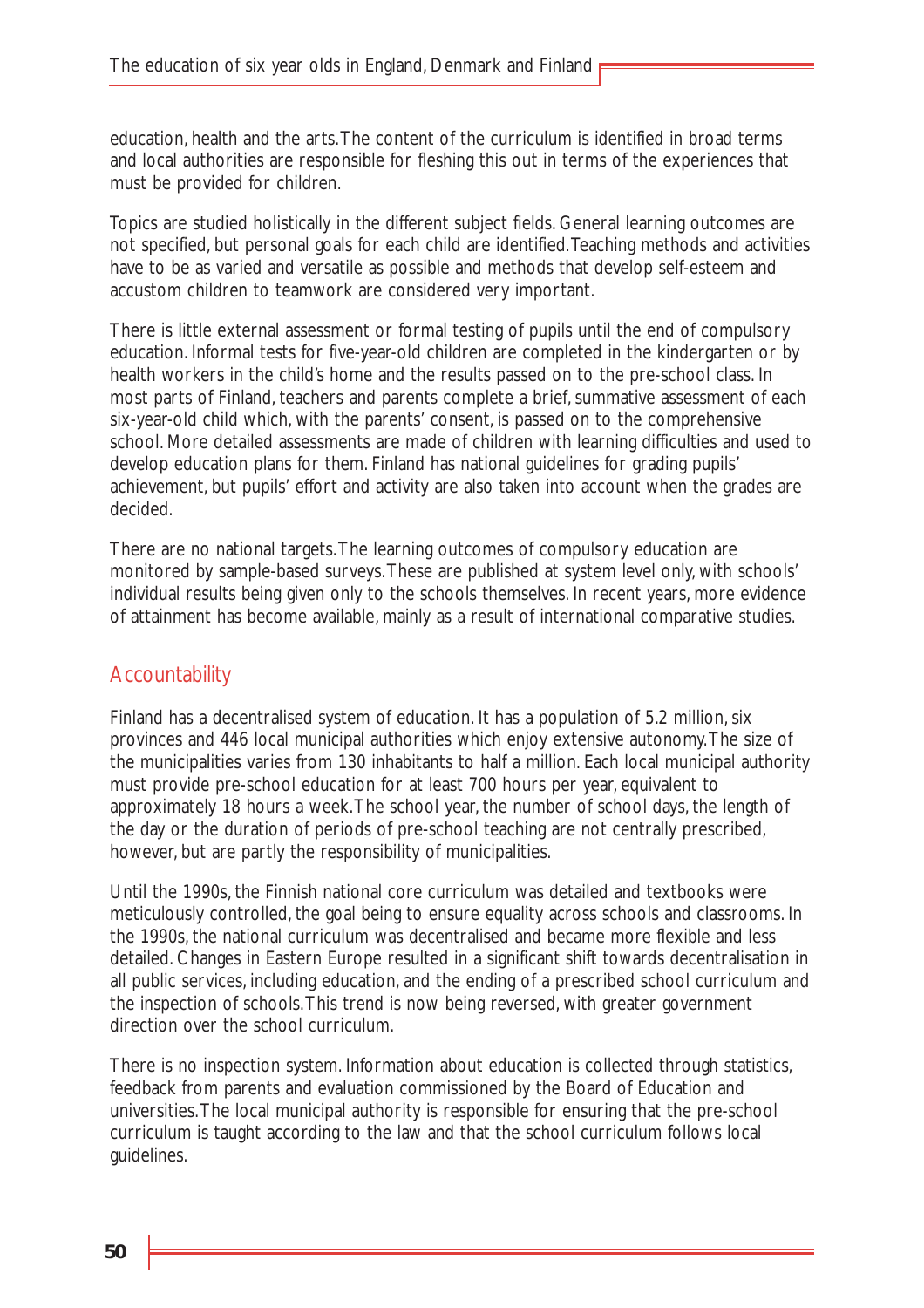Local authority officials do not observe teaching or examine individual teachers' planning or records. Monitoring is largely through discussion with the head and therefore information about the quality of teaching and learning is not readily available.

There is no national system of teacher appraisal.Teachers have a great deal of autonomy in pedagogical and curricular practices.They have far more say than their colleagues in other OECD countries, on average, in determining course content, establishing policies for the assessment of pupils, deciding what courses to offer and allocating budgets within the school.

#### Teacher training

In 1995, the non-graduate qualification of kindergarten teacher was replaced by the threeyear Bachelor in Early Childhood Education degree.The degree focuses on practice and research, the ability to analyse the needs of children and families and to meet them through education.The content of the degree includes the subjects of the pre-school curriculum, child development and pedagogy.Work experience occurs in each year of training.

Non-graduate pre-school teachers who qualified before 1995 can update their qualification by completing 15–20 credits worth of studies, depending on their work experience, or by participating in school-based training that is not accredited but which focuses on recent and relevant research.

Kindergarten teachers can extend their education and training by completing a Master's degree.The latter requires four-and-a-half years' study and is the qualification of class teachers in comprehensive schools (7–16). Owing to fierce competition for places, only 10% of all applicants are admitted to universities to train as teachers.Where pre-school education is provided in conjunction with the first two years of comprehensive education, teachers must be qualified as class teachers.

#### Other factors

Finland is a largely homogeneous society with two official languages, Finnish (94%) and Swedish (6%). Other minorities are relatively small, but there are increasing numbers of immigrants, particularly from Russia, who do not speak either language.

Finnish society places a high value on literacy.The impact of parents' socio-economic background on pupils' performance is reported to be low and the differences among schools between different urban and rural areas and between regions are said to be small. The small differences between schools result in minimal tension around parental choice since schools have similar intakes.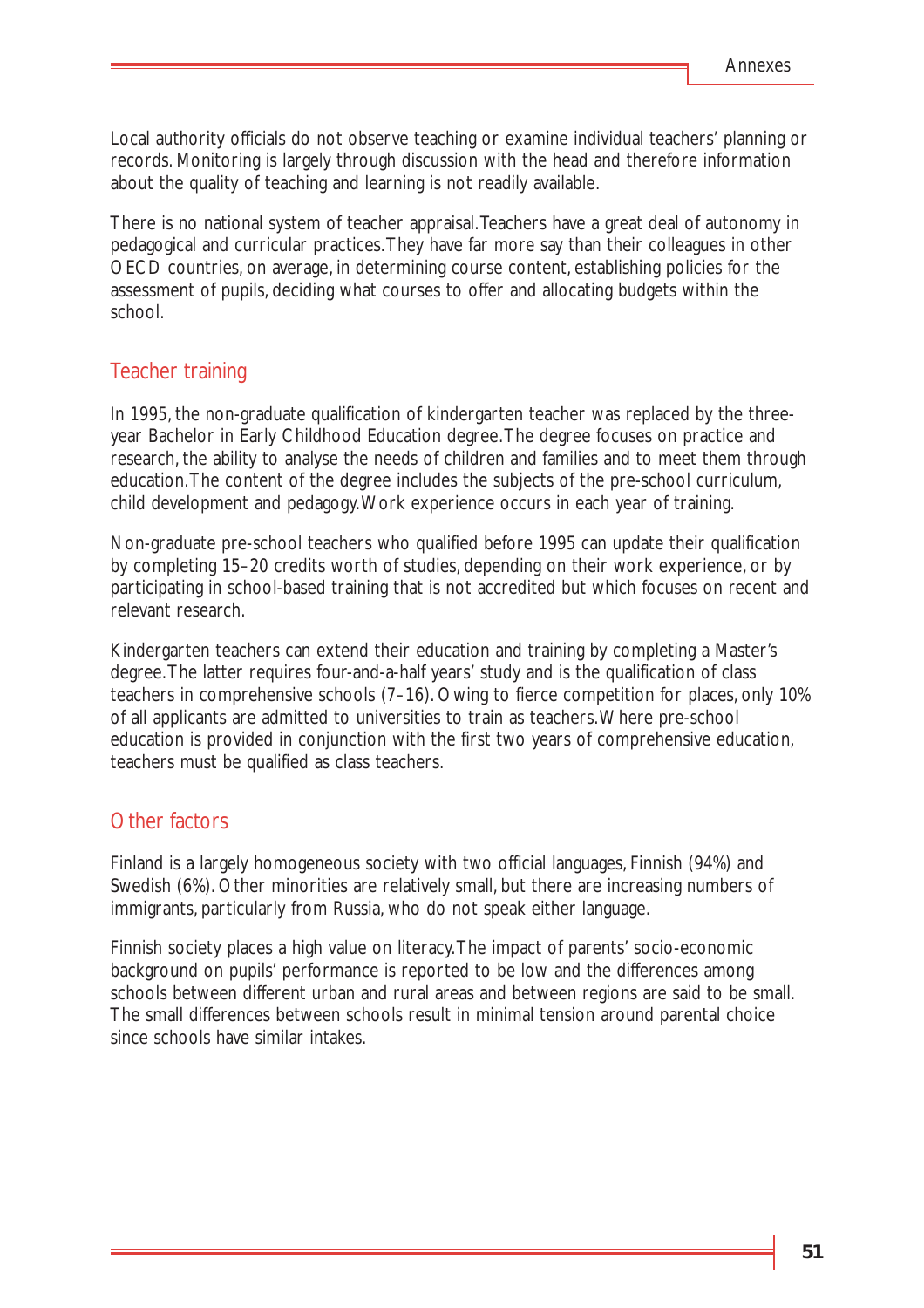# Annex B. Methodology

### Data sources

The three main data sources were documentation, interviews and classroom observation. The documentary evidence consisted of policy material from national governments and/or national agencies, local administrative agencies, together with school-level documentation in the form of prospectuses, curriculum guidelines, teachers' schemes and lesson plans, assessment proforma and examples of children's work.

From each school visited, the team compiled detailed records of interviews with the head, the teachers/*pædagoger* whose lessons were observed, and a group of parents.To these were added observation records on the activities of the teacher, the class as a whole and, in greater detail still, two of its members selected at random.

This material was supplemented by oral and written responses from education officials to specific queries raised by the team.

The data were analysed manually.

### National school and classroom samples

A sample of 12 primary schools, representing a range of size and socio-economic circumstances, was selected for the English part of the study.The LEA was chosen because its characteristics were similar to those of the municipalities to be visited in Finland and Denmark. Eight schools were chosen by local officials to represent provision for six year olds in Denmark and eight in Finland, although, in the event, it was not possible to visit one of the Danish schools. The team worked in pairs, which changed each day, spending a full day in each school. Specially designed observation schedules were used systematically to observe and record the activities of adults and children during the two sessions in each school, and, in greater detail, the activities of one boy and one girl from each class visited. In all, 54 sessions were observed, mainly literacy and numeracy, in addition to small numbers of lessons in physical education, art, science, music and history. In each setting the team held discussions with the head, the class teacher and a sample of parents.

### Piloting

The interview and observation procedures were piloted in each country, using the same LEA/municipality as in the main study, but different schools. Piloting took place during June 2002 in England, in October (Denmark) and November (Finland), after which modifications were made to the study's instruments and procedures as necessary.The study proper took place during March 2003.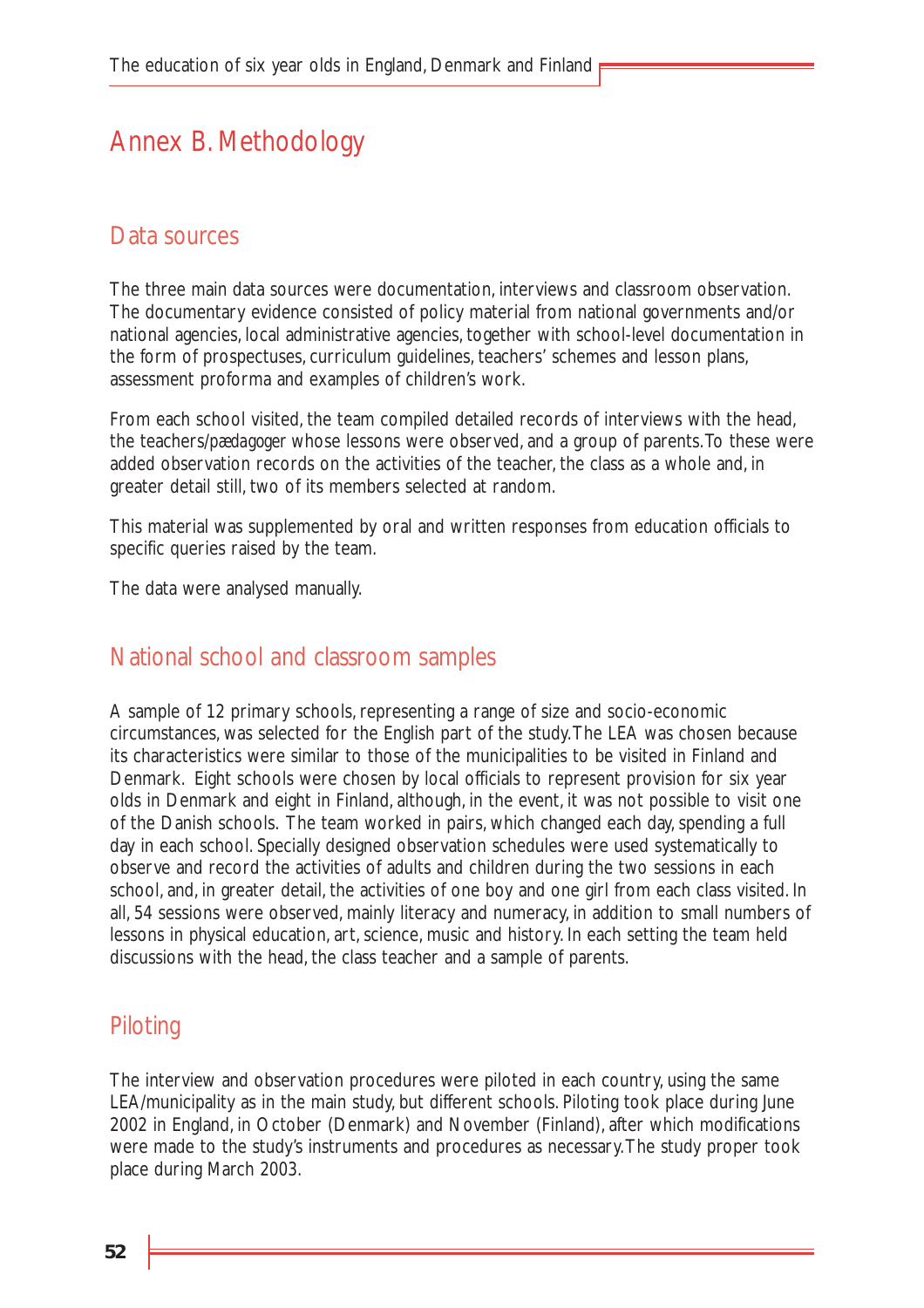#### Interviews

All interviews were conducted in pairs, using schedules specially devised and piloted for the purpose. One member of the team posed the questions while the other recorded the responses on a copy of the interview schedule. In Denmark and Finland, the team were supported by interpreters for both the interviews and the classroom observation. The interviews were conducted in accordance with open-ended questions set out on the schedules. Each schedule was headed by a proforma for basic factual information.

**The head interviews** covered the following themes: *context* (school environment, children's background); *the institution* (organisation of building, children and staff, professional roles and responsibilities); *goals and values* (the institution's philosophy and aims, its views of children's needs and ways of learning); *curriculum* (scope, priorities, position of literacy and numeracy, prescription/control/consultation); *continuity and coherence* (between this setting and those to which children go before and after it, effect of current reforms on continuity and coherence); *training* (teachers' initial training, in-service/CPD provision for teachers and other adults); *teaching* (preferred forms of classroom organisation and teaching, monitoring and quality assurance); *assessment, recording and reporting* (main kinds of formative and summative assessment and their uses within and outside the class, reporting to parents, transfer of records between classes and schools, involvement of children and parents in the assessment process); *parents* (expectations of the school, involvement in the school's work); *other issues raised by the interviewee or interviewers*.

*The teacher interviews* included: *training and qualifications* (nature and appropriateness of pre-service training, nature and appropriateness of in-service training, especially in relation to recent reforms); *the class* (the children, their organisation, the learning environment, children with specific needs, division of labour between teacher and other adults); *continuity and coherence* (building on what precedes this year, records to and from this class, effect of recent policies); *curriculum* (scope and priorities, language and literacy, continuity and progression); *planning and timetabling* (kinds of long/medium/short-term planning, organisation of the year, week and day, external monitoring of planning); *teaching* (methods used, sources of ideas about teaching, constraints on preferred ways of teaching, monitoring of teaching); *assessment* (kinds of formative and summative assessment used, uses to which they are put); *parental involvement* (before children's entry to the class, in planning, in assessment, in reinforcing school work at home, in the classroom); *other issues raised by the interviewee or interviewers.* The teacher interviews always took place after the observation sessions so that the interviewers could relate their questions to specific circumstances and events.

*The parent interviews* were conducted with groups of parents, so they took the form more of discussions than formal interviews.The themes covered were: *parents' expectations of their six year olds' schooling (*especially the relative importance of personal/social/affective education and basic skills in literacy and numeracy); *perceived representativeness of their views*; *degree to which the setting meets their expectations, and reasons if it does not*; *children's previous educational experiences*; *adequacy of this setting's preparation of children for the next stage of education*; *extent and manner of consultation between the setting and parents on the purposes, content and methods of provision for six year olds*; *other issues raised by the interviewees or interviewers.*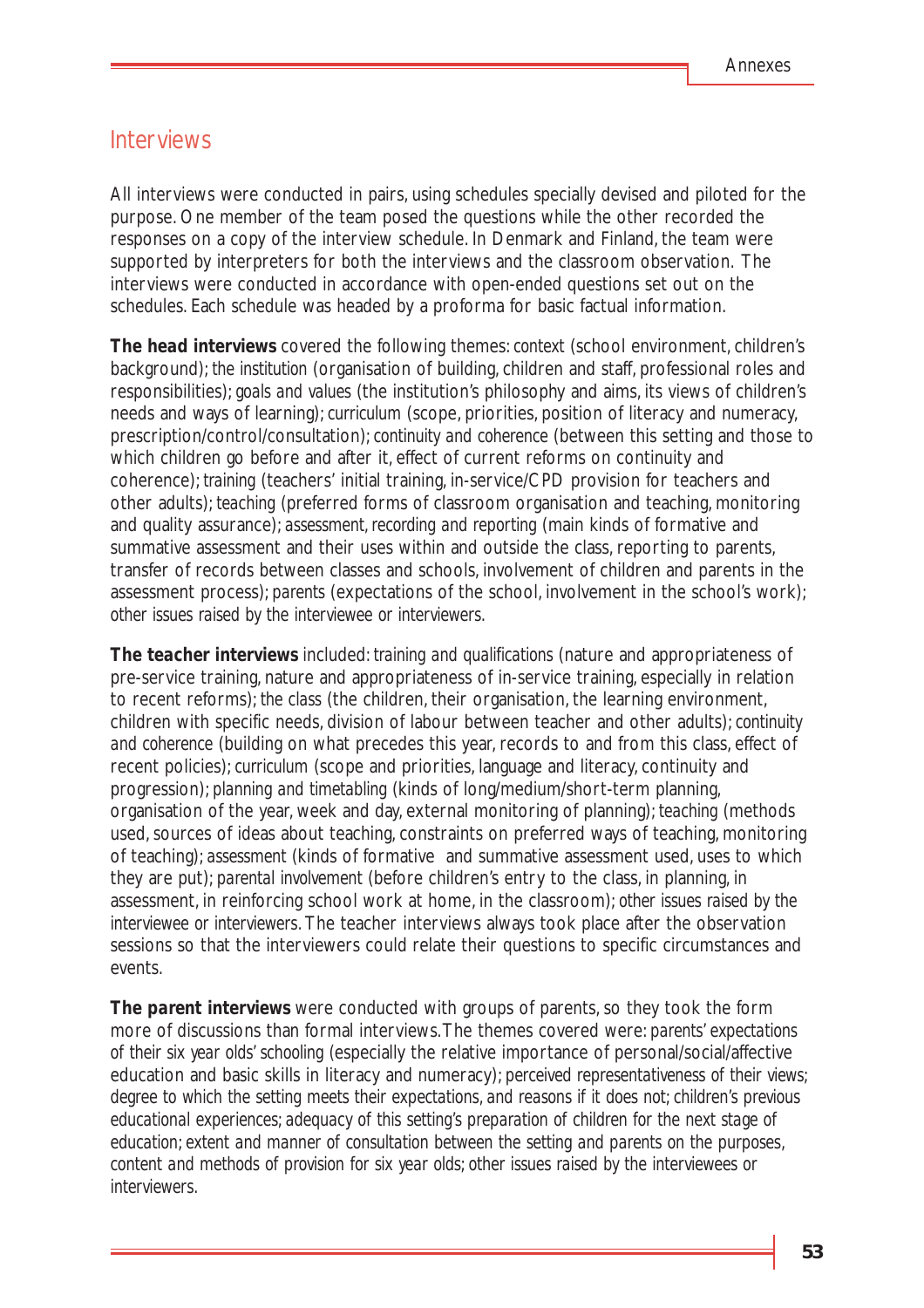### Classroom observation

The classroom observation deployed a modified form of procedures and schedules which had been used in two separate research studies undertaken by the study's consultant, one in the UK, and one in the UK and four other countries. In each school, two lessons/teaching sessions were observed from beginning to end by pairs of observers. One focused on the teaching as a whole and the other on two randomly selected children, one boy and one girl. The identity of the two children was not known by the teacher, although the teacher was consulted before the observation session to ensure that target children did not include individuals whom the teacher perceived as having serious learning, behavioural or social difficulties.Where possible, the observation continued into periods of play before and after the specific lessons observed. Entries on the observation schedules were made in longhand, for manual analysis.

For the *observation of teaching*, observer 1 first entered on the teaching observation schedule basic information about the setting, the teacher and other adults present, the children, and the focus, goals and content of the session to be observed. He/she then drew a sketch plan of the room, showing seating/grouping arrangements and the location and kinds of resources and visual materials.The observation itself used an event-sampling technique which required a note to be made at every point when there was a change in the task or activity set, or in the actions of the adults and/or children present. The time of each schedule entry was logged, as were, under separate headings, the *task/activity* at the time of the entry, the actions of each *adult* present, and of the *children* as a whole.The schedule also contained a space for *comments and queries* about each entry for subsequent use (for example, in the teacher interviews).

The *child observation* used a different technique, that of time-sampling. Here, observer 2 recorded in detail all the actions of the first target child for a five-minute period before switching to the second target child for five minutes, then back to the first and so on throughout the lesson. Observations were recorded under the headings of *time*, *child*, *task, activity*, *interaction* and *engagement*, with a further column for *comments and queries* as in the teaching observation schedule.

As soon as possible after the observed lesson, the two observers jointly completed an *observation summary form* which, in essence, provided the first stage of the observation data analysis.The form invited description and comment under the following headings: *setting layout, organisation and resources, session structure and sequence, learning tasks, teaching/learning activities, time and pace, interaction, assessment and feedback, routines and rituals, children's engagement and behaviour, adult roles*.The headings, most of which were followed by a series of subheadings, were derived from a model for the holistic analysis of teaching developed for an international comparative research project by this study's consultant. At the end of the observation summary form, the observers were invited to offer an assessment of the session as a whole and identify any issues, comment or queries which they wished to refer to the teacher or the study team.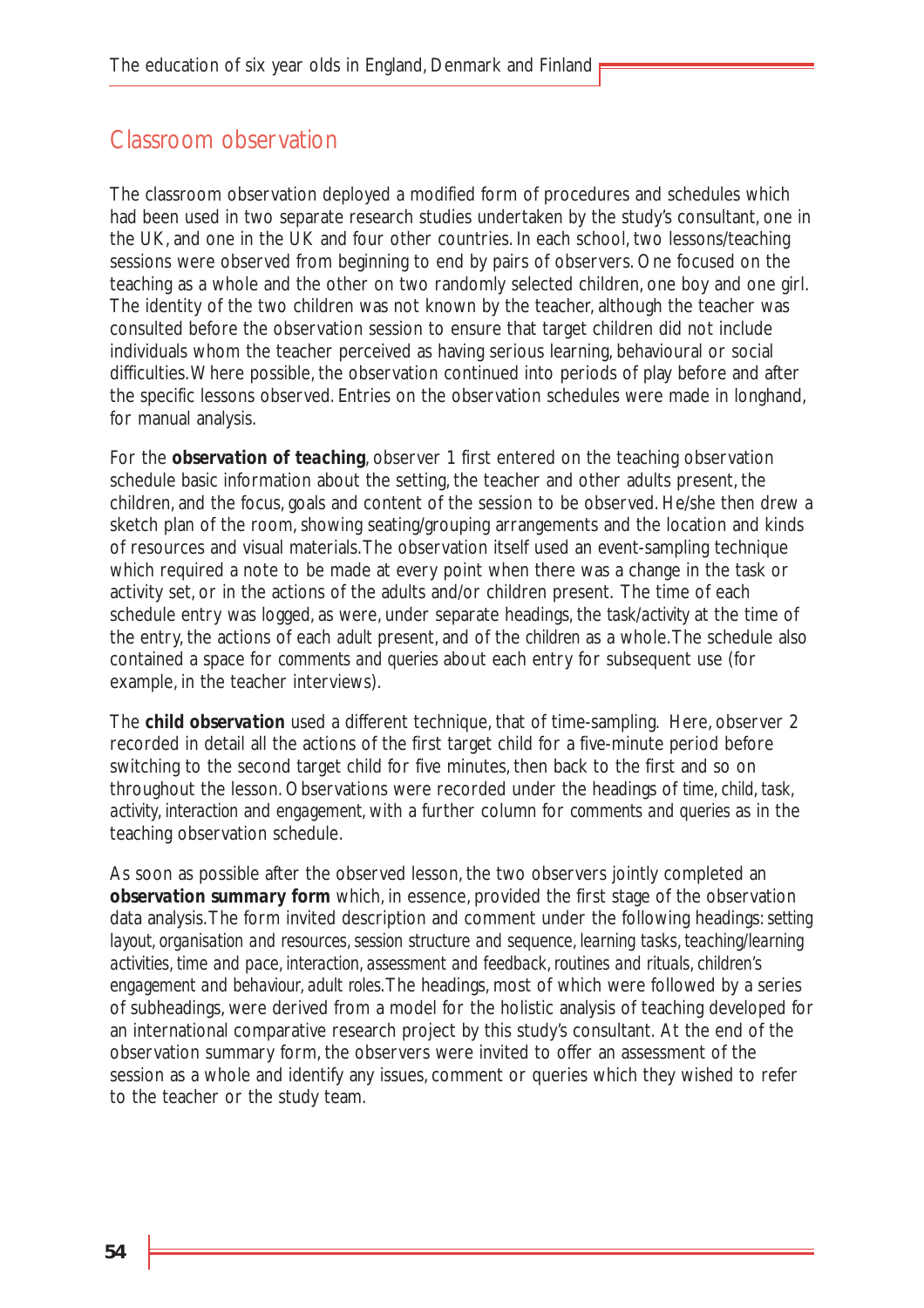### Consistency and moderation

The pilot study was used to familiarise and train the team as well as to help refine the procedures.As in the main study, all school visits were undertaken in pairs, and pairs switched between procedures (interviewing/recording, observing teaching/observing children) to ensure absolute procedural familiarity.The schedules were accompanied by a key defining the operational meanings of all the terms used on the various schedules (for terms like 'task','activity.'interaction' or 'engagement' can mean different things to different people), and care was taken to ensure shared understanding of these.

For both the pilot and the main study, school visit pairings were changed daily to enable each member of the team to work with each of the others and so to maximise the consistency with which the various procedures were used.

The fieldwork in England was undertaken by the entire team of seven inspectors, one LEA adviser and one consultant. For logistical reasons, this was not possible in Denmark and Finland and there the team split into two groups of four. However, to consolidate the study's comparative element and to moderate for methodological consistency, three team members worked in both of these countries: two for the pilot, and one (the consultant) during the main study.